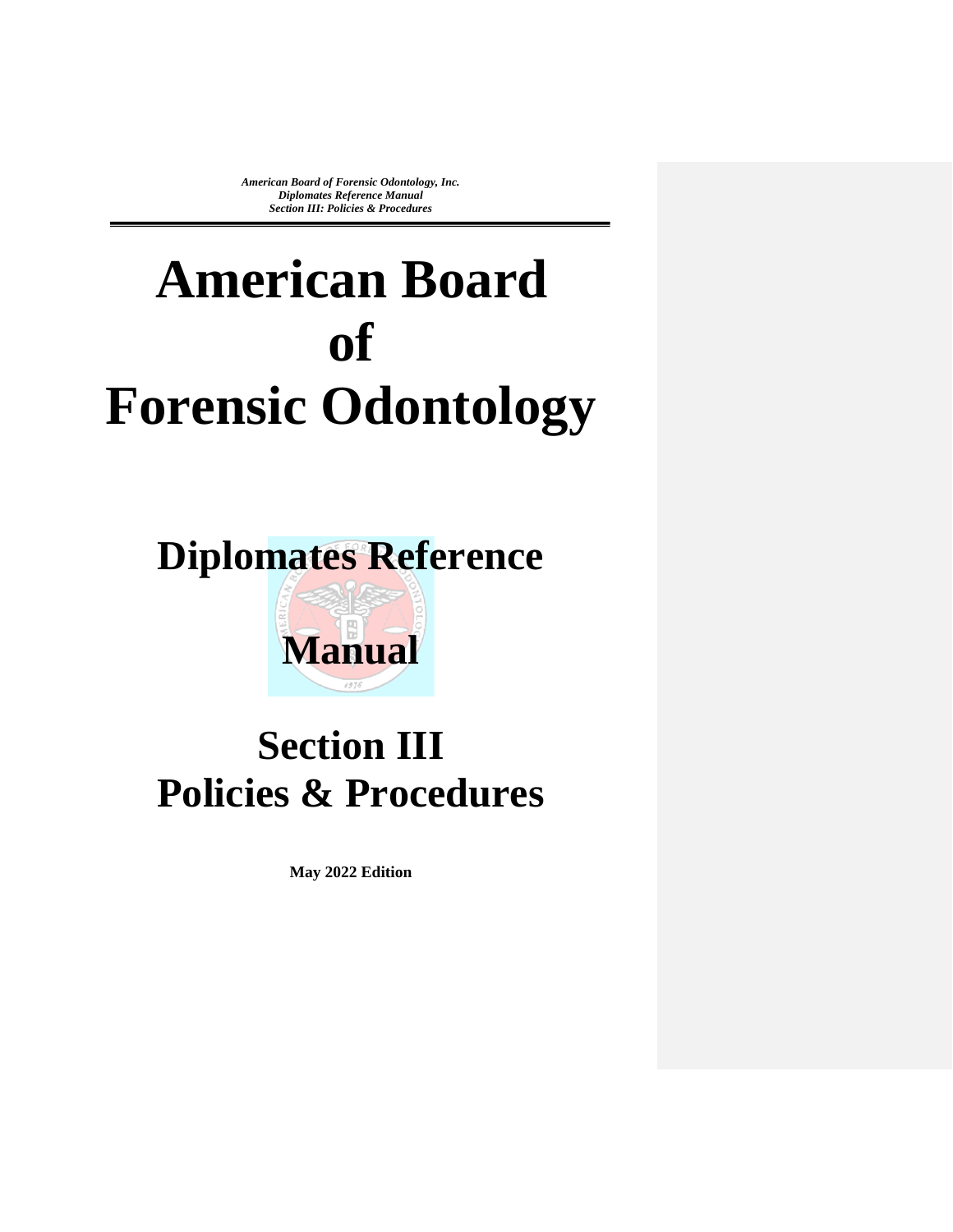**American Board of Forensic Odontology, Inc**.

### **DIPLOMATES REFERENCE MANUAL**

### **SECTION III POLICIES & PROCEDURES**

### **TABLE of CONTENTS**

NOMINATING COMMITTEE Protocol for Selecting Candidates for Elected Positions DUTIES AND RESPONSIBILITIES OF DIRECTORS & OFFICERS ABFO [FEES](#page-6-0) **AFFOR** [TRAVEL](#page-6-1) POLICY STANDARDS & GUIDELINES AMENDMENT PROTOCOL [APPLICATION PROTOCOL for ABFO RESEARCH FUNDING](#page-9-0) [CERTIFICATION & EXAMINATION COMMITTEE](#page-11-0) [QUALIFICATIONS & REQUIREMENTS for CERTIFICATION](#page-13-0) General Qualifications -16 Professional Education and Experience Attaining Status of Examination Eligible Procedure for Application The Examination Process [GENERAL](#page-21-0) PROVISIONS CONCERNING CERTIFICATION ABFO CODE of ETHICS FORM for NOTARIZATION POLICY on FORENSIC DENTAL EDUCATION COURSES FOR INITIAL ABFO DIPLOMATE APPLICATION RECERTIFICATION PROGRAM POLICY on CONTINUING EDUCATION for DIPLMATE RECERTIFICATION ABFO WORKSHOPS ABFO WORKSHOP POLICY ABFO REPOSITORIES for BITEMARK & DENTAL AGE ASSESSMENT CASES ABFO RECORDS RETENTION POLICY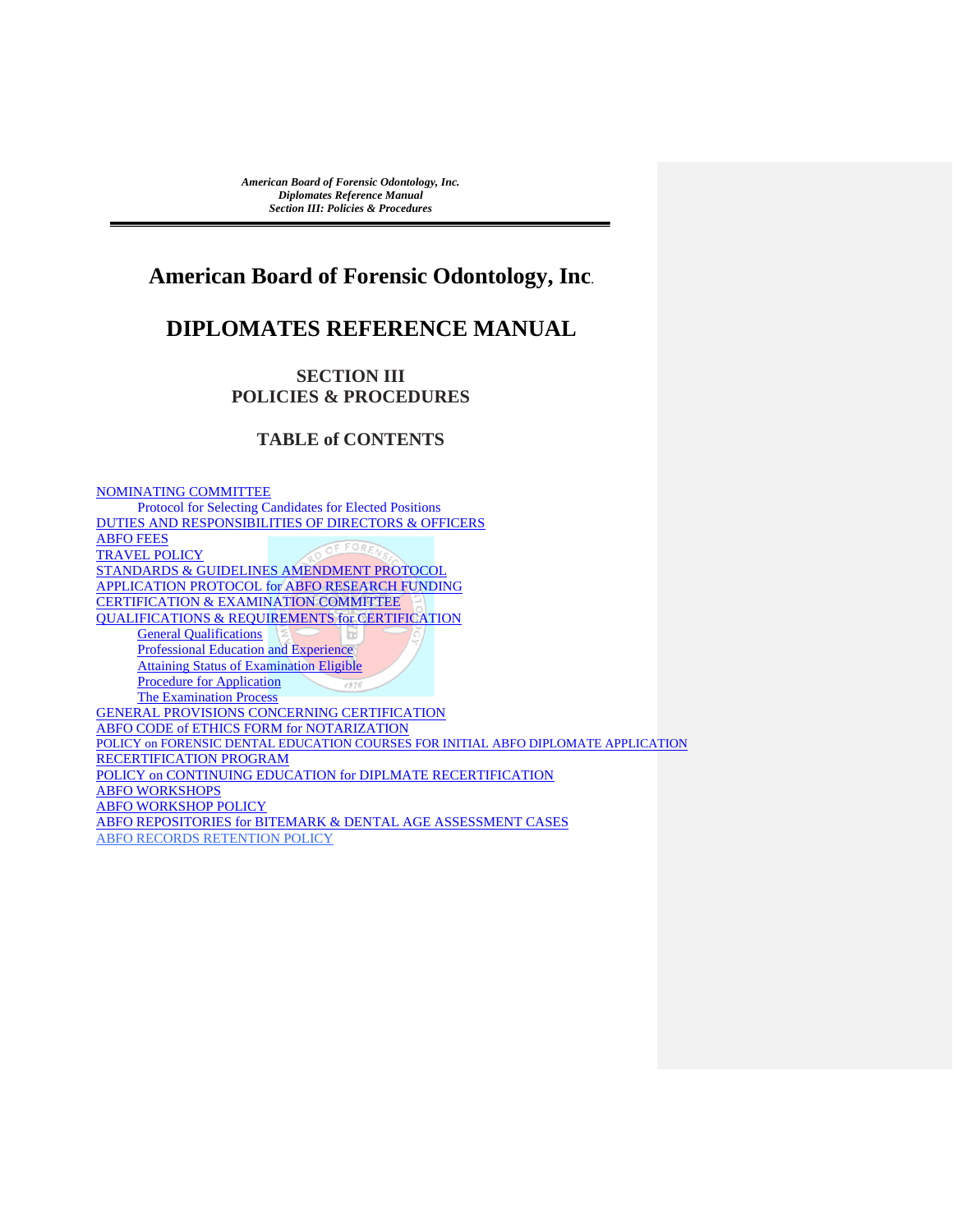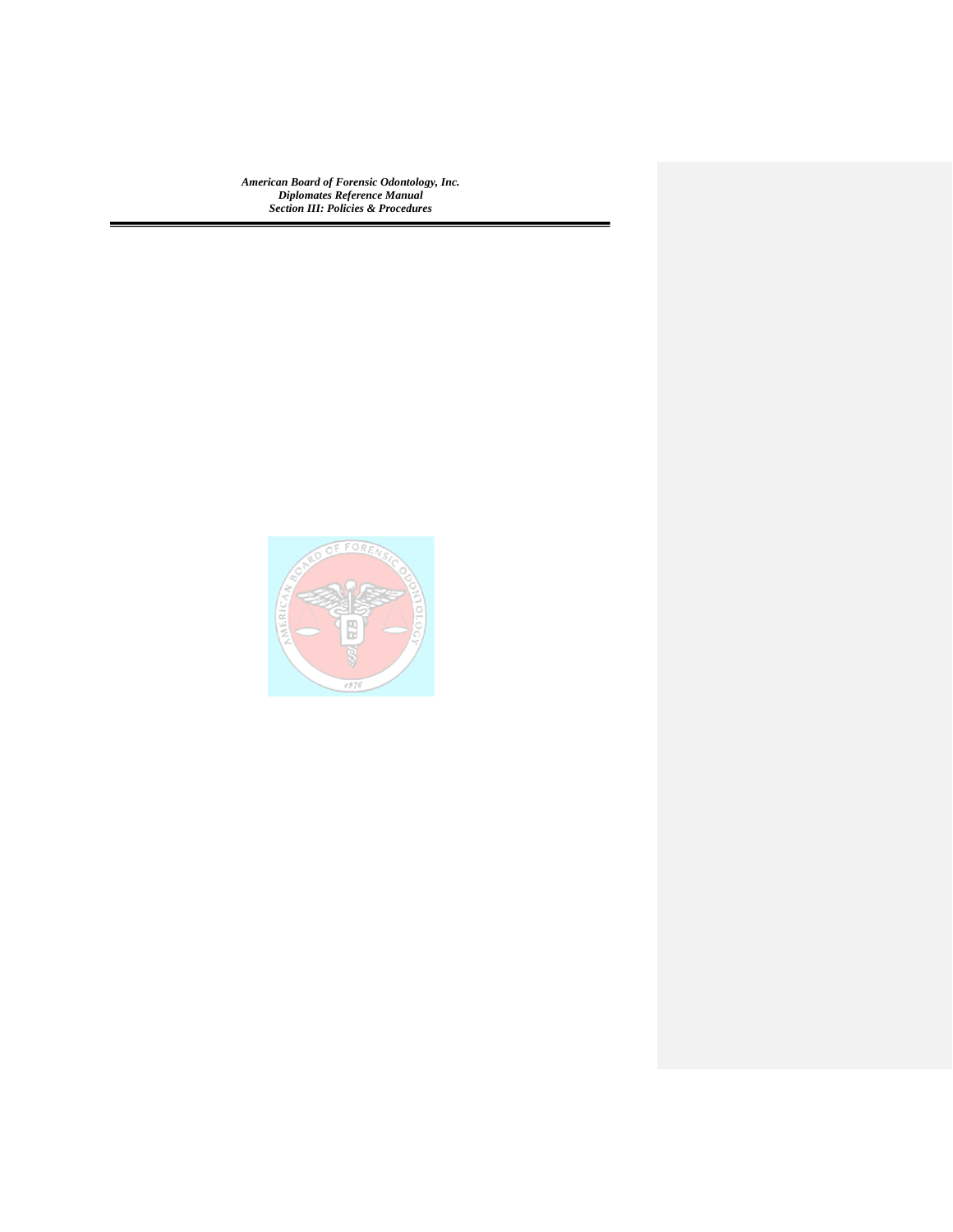### **SECTION III**

### **Policies & Procedures**

### **Nominating Committee**

### **Protocol for Selecting Candidates for Elected Positions**

**President** (1 year term) **-** No nominations required as the President Elect automatically assumes this position at the end of the current president's term.

**President Elect** *(1 year term)* - One nominee who is the current Vice President of the ABFO.

**Vice President** *(1 year term)* - One nominee who is the current Secretary or Treasurer whoever is completing his or her term of office at the present time.

**Secretary** *(2 year term)* - Two nominees shall be selected in even numbered years (i.e. 2022, 2024, 2026, etc.) for this office and must be a current or past member of the Board of Directors.

**Treasurer** *(2 year term)* - Two nominees shall be selected in odd numbered years (i.e. 2023, 2025, 2027, etc.) for this office and must be a current or past member of the Board of Directors.

**Board of Directors** *(3 year term)* - Two nominees shall be selected for each of the five vacancies plus two additional nominees which will occur each year in the Board of Directors. Nominees **cannot** be individuals that are ending their second consecutive three-year term as a Director. Nominees are selected from the Diplomates at large.

**Certification and Examination Committee** *(5 year term)* - The nominating committee needs to submit two nominees for each vacancy that will become open in the ensuing Board year from the diplomates at large. To avoid conflicts of interest, members of this committee may not serve simultaneously as a Director.

**Ethics Committee** (3 year term) - The nominating committee should submit two nominees for each vacancy that will become open in the ensuing Board year from the diplomates at large. Nominees may not serve a second consecutive term on this committee. To avoid conflicts of interest, members of this committee may not serve simultaneously as a Director.

### **Duties and Responsibilities of Directors**

*Introduction: This description of duties and responsibilities is meant to be a dynamic listing. It should be reviewed annually by the outgoing officers and revisions submitted for inclusion in this listing.*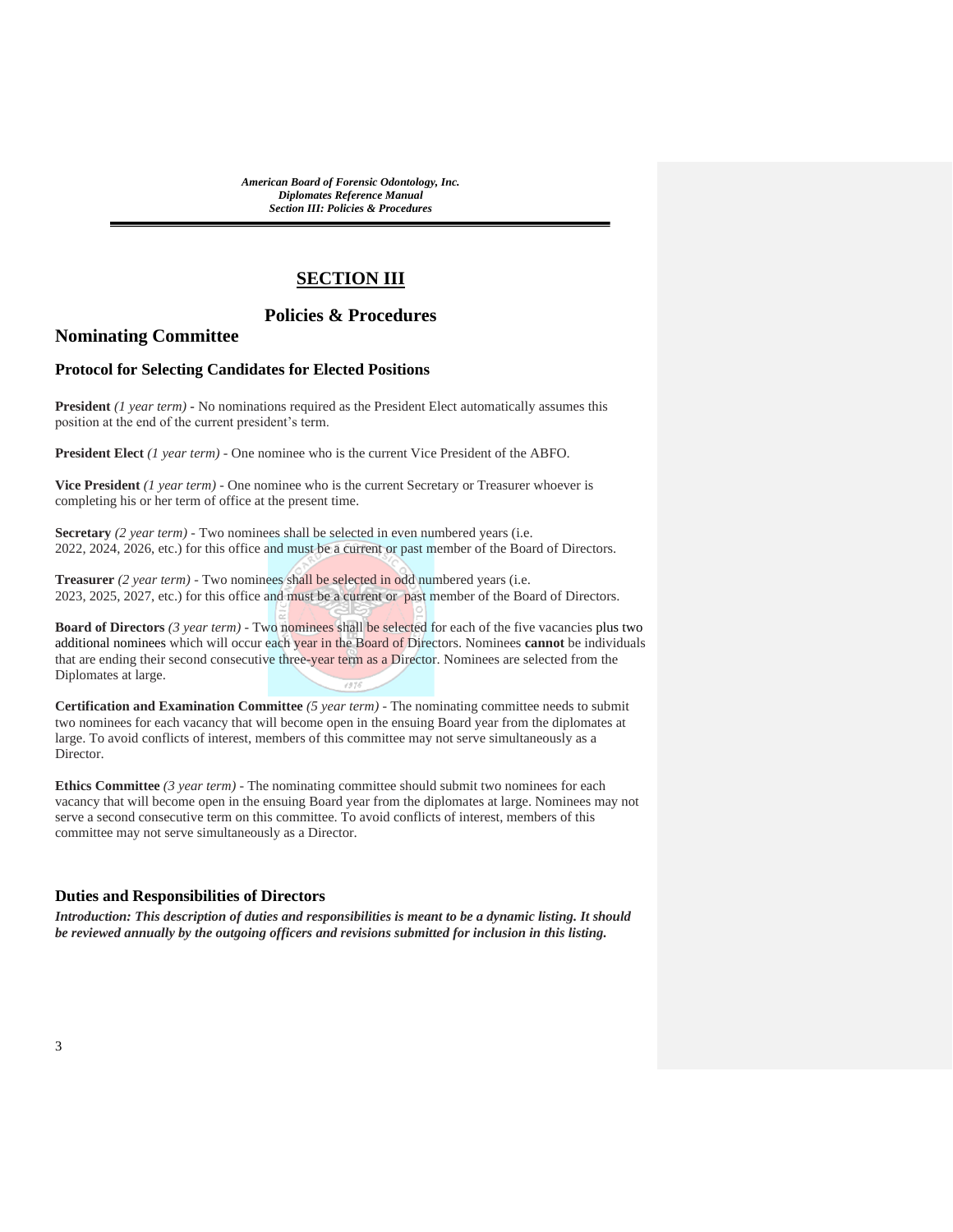### **MEMBER OF THE BOARD OF DIRECTORS**

- 1. Conduct and supervise all business of the ABFO between meetings as outlined in the bylaws.
- 2. Attend all Board of Directors' and diplomates' meetings.
- 3. Be familiar with ABFO Bylaws, Code of Ethics, Articles of Incorporation, Standards and Guidelines.
- 4. Respond in a timely and thoughtful manner to any and all correspondence.
- 5. Serve a three (3) year term

#### **PRESIDENT**

- 1. Preside over all meetings of the Executive Committee, Board of Directors, and diplomates. The President, as Chair of the Executive Committee, will annually review and/or audit all records of the ABFO. The records of the ABFO shall be managed and disposed of in such a way as to ensure the integrity of the record keeping process and the confidentiality of the information. The records shall be kept indefinitely but should the Board of Directors determine that the records should be purged, records shall be retained for at least one full certification cycle for each currently active diplomate. Purged records will be destroyed in a manner that ensures security and confidentiality.
- 2. Immediately after the annual meeting of the diplomates, forward to the American Academy of Forensic Sciences (AAFS) a list of contact information of the new officers and Chair of the Certification and Examination Committee.
- 3. Remain familiar with the Bylaws, ethics code, articles of incorporation, standards and guidelines.
- 4. Answer all correspondence to the Board from attorneys, the AAFS and other organizations.
- 5. Assist the Secretary in resolving issues.
- 6. Direct all committee chairmen and oversee their progress.
- 7. Appoint officers and chairmen as directed by the bylaws.
- 8. Notify chairmen of their charges and committee membership as soon as possible after the annual meeting. 1976
- 9. Serve a one-year term.

### **PRESIDENT ELECT**

- 1. Be thoroughly familiar with the Bylaws, Code of Ethics, Articles of Incorporation, Standards and Guidelines.
- 2. Monitor progress of the ABFO committees and assist as needed to ensure that tasks are completed on time.
- 4. Assist President as needed.
- 5. Assist in the selection of appointed committee members and chairmen for the coming year.
- 6. Become familiar with duties of President.
- 7. Serve a one-year term.

### **VICE PRESIDENT**

- 1. Attend all ABFO Executive Committee, Board of Directors' and Diplomates' meetings.
- 2. Be thoroughly familiar with ABFO Bylaws, Code of Ethics, Articles of Incorporation, Standards and Guidelines.
- 3. Assist the Secretary and Treasurer with their duties as necessary.
- 4. Be familiar with the duties of the President Elect and President and be willing to assume their positions.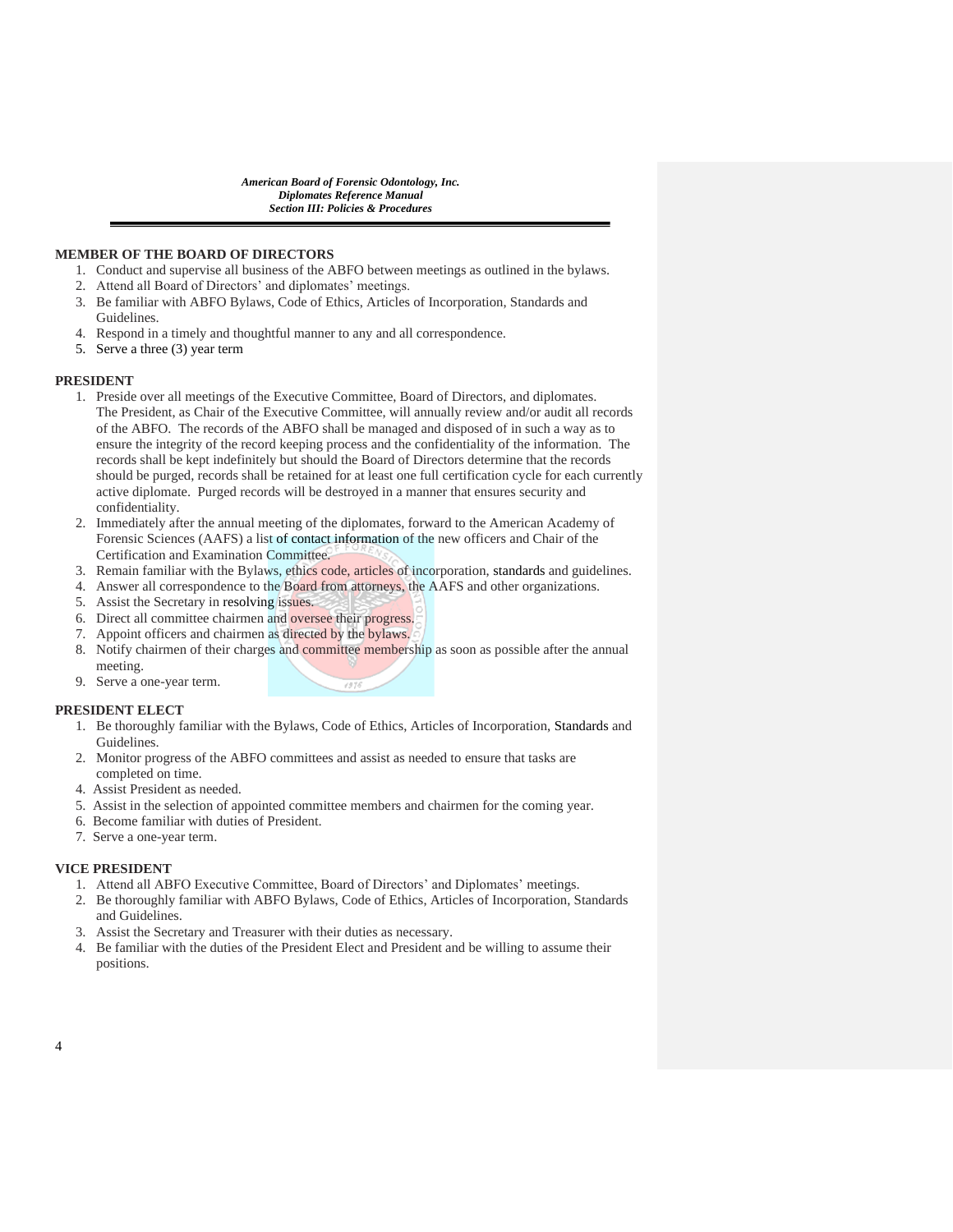- 5. Make necessary meeting arrangements for all ABFO business meetings and notify attendees and/or secretary of the details.
- 6. Serve a one-year term.

#### **SECRETARY**

- 1. Be prepared to commit to a seven-year term of service: two years as Secretary, one year as Vice President, one year as President Elect, one year as President, one year as Past President/Member Nominating Committee, and one year as Chairman of the Nominating Committee.
- 2. Be familiar with the duties of Vice President, President Elect, and President and be willing to commit to these offices.
- 3. Serve a two-year term as Secretary.
- 4. Become familiar with all sections of the *ABFO Diplomates Reference Manual*, including the ABFO Bylaws, Code of Ethics, and Articles of Incorporation, Standards & Guidelines.
- 5. Attend all meetings of the Executive Committee, Board of Directors, and combined directors and diplomates meetings and produce the minutes for same.
- 6. Be familiar with computer functions and applications used by the ABFO
- 7. Send all minutes and agendas to the Executive Committee members for approval.
- 8. In May, mail the minutes for the annual meetings to the office of the American Academy of Forensic Sciences (AAFS) and to the corporate attorney.
- 9. Send an updated roster of ABFO Officers and Directors to the AAFS and the corporate attorney.
- 10. Develop meeting agendas.
- 11. Develop ballots for elections.
- 12. Maintain an up-to-date list of committee membership using an Excel spread sheet
- 13. Keep the Executive Committee officers informed of any pertinent issues that may arise during the course of the year.
- 14. Create certification and recertification certificates prior to the annual meetings in February. Apply the corporate seal to these certificates and have appropriate officers sign them prior to presentation.
- 15. Send all necessary documents to the corporate attorney as required by law.
- 16. Maintain the corporate seal/embosser.
- 17. Assure that copies of all critical documents and/or correspondence are preserved digitally and kept in a secure location.
- 18. Transfer the ABFO secretary materials and equipment to the incoming Secretary.
- 19. Assume the responsibility for all ABFO equipment issued to you. Send correspondence as directed by appropriate authority or in compliance with ABFO bylaws.
- 20. Record and transcribe all meeting minutes and distribute as prescribed by bylaws.
- 21. Notify the Forensic Specialty Accreditation Board (FSAB) of the number of active diplomates at the conclusion of the annual meeting AND complete and send an annual report to the FSAB before March 31 of each year. The Annual Report form can be accessed at [www.thefsab.org](http://www.thefsab.org/) under the downloads link tab.

### **TREASURER**

- 1. Be familiar with the QuickBooks accounting program.
- 2. Establish account transfer with current ABFO bank
- 3. Maintain and balance account.
- 4. Estimate proposed budget changes as needed.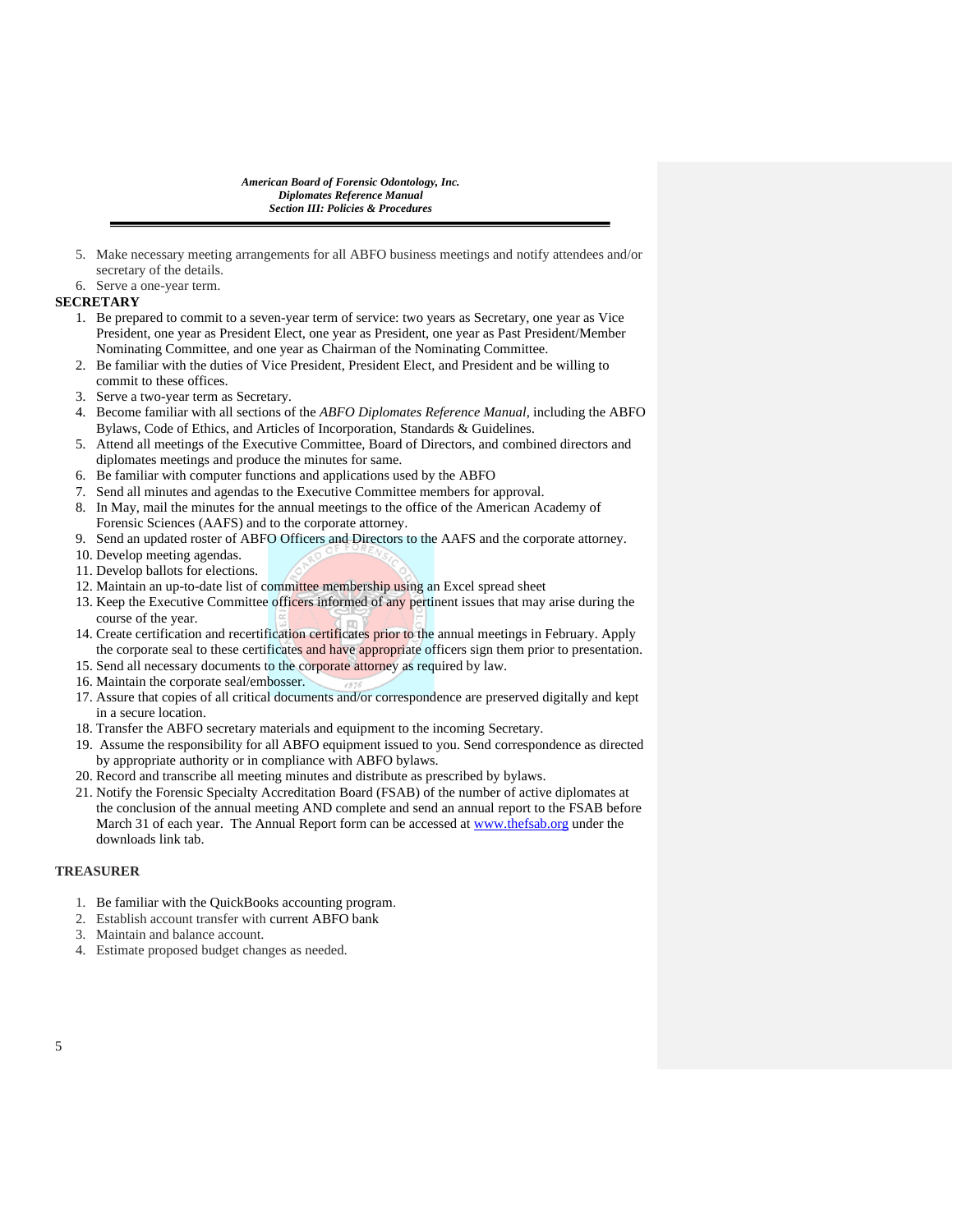- 5. Prepare and mail annual fee statements and recertification notices to the diplomates. Send out the **first** fees statements dated **July 1**.Send out a **second** fee statements if needed dated **September 1**. Send out a **third** delinquent fees statements and penalties certified mail return receipt requested if needed dated **November 1**. This third statement shall state that the action to revoke certification is now in process and that the action to revoke the individual's ABFO certificate will be voted on at the next annual meeting of the BOD in February unless the fees and appropriate penalties are received prior to the next annual meeting.
- 6. Notify the Examination Committee of application, test and re-test fee payments.
- 7. Monitor AAFS activity and administrative fees.
- 8. Prepare treasurer's report for the Executive Committee meetings and Board of Directors' meeting.
- 9. Monitor bond and recommend changes as needed.
- 10. Attend Executive Committee meetings and annual meetings.
- 11. Reimburse Diplomates for ABFO expenses in accordance with the ABFO Travel Policy.
- 12. Pay appropriate expenses incurred for ABFO business.
- 13. Be familiar with the duties of Vice President, President, and President and be willing to commit to serving in these positions.
- 14. Notify the Secretary of any address or phone changes.
- 15. Be thoroughly familiar with ABFO Bylaws, Code of Ethics, Articles of Incorporation, Standards and Guidelines.
- 16. Transfer all records at the end of the term of office on a disk to the new Treasurer. See that a new "Corporate Resolution" signature document is available for the incoming Treasurer.
- 17. Serve a two-year term.
- 18. Notify the corporate attorney, AAFS and FSF of new address after taking office.
- 19. Maintain ABFO pins and distribute and sell at the annual meeting.
- 20. Collect funds for ABFO Diplomates dinner. Keep track of attendees and guests.
- 21. Chair the Ad Hoc Budget Committee for the two (2) years as treasurer.
- 22. Send financial information to ABFO corporate accountant for filing of annual tax return.

**Note**: As a nonprofit Corporation, the Internal Revenue Service does not require a tax return as long as our annual revenues are usually \$24,000.00 or less. The Treasurer should monitor the level of gross receipts annually and seek the advice of an accountant familiar with nonprofit corporate tax returns, should they begin to exceed this level. The IRS tax status of the ABFO is a 501(c)6 organization.

### <span id="page-6-0"></span>**ABFO Fees:**

#### <span id="page-6-1"></span>**Application & Written Examination Fee = \$400.00**

This **fee** must be sent to the ABFO Treasurer. Contact at Treasurer@abfo.org. Application Fee may be paid using the CANDIDATE APPLICATION FEE tab found in the Public Section of the ABFO store or to the ABFO mailing address of: 410 N 21st Street, Colorado Springs, CO 80904). Make payable to the ABFO in USA funds.

The **completed** application in **digital format** must be sent to the Certification and Examination Committee Chairman at C&EChair@abfo.org

#### **First Time Practical Examination Fee = \$1000.00**

This fee **must** be paid by December 1<sup>*x*</sup> following the candidates are notification of their "candidate" status. Once notified, candidates will be able to pay the Practical Examination Fee using the PROTECTED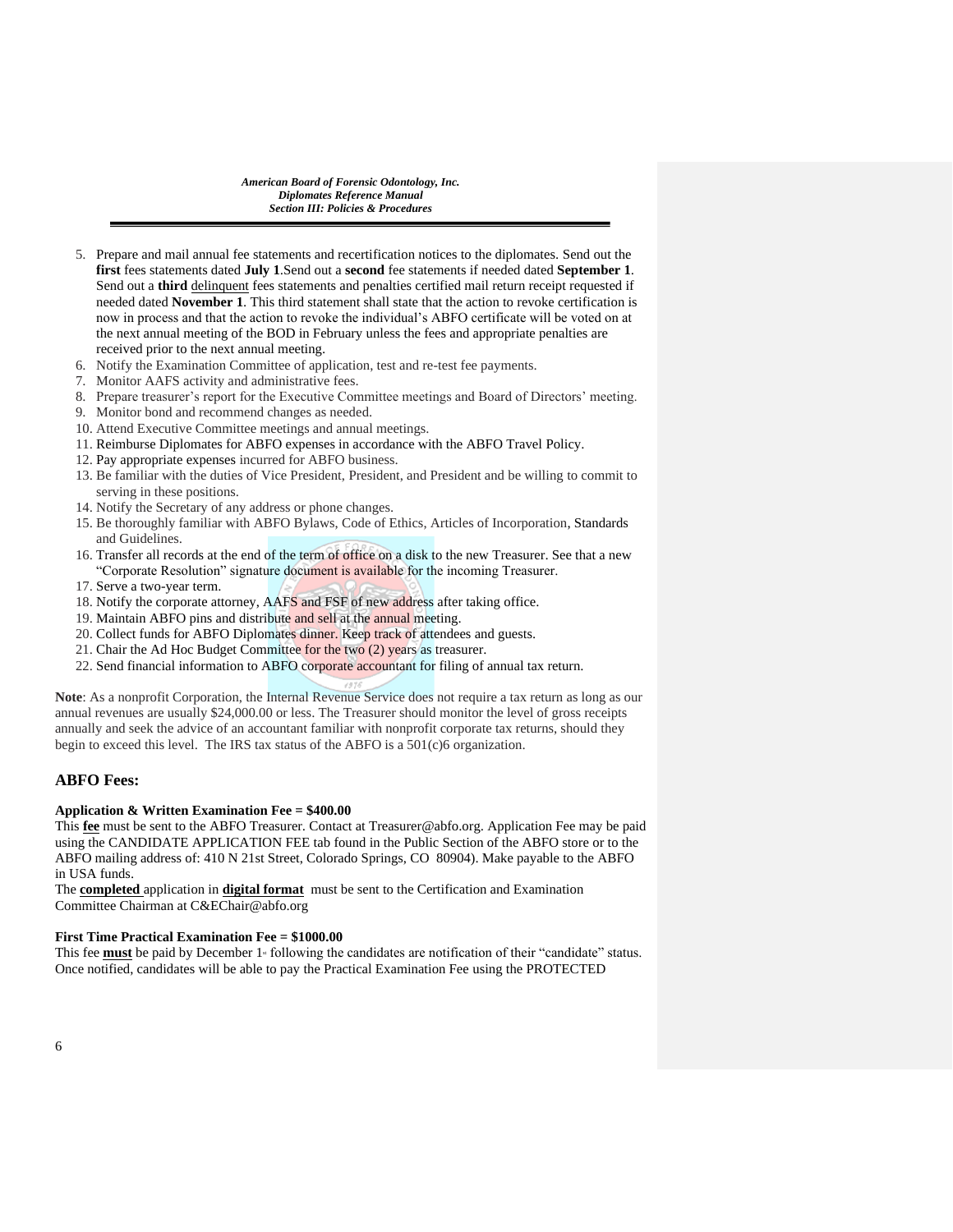CERTIFICATION EXAMINATION FEE (Parts II- A,B & III) tab found in the Public section of the ABFO store . This fee is nonrefundable except for medical or other catastrophic reasons, in which case \$900 will be refunded pending Certification and Examination Committee review.

### **Practical Reexamination Fees: Part II-A or II-B = \$250 each; Part III = \$500.00**

These fees **must** be paid by each candidate by December 1<sup>s</sup> if a candidate is retaking a portion of the practical certification examination (Part II-A; II-B and/or III). A candidate may retake the practical portion of the certification examination **twice**. Or a total of three (3) attempts are permitted before he/she must reapply with a completely new application. Fees may be paid using the PROTECTED CERTIFICATION REEXAMINATION FEE tabs found in the Public Section of the ABFO store.

### **Recertification Fee = \$150.00**

 This fee **must** be paid once every five (5) years for an ABFO diplomate to remain certified in forensic odontology by the ABFO. Recertification fees may be paid using the members shop under the store tab RECERTIFICATION FEE, on the ABFO website..

### **Annual Dues Fee = \$250**

.

 This fee **must** be paid each year by active diplomates of the ABFO to maintain their diplomate status in the ABFO. Diplomates will receive a dues invoice dated on or before July 1<sup>s</sup>. This invoice **must** be paid within ninety (90) days of the date of the invoice. Annual dues may be paid using the members shop under the store tab ANNUAL DUES, on the ABFO website.

#### **ABFO Digital Image Series:**

A new DVD Image Series will be produced every five years and sold on a sliding cost scale. This cost is to be determined and will be published on the ABFO website each year. Digital Image Series may be purchased at the Public Shop section under the store tab IMAGE SERIES DOWNLOAD, on the ABFO website.

1976

### **Travel Policy**

### **Revised May 14, 2022**

The Executive Committee shall review and make the final determination on all expenses that do not follow guidelines established for reimbursement. Also, any questions about expenses from the Treasurer shall also be reviewed as necessary. The most cost effective way of conducting meetings will have priority over location, specific dates or other issues.

This policy shall apply to the Executive Committee, ABFO examinations, ABFO workshops and all special committee meetings that have been previously approved.

Reimbursable expenses for the Executive Committee and C&E Committee meetings shall be limited to: hotel, meals during the meeting, taxi and/or shuttle, airport parking, dinner the night before the meeting and breakfast the day after the meeting.

Reimbursable expenses for the proctors and lecturers for ABFO workshops shall be limited to one night hotel at the prevailing standard room rate. Proctors are those individuals selected by the Workshop Chair to administer or score the workshop.

**Commented [w1]:**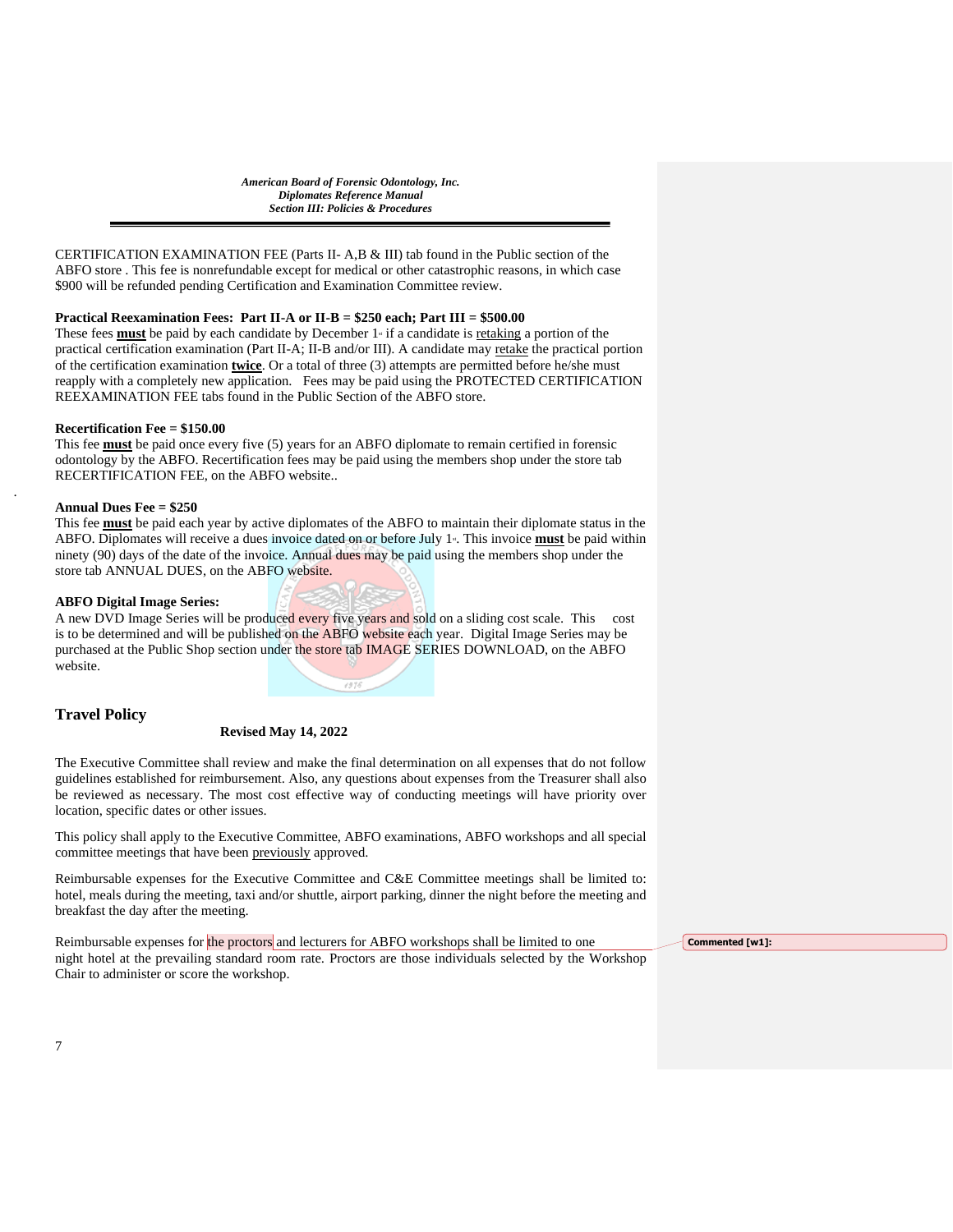The Fall EC meeting shall be held on a Saturday with expenses being paid for the Friday of arrival and Sunday of departure.

Receipts are required for all reimbursable expenses in order to receive payment from the ABFO Treasurer.

Only coach airfare is reimbursable or mileage if driving. Any itinerary change or late fees are to be paid for by the attendee.

Sharing of lodging rooms is encouraged but not required.

Due to the changes in location of meetings, a per diem will not be instituted at this time.

Alcohol will not be a reimbursable expense.

ABFO diplomates will be responsible for any expenses incurred by a spouse or significant other.

Travel and lodging arrangements are the responsibility of the attendee and should be made to fit within the travel policy and guidelines.

Any ABFO member attending a meeting without an invitation shall pay for all associated expenses. The Executive Committee MUST preapprove payment of expenses for attendance by non-Committee members at Committee meetings.

The expenses for invited guests, speakers or non-ABFO members shall be handled on a case by case basis prior to the commencement of the meeting and established by the ABFO Executive Committee.

The Executive Committee will approve funding for travel, lodging and meeting expenses for the ABFO's President Elect to attend one foreign forensic science meeting each year. The amount of funds would be approved by the Board of Directors each year. The President Elect will be required to present a report to the membership and will be encouraged to actively participate at the meeting with a presentation. 05/22

### **Standards and Guidelines Amendment Protocol**

In order to provide an orderly and generally agreed upon alteration of any forensic odontology guideline or standard established and adopted by the American Board of Forensic Odontology, the following protocol is the method by which any alterations, modifications, additions and/or deletions are to be made to published accepted guidelines or standards of this organization.

### **Protocol**

- **1.** The proposed change is to be submitted, in writing, to the President of the ABFO and the Chairperson of the Strategic Planning Committee (SPC) on or before July1st in the year prior to the next annual meeting at which it will be considered for adoption.
- **2.** The SPC members will study the proposed revision and report its recommendations to the Executive Committee (EC) on or before September 1st in the year prior to the next annual meeting at which it will be considered for adoption. The EC, after considering the recommendations will submit the recommendations to the Board of Directors (BOD) for a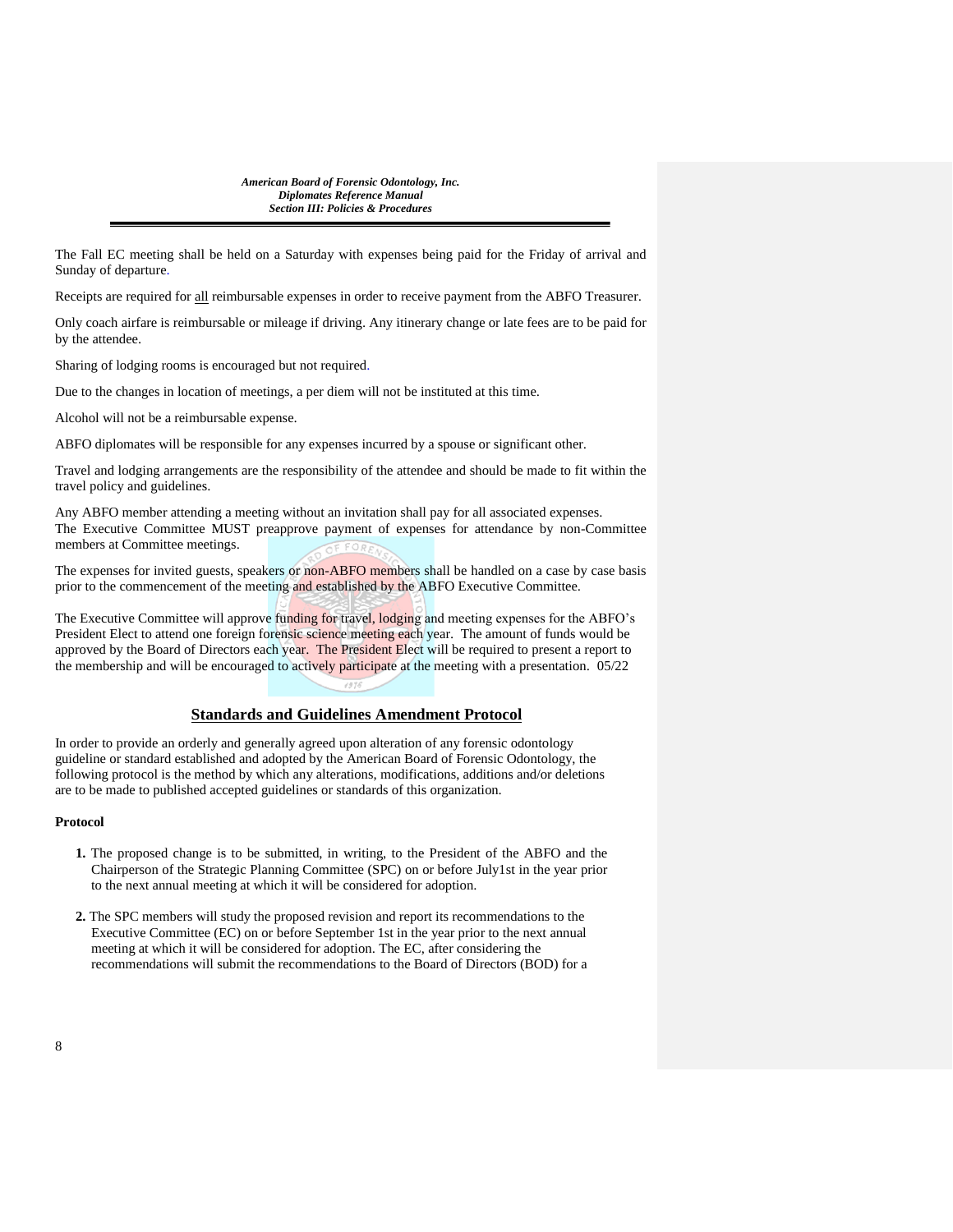vote. In the event the SPC fails to report their recommendations, the Executive Committee may elect to continue the adoption procedures in consultation with and approval by a majority of members of the BOD.

- **3.** If approved, the Executive Committee will inform the Diplomates by mail or email of the proposed change(s), the SPC recommendations and the date of the annual meeting at which the proposal will be considered and voted upon by the membership. This written announcement must be made by November 1st in the year prior to the next annual meeting at which the issue(s) will be considered.
- **4.** The proposed change(s) shall be on the agenda of the meeting of the Board of Directors and Diplomates.
- **5.** The proposed change(s) shall be considered at the annual meeting of the Diplomates provided the above referenced requirements have been met. The change(s) can be proposed for consideration during the meeting at the time of the report of the SPC or as new business as directed by the presiding officer.
- **6.** The adoption of the change will require a majority vote of all certified Diplomates or a two-thirds (2/3) majority of the Diplomates in attendance, whichever is less. If the latter, a quorum is required.
- **7.** The results of the action of the Diplomates shall be reported to the Diplomates at large by April 1st of the year in which the changes were adopted

#### **Policies and Procedures Amendment Protocol**

Policies and procedures may be amended by the following:

- **1.** The proposed policy or procedure change(s) shall be submitted to the President and the chair of the SPC
- **2.** After consideration and comment by the SPC the proposal(s) shall be forwarded to the EC.
- **3.** The EC shall forward the proposal(s) to the members of the Board of Directors for their review.
- **4.** After a minimum review period of 10 days, an affirmative vote by a simple majority of the BOD at a regular or special meeting or by mail or e-mail ballot shall validate the proposed changes.

### <span id="page-9-0"></span>**Application Protocol for ABFO Research Funding**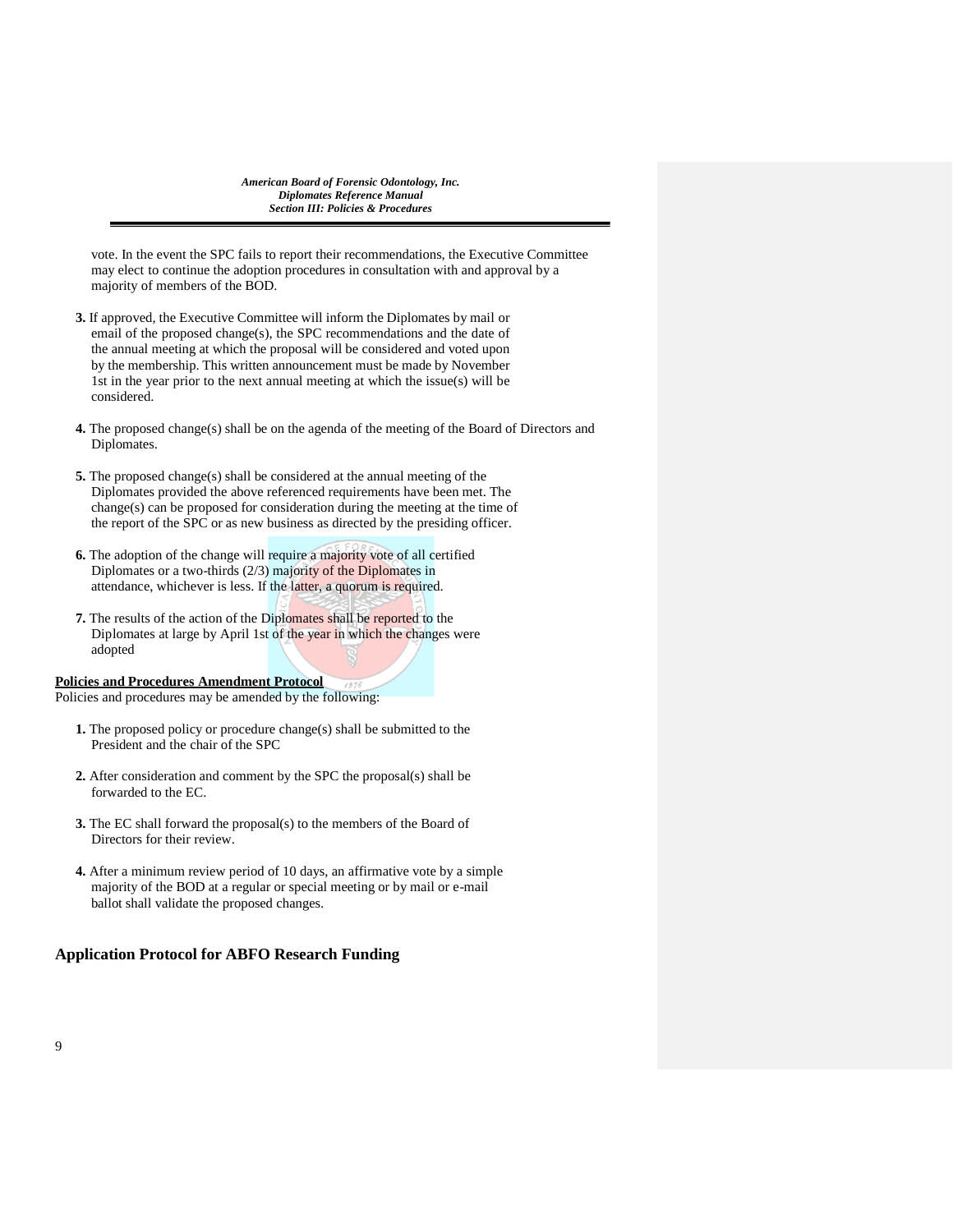**Purpose:** A goal of the ABFO Research Committee is to encourage and stimulate investigation and research in forensic odontology and related areas. For example, appropriate topics for investigation would include: dental identification; bitemark investigation; photographic, radiological, and other imaging techniques; oral and dental aspects of child abuse; dental malpractice and professional negligence; forensic odontology demographics; business aspects of forensic odontology practice; forensic philosophies; etc. Methods may involve: a literature review of a topic that applies to forensic odontology; collection and study of dental, oral, or bitten tissues to quantitative a parameter of interest; collection of information from surveys to answer questions in forensic odontology; and/or collection of data from experiments performed in a research laboratory which pertain to forensic odontology. Funding for projects requiring budgets of \$500 or less is available.

**Guidelines and Requirements:** The project proposed by the applicant should be well derived, with the likelihood that it could be completed in about one year. The project may be carried out under the supervision of an ABFO Diplomate by a dental undergraduate student, graduate student, resident or Technician. Any publications should acknowledge the support of the Research Committee of the ABFO. The funds requested in the budget section should total \$500 or less, and award checks will be made payable directly to the principal investigator. A brief, one written report documenting the progress of the work will be required toward the end of the year funded. It is expected that the research results will be reported at an annual meeting of the American Academy of Forensic Sciences and/or in a publication in the Journal of Forensic Sciences. The funding by the ABFO will be appropriately acknowledged.

Format: Please adhere to the format listed below. The proposal should be two or three pages long. Submit the original and one copy. Also copies of pertinent literature references (no more than five) should be submitted along with the application to expedite review.

**1. Title:** Include the project title, your current contact information. Also, list other participants in the project with their titles and current address.

**2. Academic and professional biographic summaries:** One paragraph for each major participant to include education, employment, forensic and research experience.

**3. Aims and significance:** Why is the study important and how will this new information advance the field of forensic odontology? What information will be generated and how will it be used?

**4. Background Information:** Indicate previous work done by the applicant and others related to this topic. Please include copies of relevant references (no more than five) to expedite the review process.

**5. Materials and methods:** Briefly describe how you will investigate the problem. Indicate materials, methods, and experimental design, anticipated results and how they will be analyzed. Give sufficient detail to allow the reviewers to evaluate the likelihood that the project will accomplish its specific objectives.

**6. Timetable:** (one paragraph) Schedule the work plan and expected date of completion.

**7. Facilities:** (one paragraph) Indicate the resources available to conduct the proposed work. Include such information as lab space if needed, the name of the diagnostic laboratories which will perform required tests, the available facilities for experimental animals, etc.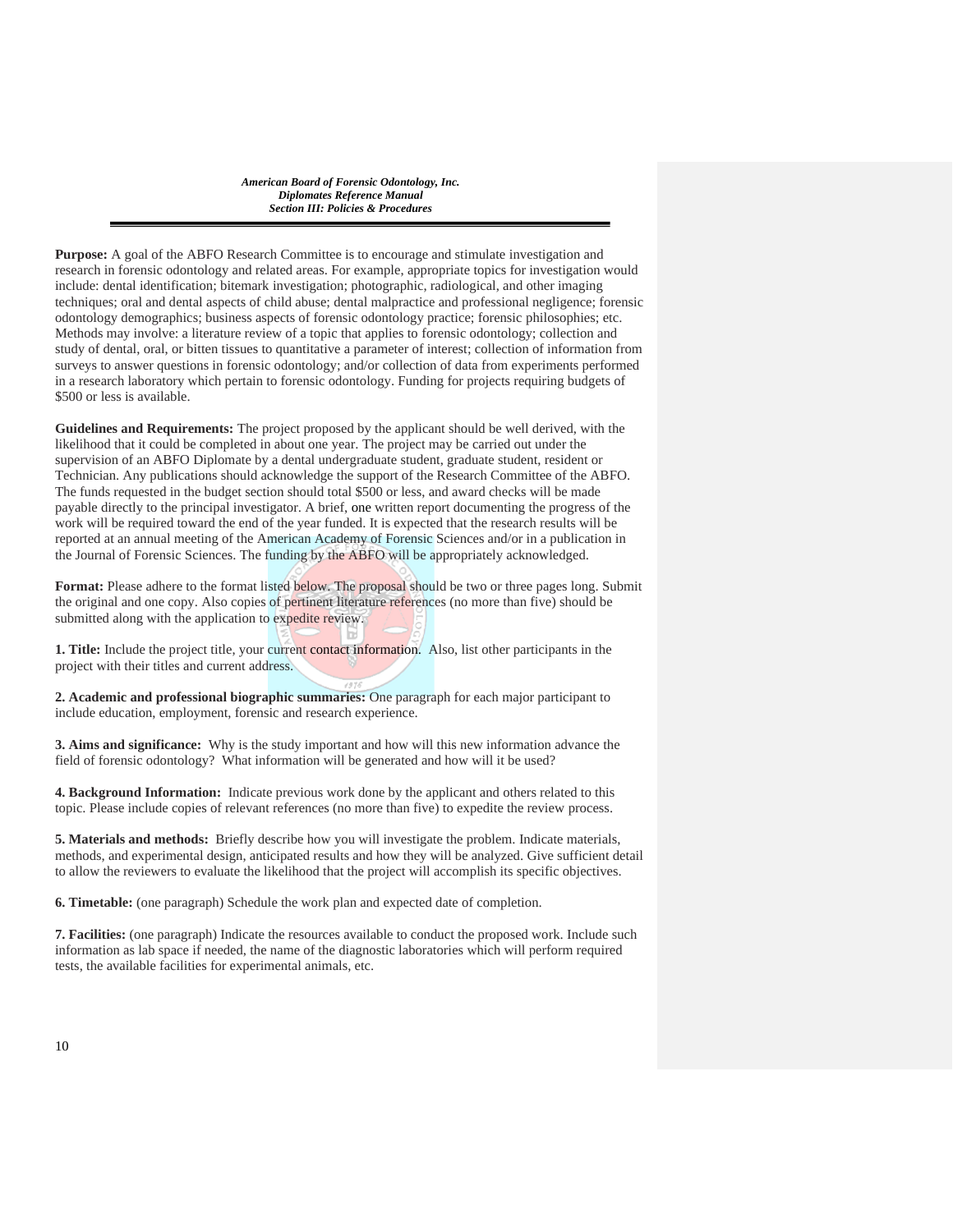**8. Budget:** Itemize each research related expense with approximate cost and final total requested (\$500 or less). Depending on the type of project, the budget may include such items as equipment, library search and photocopying fees, postage for questionnaires, cost of laboratory tests and lab supplies, etc.

*(NOTE: Equipment purchased with ABFO research funds will be considered to be the property of the Board, with the grant recipient serving as custodian. This means that after the grant period, other diplomates wishing to make use of the equipment will have reasonable access by applying through the Research Committee.)*

Proposals will be reviewed by the Research Committee as received. Because the review process will be conducted by mail, a period of weeks may elapse between receipt of the proposal and the Committee's decision regarding approval and funding. Address proposals and any questions to the chairman of the Research Committee.

**Review Criteria:** The proposal will be evaluated by members of the ABFO Research Committee according to the general criteria listed below. If specific questions arise during the review process the Committee will contact the applicant.

- 1. Is the problem important to forensic odontology?
- 2. Will the research produce new data and concepts or confirm existing hypotheses?
- 3. Is the experimental design adequate?
- 4. Are the methods for data collection and the procedures feasible?
- 5. Are appropriate controls present?
- 6. Do the methods answer the question proposed?
- 7. Is it likely that the study can be accomplished in the time projected and with the facilities and resources available to the applicant?
- 8. Are all items in the budget justified on the basis of the proposed approach, procedures, and analysis of the items?

6/07

### <span id="page-11-0"></span>**Certification and Examination Committee**

**Committee Function:** The Certification and Examination Committee is established to provide the following functions for the American Board of Forensic Odontology, Inc.: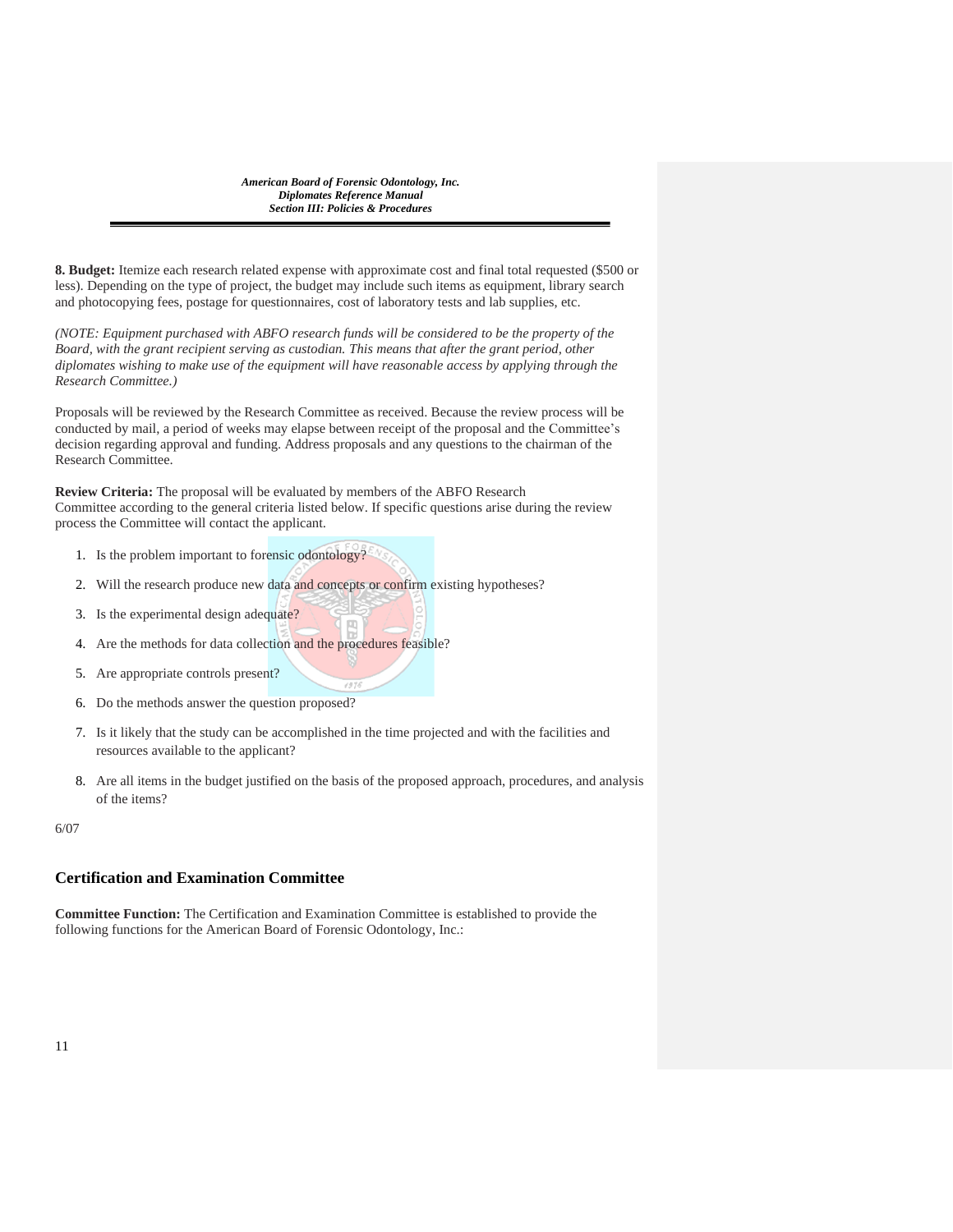- 1. Review and approve the credentials of individuals who wish to be determined qualified (Board Eligible) to challenge the examination given by the ABFO for a Certificate of Proficiency in Forensic Odontology.
- 2. Review and approve the required documentation by Diplomates of the ABFO, which must be submitted for recertification every five years.
- 3. Create, schedule, administer and grade the examination which must be successfully challenged to be awarded the Certificate of Proficiency in Forensic Odontology, granted by the American Board of Forensic Odontology, Inc. The case(s) used for any portion of the ABFO examination must have had a verdict rendered at the trial court before being used as examination material.
- 4. Establish and maintain the application and recertification forms, together with instructions, so that they reflect current information and requirements. C&E Committee will conduct periodic audit of the certification examination.
- 5. Establish policy on continuing forensic dental education and certify that a specific course is approved for continuing forensic dental education credit. The committee is composed of five Diplomates, elected from a slate of candidates selected by the ABFO Nominating Committee. The term of office is five years. The election takes place at the annual meeting of the Diplomates each February. A new member, alternating every other year between an academician and a clinician, is elected each year to replace the outgoing committee member who has completed a five year term. The committee is chaired by the Diplomate serving the fourth year of the five year term. The immediate past chair remains on the committee for the fifth year to give continuity to the actions of the group and serves as an advisor.

**Examination:** The committee is responsible for the development, scheduling, administration and grading of the examination given for the Certificate of Proficiency in Forensic Odontology awarded by the American Board of Forensic Odontology, Inc. It is also responsible for the periodic analysis of this examination relative to content, current theory and performance of candidates.

Arrangements for the site, specific dates and notification of the eligible candidates is the responsibility of the Chairman of the committee along with the examination coordinator. They will also arrange for accommodations for the candidates and committee members and their transportation from the housing site to the examination location. Reasonable accommodations are provided upon request, to individuals with disabilities. Immediately following the completion and grading of the examination, as specified by the Constitution and By-laws, it is the responsibility of the Chairman to send to the ABFO Executive Officers and Board of Directors, a list of those candidates challenged the examination.

As a result of the examination, the committee's recommendation for granting or denying certification should be noted for each candidate. Upon the return and tabulation of the response from the Executive Officers and the Board of Directors, the Chairman notifies the candidates to inform them of the outcome, informing those who failed that they have the opportunity to retake the examination if they desire and congratulating those who were successful on their accomplishment and inviting them to attend the next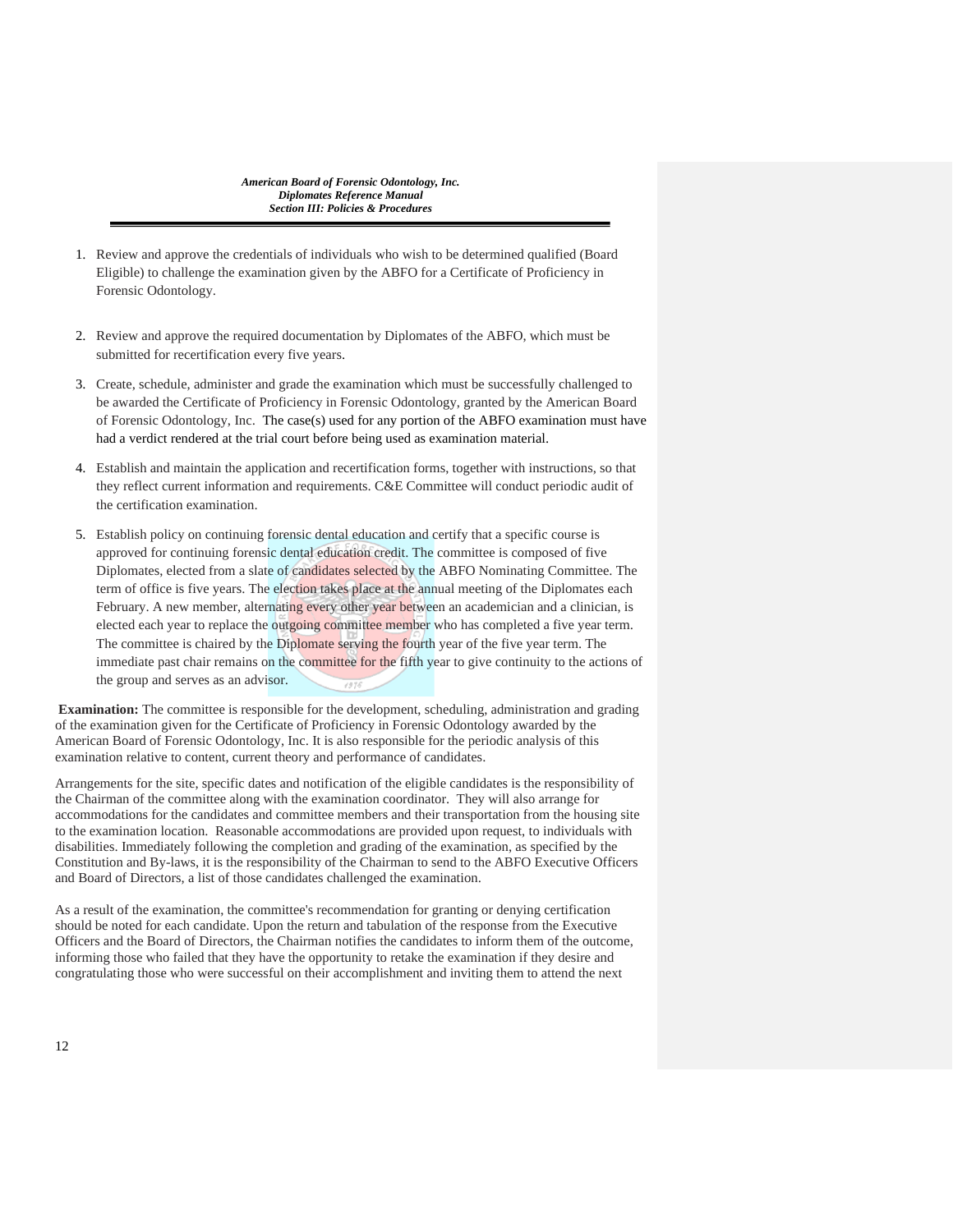general annual meeting of the Diplomates which is held in conjunction with the mid-February meeting of the American Academy of Forensic Sciences. The names of the candidates approved by the board of directors for certification are transmitted to the Secretary of the ABFO for the preparation of their Certificates of Proficiency.

In addition to advising them of either having passed or failed the examination, the candidate should be informed of any areas of deficiency which resulted in the failure and remedial instructions. Those who fail should be advised of the opportunity to retake the examination and the procedure they are to follow, if they wish to do so.

**Presentation of Certificates:** The presentation of the Certificates of Proficiency in Forensic Odontology will be made to those who have successfully completed the examination at the next annual meeting of the diplomates. The chairman of the C  $\&$  E Committee has the pleasure of the presenting the certificates on behalf of the American Board of Forensic Odontology, Inc.

### <span id="page-13-0"></span>**Qualifications and Requirements for Certification**

### **I. GENERAL QUALIFICATIONS**:

A. Applicants must be persons of good moral character, high integrity, good repute, and must possess high ethical and professional standards.

B. Applicants must possess a DDS, DMD or equivalent dental degree from an accredited institution

### **II. PROFESSIONAL EDUCATION AND EXPERIENCE**

### A. Applicants must have:

1. Attended a minimum of four (4) annual meetings of a national forensic/forensic dental organization. No more than one annual meeting can be claimed per year. Additional meetings attended can be claimed for extra point accumulation as described below.

2. Participated in a minimum of two annual programs of a national forensic/forensic dental organization approved by the ABFO Examination and Certification (C&E) Committee. The participation may include presentation of papers, acting as a moderator, panelist on the program, or activities as a chairman or member of a committee of the odontology section. Evidence of these achievements must be documented in a form acceptable to the C&E Committee.

3. Applicants must be currently active and formally affiliated with a medical/legal agency such as a medical examiner/coroner's office, law enforcement agency, insurance agency, federal dental service or mass disaster team for a minimum period of two (2) years.

4. Applicants must have observed a minimum of five (5) complete medico-legal autopsies attested to by the pathologist in charge.

5. Applicants must perform a minimum of thirty-two (32) legitimate forensic dental cases.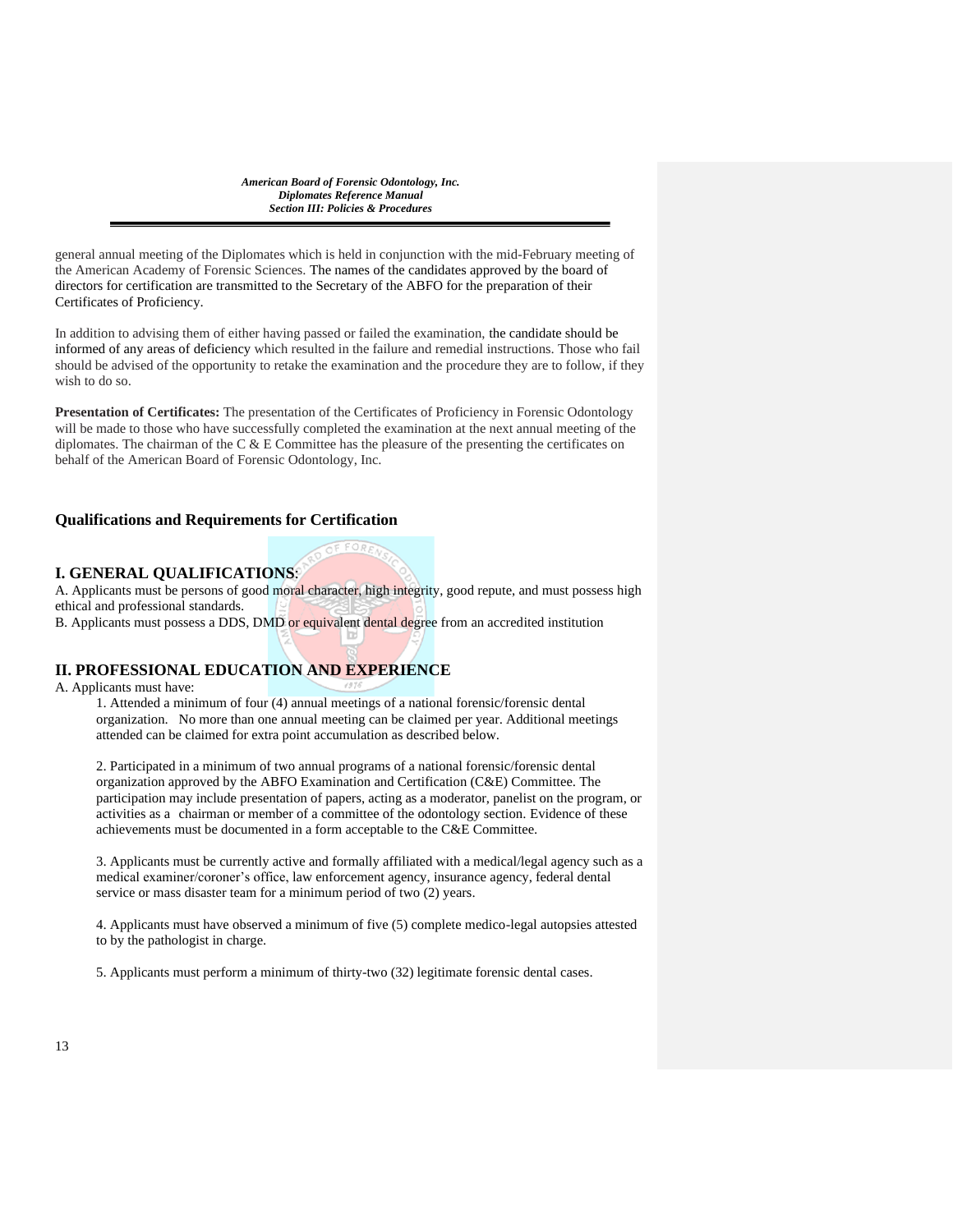a) A minimum of twenty (20) human identification cases, fifteen (15) of which have resulted in positive dental identification. The applicant must have personally resected, or surgically exposed, the jaws in at least five (5) cases, and personally taken the post-mortem radiographs in at least ten (10) of the cases. ABFO Identification. The ABFO Dental Identification Workshop may count for up to five (5) identifications. (Further details are in the *[ABFO Workshops Section](#page-28-0)*).

b) Jaw exposures/resections or facial dissection performed in conjunction with a multiple fatality incident (i.e., DMORT, state or military ID team deployment) may qualify toward this requirement only if the required procedures were under the supervision of an ABFO Diplomate and/or the Medical Examiner/Coroner (ME) in charge and are confirmed in writing by this individual. Multiple Fatality Incident (MFI) cases may *not* be included to fulfill the human identification or postmortem radiographic case requirements listed above.

*Note: Applicants whose Medical Examiner/Coroner's facility discourages jaw resections or completes jaw resections using non-dental personnel, should either personally seek permission to complete the required number of resections on appropriate cases, or request mentorship in another jurisdiction/facility where he/she might meet this requirement.* 

- C) Dental Age Assessment (DAA) cases
- 1. A Candidate shall have been the primary investigator in five (5) DAA cases.
	- a. At least one case of the five cases shall have been a case involving:
		- i. Infant/Child Dental Age Interval: That interval in human dental development that includes the postnatal presence of the developing and resorbing primary dentition including the period of mixed primary and secondary dentitions.
		- ii. Adolescent Dental Age Interval: That interval in human dental development that includes the presence of the developed and developing secondary dentition. Retained primary teeth may also be present as a special circumstance during this interval.
		- iii. Adult Dental Age Interval: That interval in human dental development where all teeth present have completed crown/root development and are therefore considered dentally mature.
		- b. The remaining two (2) cases can be from any of the dental age intervals.
- 2. A minimum of one (1) of the five (5) cases shall be from the candidate's own casework.
- 3. A minimum of one (1) of the five (5) cases must be obtained by successful completion of an ABFO Dental Age Assessment Workshop or from the ABFO Age Assessment Repository
- 4. DAA cases from ABFO Age Assessment Workshops (or other approved workshops) may be submitted toward the requirement.
	- a. No more than three (3) DAA cases from ABFO Workshops (or other approved workshops) shall be considered as counting toward the five (5) required DAA cases.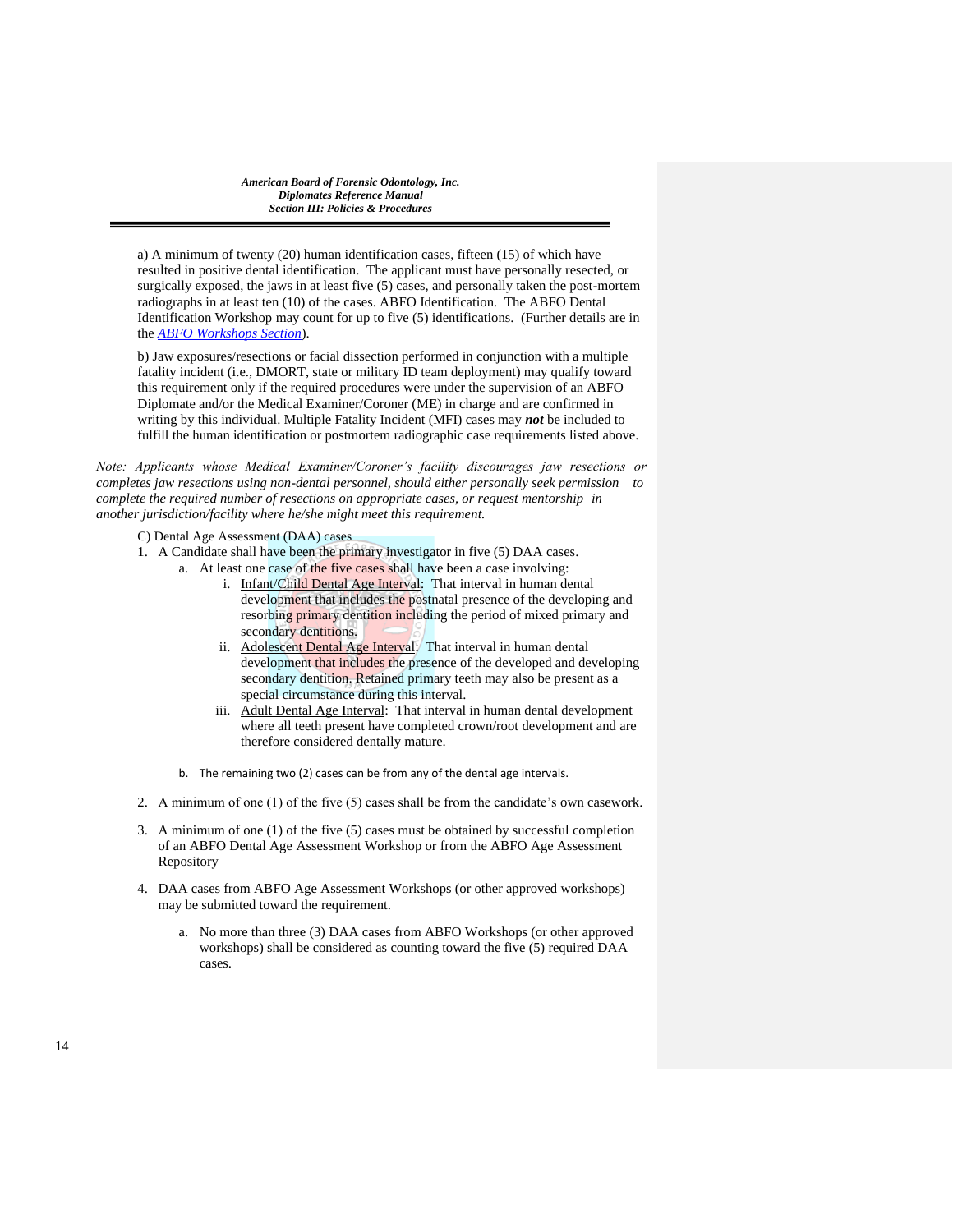- b. Only one workshop case from each of the age groups listed in 1.a. shall be considered.
- c. The candidate must show proof that the case(s) submitted from workshops were completed to the satisfaction of the workshop faculty.
- 5. DAA cases from the ABFO Age Assessment Repository may be submitted toward the requirement.
	- a. The request for repository cases may not be made until after the candidate has completed one (1) DAA case originating from the candidate's own casework or has successfully completed at least one (1) DAA case as a participant in an ABFO DAA Workshop.
	- b. Repository cases must be completed on time and to the satisfaction of the Age Assessment Committee to be considered toward certification application.
	- c. A maximum of two (2) repository cases may be used to meet the minimum case experience requirement in DAA.
	- d. A repository case may not be considered as a case from the candidate's own casework.
- D) Bitemark Cases

1. Persons applying for ABFO board certification must provide evidence that they have completed four (4) current or historical bitemark cases in which a minimum of one pattern or patterned injury was analyzed and determined to be a human bitemark with sufficient evidentiary value for comparison.

 $-0.06$ 

a. For these four (4) cases each bitemark with sufficient evidentiary value was compared to the questioned dentition of a minimum of one (1) person of interest. b. One of the four (4) cases must have been an ABFO bitemark repository case that includes analysis of the pattern(s) and comparisons to the questioned dentitions of multiple persons of interest.

c. Having taken and passed an ABFO Bitemark Workshop fulfills the requirements for having completed two (2) bitemark cases and fulfills the bitemark repository case requirement.

These cases should demonstrate the applicant's knowledge, methodology, and capabilities in bitemark analysis. All submitted materials become the property of the ABFO and will not be returned. Cases provided to the potential applicants by the ABFO remain the property of the ABFO. None of these materials shall be shared with any other persons. Except for the preparation of reports to the ABFO these materials must not be duplicated, or published in any form. The materials provided to potential applicants must be returned with the case report(s). In the event the applicant decides to forego application to the ABFO the materials must be immediately returned to the ABFO

E. The remaining three (3) cases can be human identification, bitemark analysis, malpractice/personal injury, human abuse, peer review or age estimation cases.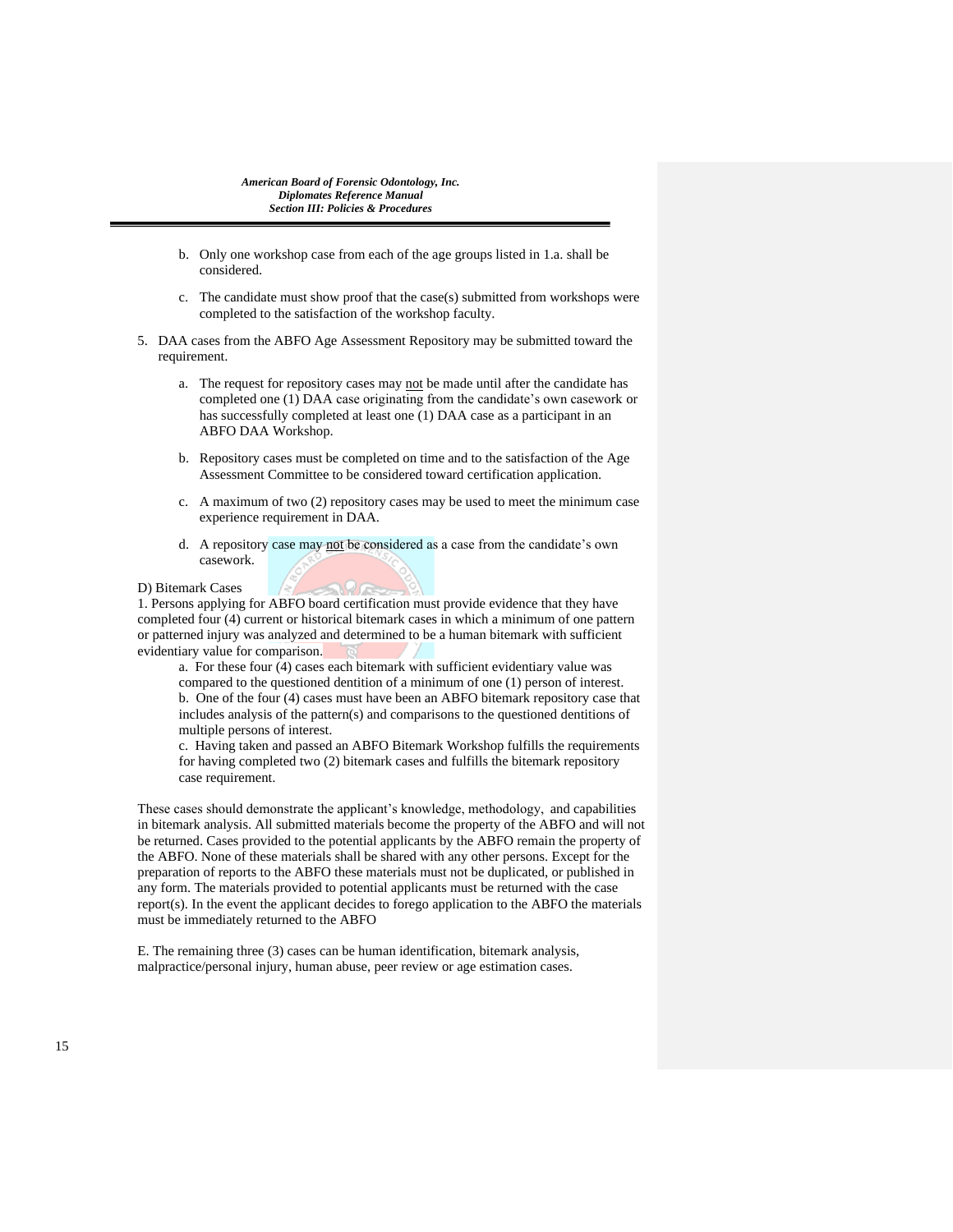F. The applicant must have provided testimony in at least one of these three ways:

1. Provided sworn testimony in court or through sworn deposition in an identification,

bitemark, age assessment or civil litigation case involving forensic odontology.

2. Successfully complete the ABFO Civil Litigation Workshop.

3. Successfully complete an equivalent course or workshop in civil litigation approved by the C&E Committee.

The applicant must provide copies of the transcript(s) or certificates of completion of the workshop or course.

*Note: All claimed forensic cases must be submitted on the ABFO Summary of Forensic Cases* form with all appropriate columns completed. The ABFO C&E Committee determines the *acceptability of each case. Candidates are encouraged to submit cases in excess of the minimum number of twenty-five (25) in the event some cases are rejected by the C&E committee.* 

B. One (1) identification, one (1) dental age assessment and one (1) bitemark case must be *electronically*  submitted with complete documentation including forensic dental reports, copies of all comparative material (i.e., photographs, radiographs and other appropriate work products applicable to the case). *Photographs of the models used in the bitemark cases must also be submitted*. These should be significant and challenging cases that best demonstrate the applicant's knowledge, methodology and capabilities. *Cases undertaken as part of ABFO Workshops or the ABFO Test Cases are not acceptable for these submissions*. All submitted materials become the property of the ABFO and will not be returned. This requirement shall be subject to waiver by the ABFO only under unusual circumstances such as litigation in progress or military restrictions.

C. Applicants must present additional evidence of forensic dental activity. The activities are calculated on the basis of a point system. A minimum of three hundred fifty (350) points is required. Activities and accomplishments in fulfillment of section A or B cannot be reclaimed for point credits in this section. It is the responsibility of each applicant to submit documentation of all accomplishments claimed for point credit. The acceptability and ultimate assignment of points will be at the discretion of the C&E Committee. It is advisable that the candidate submit at least enough material to accumulate three hundred fifty (350) points, as follows:

1. Twenty (20) points for each authentic forensic dental case in excess of the twenty-five (25) obligatory cases. The maximum number of cases that will be considered for point credit in this area is five (5), for a maximum of one hundred (100) points.

2. Twenty (20) points per additional court deposition or testimony. Transcripts must accompany the application. The maximum number of transcripts that will be considered for extra point credit in this category is five (5), for a maximum of one hundred (100) points.

3. One (1) point per hour for attendance at a formal, institutional, elective or continuing education course in forensic dentistry; or a formal scientific session at an annual meeting of a nationally recognized forensic science organization. These points are accrued in addition to the mandatory four (4) meetings. Certificates or other verification of course attendance must be submitted. A maximum of one hundred (100) points can be claimed in this area.

4. Twenty-five (25) points for presenting an original lecture or laboratory demonstration at a formal session of a recognized forensic science organization, dental association meeting, or institutional course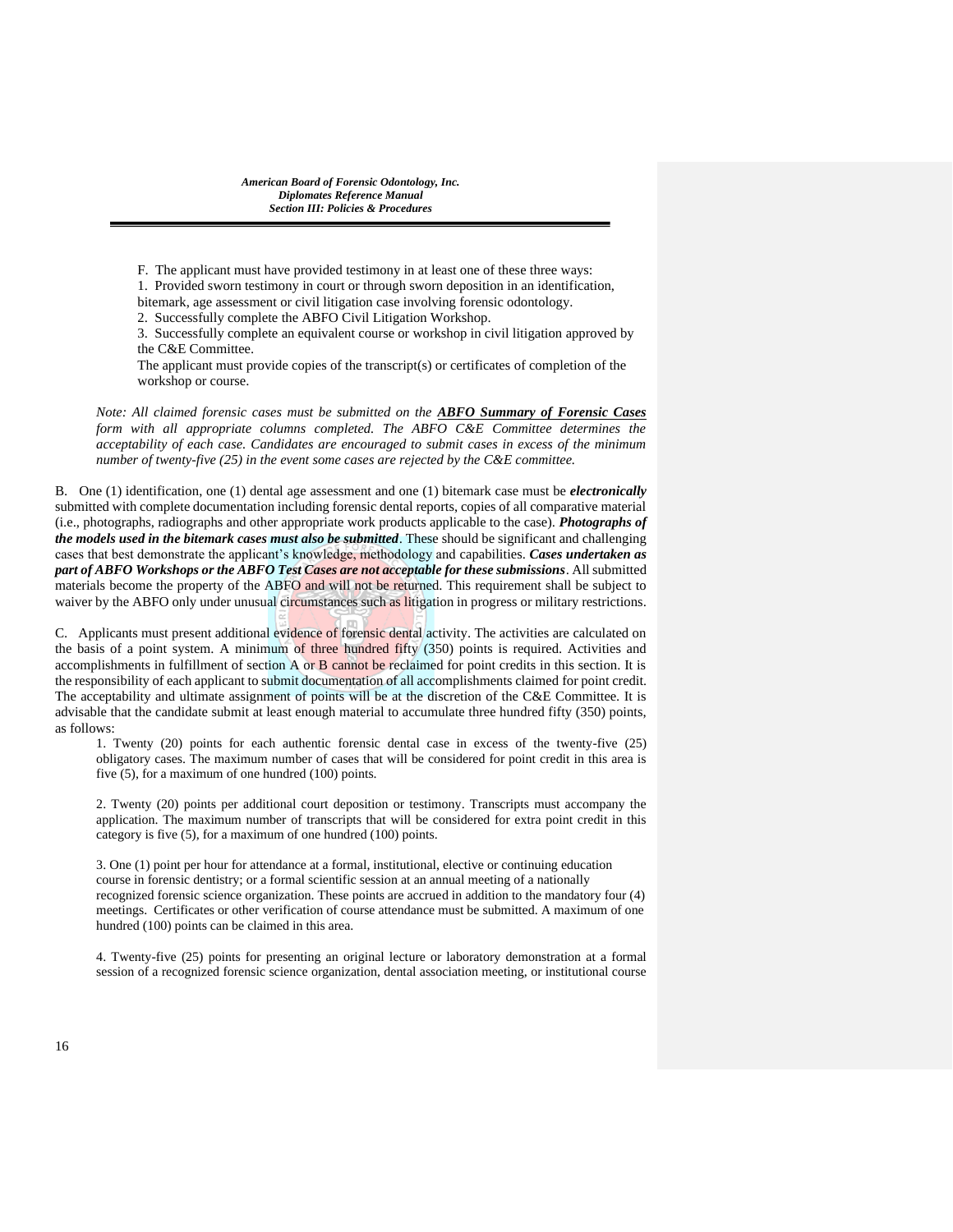in forensic dentistry. Abstracts, course brochures or other verification are to be supplied to the C&E Committee for point credit. A maximum of one hundred (100) points can be claimed in this area.

5. Up to fifty (50) points for the acceptance or publication as principal author of a forensic dental article in a refereed scientific journal, electronic journal posting or textbook, with a reprint or copy sent to the C&E Committee. The determination of the point count will be made by the C&E Committee based upon the nature and content of the article and the journal in which it was published. A maximum of twenty-five (25) points will be awarded for a second article or for an article in which the candidate served as a collaborating author, both of which must be accepted or published in a refereed journal or textbook.

6. Twenty (20) points per year for a formal affiliation with a recognized medical/legal agency beyond the mandatory two (2) years. An affidavit from the authorized agent must be included. A maximum of sixty (60) points may be claimed in this category.

7. Forty (40) points maximum for the organization of, or participation in an MFI training exercise or event, mass disaster team membership or symposium. The points are to be divided as follows: twentyfive (25) points for organizing and directing the exercise; one (1) point per hour for attending the exercise, (up to a maximum of fifteen (15) points).

8. Twenty-five (25) points for being the chairperson of an odontology committee, or ten (10) points for serving on an odontology committee of a recognized forensic organization or similar committee of a local, state or federal dental organization acceptable to the C&E Committee. Maximum point count of one hundred (100).

*The application and documentation must be sent to the Chairman of the C&E Committee, and the appropriate fees must be sent to the ABFO Treasurer on or before June 1st to be considered for the subsequent examination cycle.* 

### **III. ATTAINING STATUS OF** *EXAMINATION ELIGIBLE*

1. Applicants who meet the requirements and qualification set forth in Sections I and II and pay the required non-refundable fees shall, upon acceptable review of the C&E Committee, be granted **Examination Eligible** status. This will allow the applicant to take the comprehensive written examination (Part I).

2. After the C&E Committee has determined that a candidate's application is complete and in order, the candidate has fifteen (15) months from the time of receiving notification of Examination Eligible status to challenge the written examination (Part I).

3**.** A candidate's status of Examination Eligible does **not** indicate any level of credentialing by the ABFO.

### **IV. PROCEDURE FOR APPLICATION**

A. Application forms and instructions for their submission can be obtained from the ABFO C&E Committee Chairman or found online at the ABFO website.

B. Applications must be submitted on the form(s) provided by the ABFO and should be returned to the Chair of the C&E Committee in full compliance with the instructions furnished. The application is not considered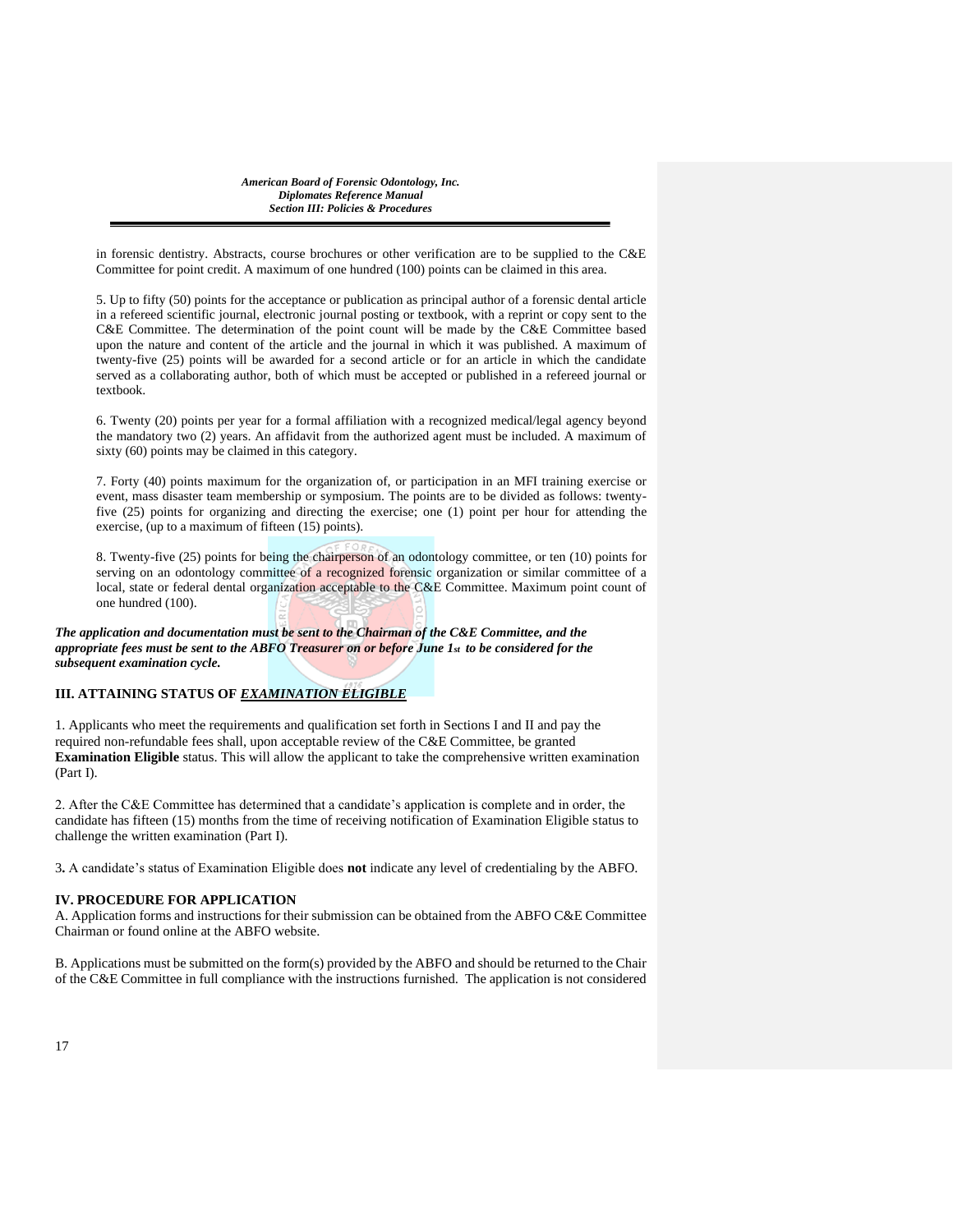complete until the non-refundable application and Part I examination fee of \$400.00 in US funds payable to the American Board of Forensic Odontology, Inc. has been received by the ABFO Treasurer.

C. The applicant must arrange for submission of an official transcript of their academic record from all dental school and post dental school education that resulted in an additional dental degree of certificate. Such transcripts must be submitted directly by the registrar of each institution to the Chair of the C&E Committee.

D. Every application must also be supported by letters of recommendation from three (3) persons qualified to judge the applicant's character and professional competence in forensic odontology. Such letters are to be sent directly by the sponsors to the Chair of the C&E Committee.

E. The completed application, including transcripts, letters of recommendation, application fee and all other material must be received by the ABFO on or before June 1. The Certification and Examination Committee reviews applications and notifies applicants of the status of their eligibility. Eligible candidates will receive general information about the nature of the written portion of the examination followed by specific details. If an application is deemed incomplete, a letter or electronic message specifying the deficiencies will be sent to the applicant. If these can be remedied before July 1 of the same calendar year, the applicant may have the opportunity to take the written portion of the certification examination. In unusual circumstances the Certification and Examination Committee may grant an extension beyond normal submission deadlines. Applicants will be notified electronically when the Chair of the Committee receives the completed application. This notice will confirm that the application is under review.

F. The candidate may take the written portion of the certification examination once Board Eligible status is granted and the candidate is notified. Candidates will take the written portion of the examination at a testing center near their home location. The written portion of the examination will be administrated by Occupational Research and Assessment, Inc. and must be taken on or before November 1 for the candidate to be invited to take the practical portion of the examination.

G. Candidates that successfully challenge the written portion (Part I) of the examination will be eligible to challenge the practical portion of the examination.

H. The practical examination fee of \$1,000.00 in US funds payable to the American Board of Forensic Odontology, Inc. is to be paid within thirty (30) days of the time the candidate is notified of their Board Qualified status. This fee is non-refundable except for medical or other catastrophic reasons, in which case all but one-third of the examination fee will be refunded.

### **V. THE EXAMINATION PROCESS**

The C&E Committee will maintain and archive the examination record of each candidate.

**A. The Total Certification Examination:** consists of three (3) Sections which will be administered according to the following policies:

- 1. The Part I Examination Section:
	- a) Taken at appointed testing center.

b) Consists of ten (10) Topic Areas and *a candidate must pass each Topic Area.*

c) Only Topic Areas in which the candidate receives a failing grade must be retaken, up to a maximum of two (2) times. If after three (3) failed attempts (initial test and two (2) re-examinations) to pass all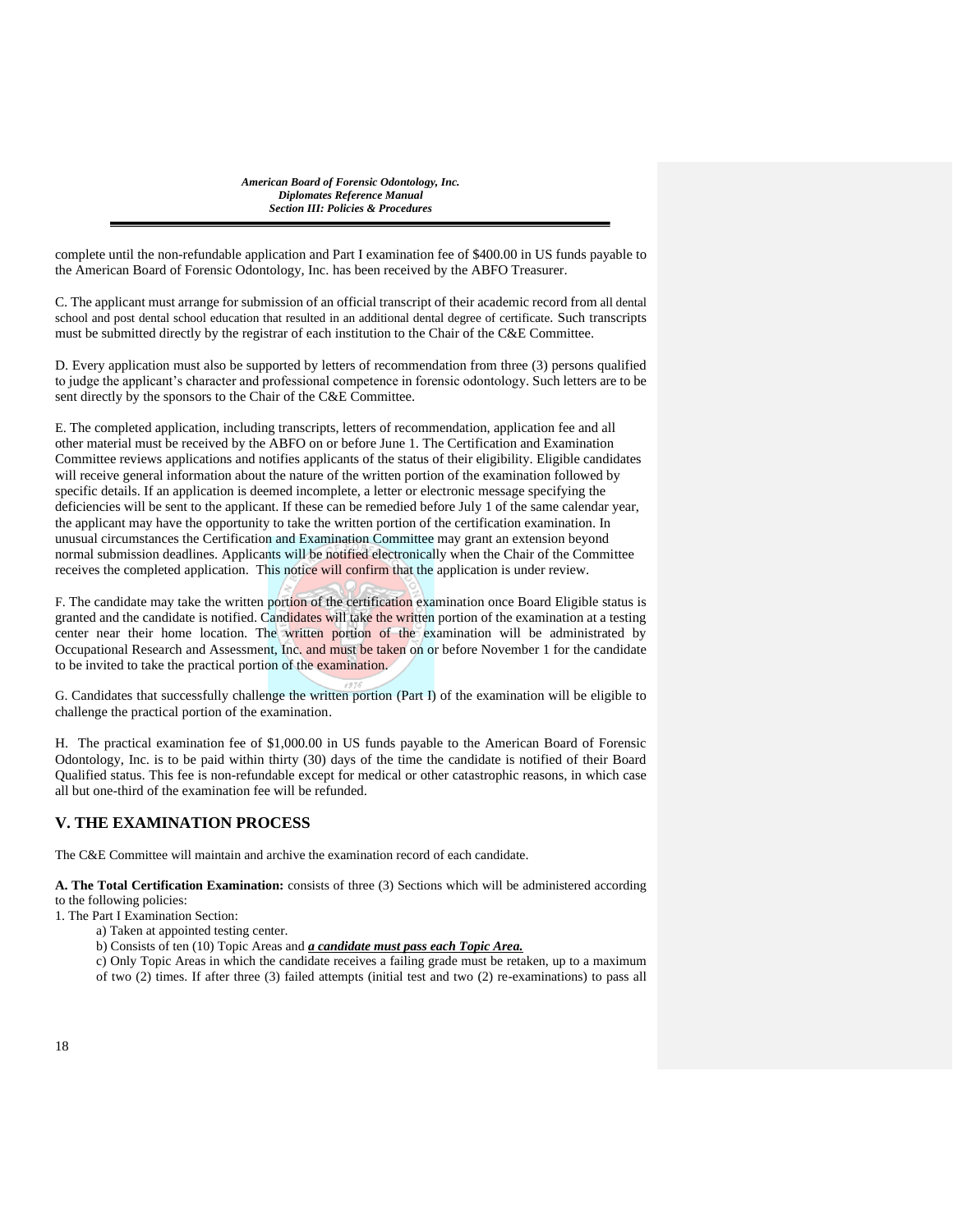Topic Areas of the Part I Examination Section, the candidate must retake the entire Part I Examination Section.

2. The Practical Examination Section:

a) Part II-A

b) Part II-B

The candidate must pass each section of the practical examination. Note: If a candidate fails to achieve a passing score on Part II-A, Part II-B or Part III, only the section failed must be retaken.

3. The Oral Examination Section (Part III): Pass/Fail

#### **B. The Part I Examination Section – Details:**

1. The Part I Examination section will be given at an appropriate testing site (such as a college, university or other commercial site) that is approved by the C&E committee.

2. The Part I Examination Section will be supervised and graded by an outside testing agency chosen by the C&E Committee. The proctors will be blinded as to the identity of the candidates.

3. Candidates will be notified of the results of their Part I Examination Section.

4. Candidates who do not pass the Part I Examination Section may apply to retake the examination on one of the subsequently scheduled test dates. Retesting shall not occur within fourteen (14) days of an unsuccessful challenge. An additional testing fee will be charged to retake the Part I Examination Section and the fee may vary depending on the number of Topic Areas to be retaken.

5. The Part I Examination Section must be passed in a total of three (3) challenges (*the original attempt and two (2) re-examination attempts*) in order to take the Practical and Oral Examination Sections (Parts II-A; II-B and III). The entire Written Examination Section (Part I) must be completed by November 1 $st$  in order to take the Practical and Oral Examination Sections. Passing the Part I Examination Section results in the applicant being deemed a "Candidate" for the Practical and Oral Examination Sections.

6. Once candidates have successfully completed the Part I Examination Section, they must submit a Practical and Oral Examination Sections examination fee of  $$1,000$  by December 1st in order to challenge the Practical and Oral Examinations.

7. Candidates have twenty-four (24) months following the successful challenge of the Part I Examination Section to challenge the Practical and Oral Examination Sections. After this time period the entire application process must begin anew.

### **C. The Practical Examination Section (Parts II-A and II-B) – Details:**

1. The Practical Examination Section will be given at an appropriate testing site (such as a college, university or other commercial site) that is approved by the C&E committee.

2. There will be a Practical Examination Section in every year that there are two (2) or more qualified candidates requesting examination.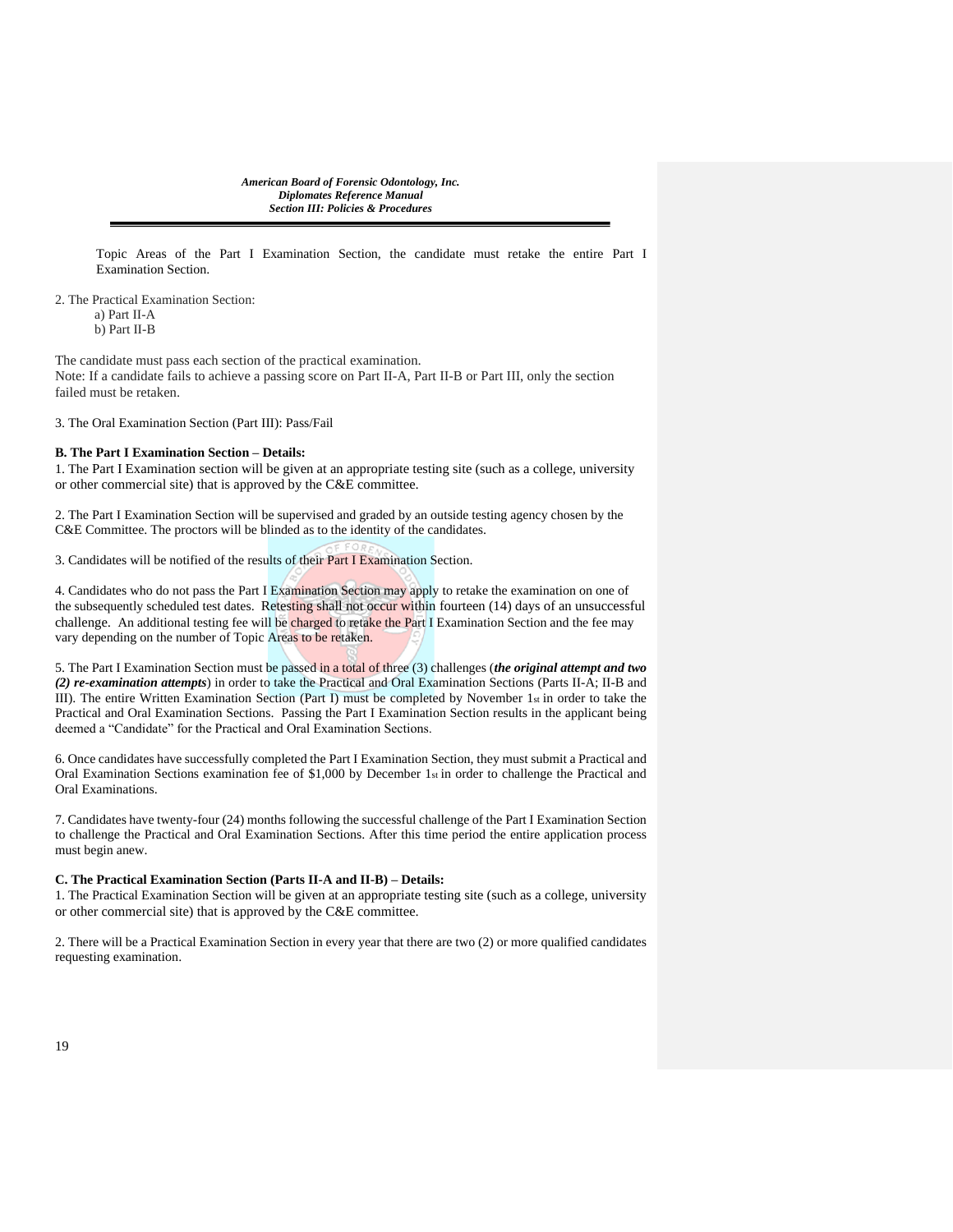3. The Practical Examination Section will test the knowledge and skills of the candidate in all aspects of forensic odontology.

4. The Practical Examination Section will be developed, supervised, administered and graded by the C&E Committee.

5. The post-examination evaluation of the Practical Examination Section test results will be reviewed by the C&E Committee after each examination to ensure validity, reliability and accuracy of the examination.

6. Candidates who do not pass the Practical Examination Section must retake the portions of the examination not passed within twenty-four (24) months of receiving notice of the unsuccessful challenge.

7. Candidates can challenge the Practical Examination Section three (3) times [the original challenge and two (2) re-examinations]. The Practical Examination Section re-examination fee is \$250.00 per section. The official request for re-examination must be received by the Chair of the Certification and Examination Committee and the fee must be received by the ABFO Treasurer by December 1st.

#### **D. The Oral Examination Section (Part III) – Details:**

1. The Oral Examination Section will occur at a site and date to be determined by the C&E Committee.

2. The oral examination will consist of an assortment of cases a presented to the candidate by one or more members of the C&E committee. These cases represent various aspects of Forensic Odontology and are not limited to any specific topic.

3. At the Oral Examination Section each candidate will respond to direct questions regarding the cases by one or more members of the C&E Committee.

4. The Oral Examination Section will be administered and graded by the C&E Committee. Post-presentation evaluation of Oral Examination Section assessments will be reviewed by the C&E Committee after each presentation to ensure validity, reliability and accuracy.

5. Candidates who unsuccessfully challenge the Oral Examination Section may repeat the challenge. The Oral Examination Section may be challenged three (3) times [the original challenge and two (2) re-examinations]. The Oral Examination Section re-examination fee is \$500.00. The official request for re-examination must be received by the Chair of the Certification and Examination Committee and the fee must be received by the ABFO Treasurer by December 1st.

6. Candidates who successfully challenge the Oral Examination Section but fail the entire Practical Examination Section (Parts II-A; II-B) will receive credit toward certification for the Oral Examination Section but must repeat all of the Practical Examination Section.

7. Candidates who successfully challenge the Oral Examination Section but fail one Part of the Practical Examination Section will receive credit toward certification for the Oral Examination Section but must repeat *only* the Part of the Practical Examination Section which was unsuccessfully challenged.

8. Candidates retaking the Practical **AND** Oral Examination must apply for re-examination by December 1st and submit the full fee(s) to the ABFO Treasurer.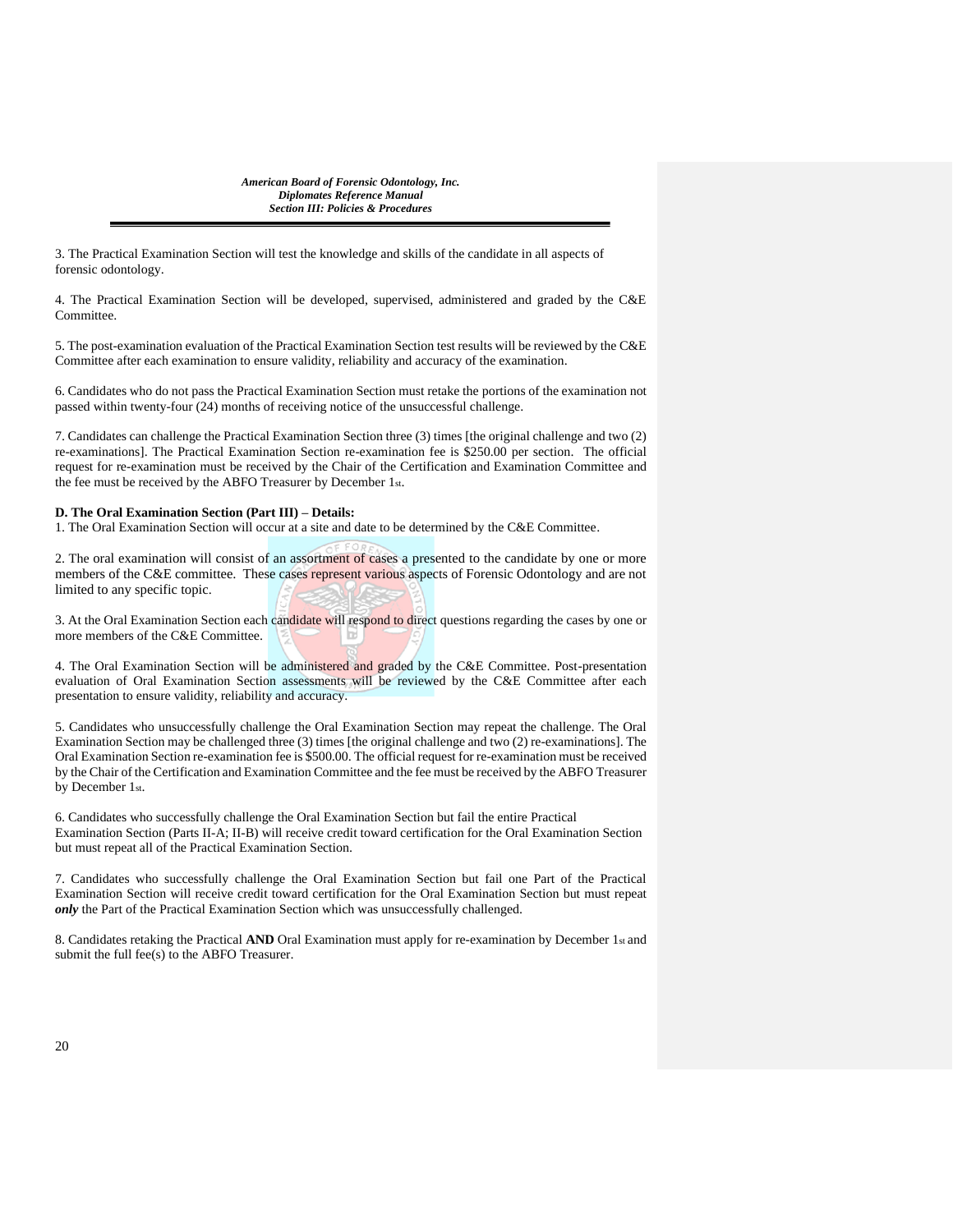IMPORTANT DATES AND FEES:

| June $1st$             | Application and Part I Examination Section non-refundable fee of \$400.00 and supporting<br>documentation must be received by the ABFO Treasurer and CE Committee Chairman<br>respectively.                                       |
|------------------------|-----------------------------------------------------------------------------------------------------------------------------------------------------------------------------------------------------------------------------------|
| July $1st$             | Deadline for correction of any deficiencies in application documentation.                                                                                                                                                         |
| August 1 <sub>st</sub> | Notification to applicants by ABFO of <b>Examination Eligible</b> status.                                                                                                                                                         |
| & Oral                 | November 1st Deadline to successfully pass the Written Examination Section (Part I) in order to take Practical<br>Examination (Parts II-A, II-B and III).                                                                         |
|                        | December 1 <sub>st</sub> Deadline for payment of Practical Examination Sections (Parts II-A; II-B and III) fee of \$1000.00<br>(non-refundable except for medical or catastrophic reasons, in which case \$900 will be refunded). |
|                        | December 1st Deadline for payment of \$250 for re-examination of either Practical Examination Parts II-A or<br>II-B. (\$500 if both Parts II-A and II-B are taken.)                                                               |

- December 1<sup>s</sup> Deadline for payment of \$500 for re-examination of Part III Oral Examination.
- February Practical Examination Sections (II-A and II-B) must have been taken by the Friday preceding the AAFS Annual Meeting.

### <span id="page-21-0"></span>**General Provisions Concerning Certification**

**1.** The Board reserves the right to deny certification

**2.** Certificates granted and issued by the Board may be suspended or revoked for any of the following reasons:

**a.** A misstatement, misrepresentation, concealment or omission of a material fact or facts in an application or any other communication to the Board or its representative(s).

**b.** Conviction of a felony by a court of competent authority or of any crime involving, in judgment of the Board of Directors, moral turpitude.

**c.** Issuance of a certificate contrary to or in violation of any of the laws, standards, rules or regulations governing the Board and/or its certification procedures at the time of its issuance, or determination that the person certified was not in fact eligible to receive such certificate at the time of issuance.

**d.** Unethical conduct or any other conduct which, in the judgment of the Board, brings the specialty of Forensic Odontology into disrepute.

**e.** For non-payment of annual dues, fees or other assessments imposed by the Board.

**f.** Failure to recertify every five (5) years.

**3.** Action to suspend or revoke a certificate may be taken only after thirty (30) days' notice of the charges or reasons for such action has been given to the individual concerned and an opportunity has been provided for such a person to be heard as outlined in the laws, standards, rules, or regulations of the Board.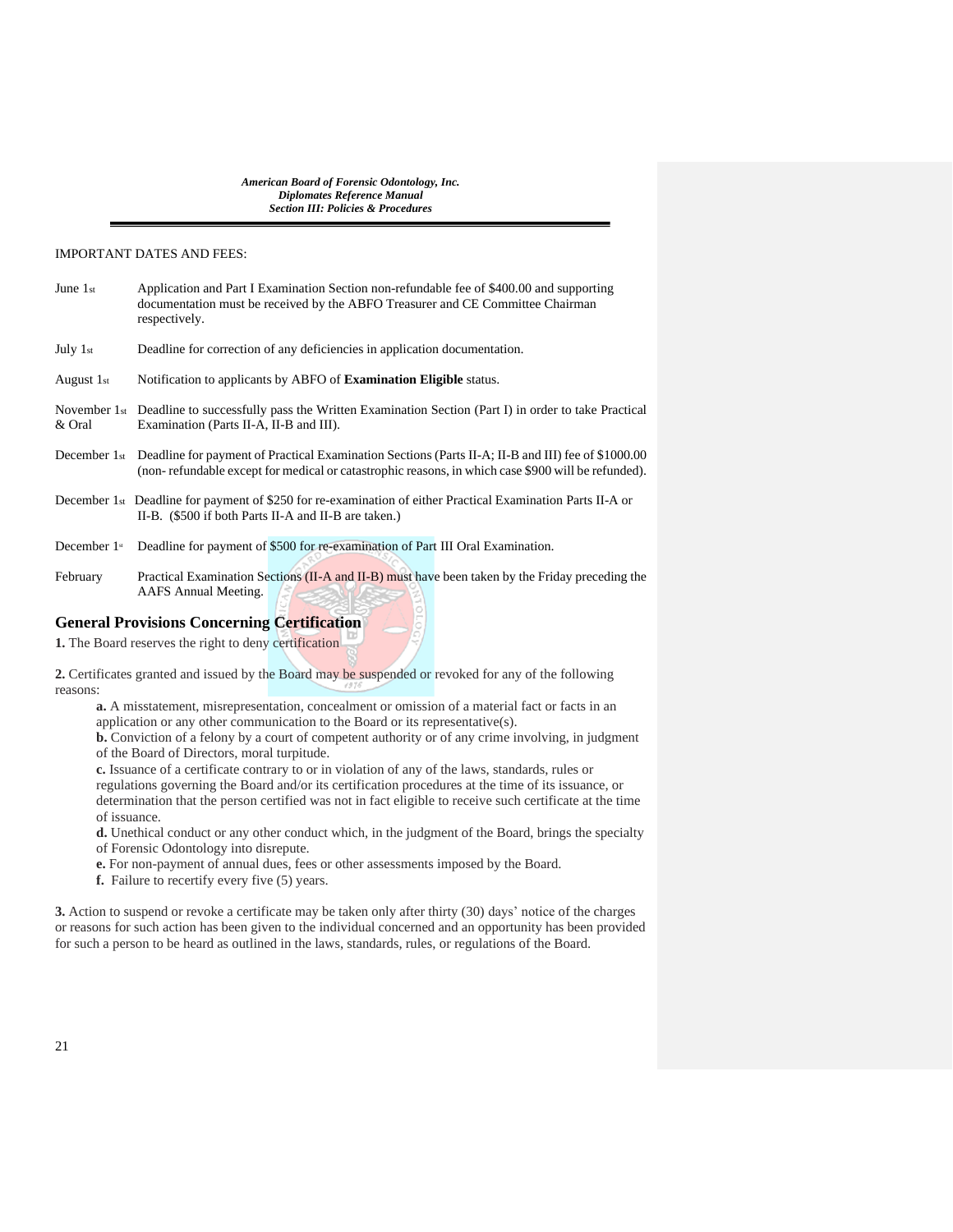**4.** Applicants who are denied certification may appeal the decision to the Board of Directors, in writing, within twenty (20) days following the issue date of such notification.

**5.** Persons holding a valid, unrevoked certificate of qualification issued by the Board are entitled to use the following designations: "Diplomate of the American Board of Forensic Odontology", "DABFO", or "Diplomate ABFO".

**6.** A certificate of qualification in forensic odontology is valid for a period of five (5) consecutive years and may be renewed in accordance with the recertification program, procedures, standards, laws, rules and regulation established by the Board.

**7.** Certificates issued by the Board are not transferable. They remain the property of the Board. Every person to whom a certificate has been properly issued shall be entitled to its continued possession unless and until such certificate is revoked.

**8.** To ensure accurate records, all correspondence to and from applicants should be sent by certified/return receipt requested mail.

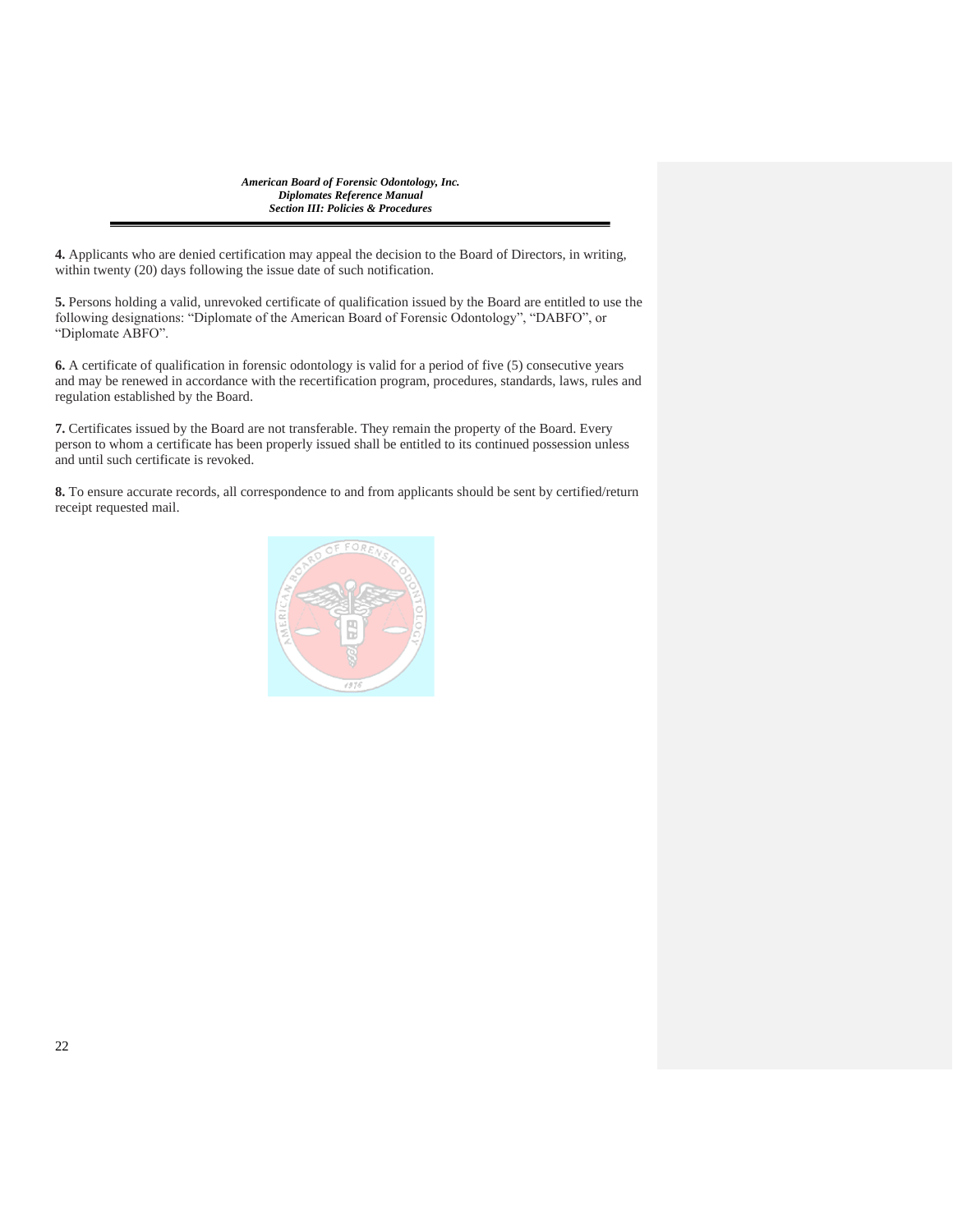### American Board of Forensic Odontology, Inc. – ABFO Summary of Forensic Cases Application for Board Test Eligibility

### **ID Cases** Page 1 of 5

**1.** Date of examination **2.** Location (county/jurisdiction) **3.** Agency case # **4.** Were jaws surgically resected or surgical access obtained? Yes or No. **5.** Were postmortem radiographs taken by applicant? Yes or No. **6.** Was a positive ID made? Yes or No. **7.** Signature of Authorizing Agency.

|                  | $\overline{1}$<br>Examination<br>Date | $\overline{2}$<br>Location/Jurisdiction | $\overline{3}$<br>Agency Case # | $\overline{4}$<br>Surgical<br>Resection? | $\overline{5}$<br>X rays? | $\,6\,$<br>Positive<br>ID? | $\overline{7}$<br>Signature of Authorizing Agent<br>(ME, Coroner, Police) |
|------------------|---------------------------------------|-----------------------------------------|---------------------------------|------------------------------------------|---------------------------|----------------------------|---------------------------------------------------------------------------|
| e.g.             | 6/1/2014                              | Madison, AL                             | 14-01587                        | Yes                                      | No                        | Yes                        | Signature                                                                 |
| 1                |                                       |                                         |                                 |                                          |                           |                            |                                                                           |
| $\overline{2}$   |                                       |                                         |                                 |                                          |                           |                            |                                                                           |
| $\mathbf{3}$     |                                       |                                         |                                 |                                          |                           |                            |                                                                           |
| $\overline{4}$   |                                       |                                         |                                 |                                          |                           |                            |                                                                           |
| $\overline{5}$   |                                       |                                         |                                 | $\infty$                                 |                           |                            |                                                                           |
| $6\phantom{1}$   |                                       |                                         |                                 |                                          |                           |                            |                                                                           |
| $\overline{7}$   |                                       |                                         |                                 |                                          |                           |                            |                                                                           |
| 8                |                                       |                                         |                                 |                                          | 175                       |                            |                                                                           |
| $\boldsymbol{9}$ |                                       |                                         |                                 |                                          |                           |                            |                                                                           |
| $10$             |                                       |                                         |                                 |                                          |                           |                            |                                                                           |
| 11               |                                       |                                         |                                 |                                          |                           |                            |                                                                           |
| 12               |                                       |                                         |                                 |                                          |                           |                            |                                                                           |
| 13               |                                       |                                         |                                 |                                          |                           |                            |                                                                           |
| 14               |                                       |                                         |                                 |                                          |                           |                            |                                                                           |
| 15               |                                       |                                         |                                 |                                          |                           |                            |                                                                           |
| 16               |                                       |                                         |                                 |                                          |                           |                            |                                                                           |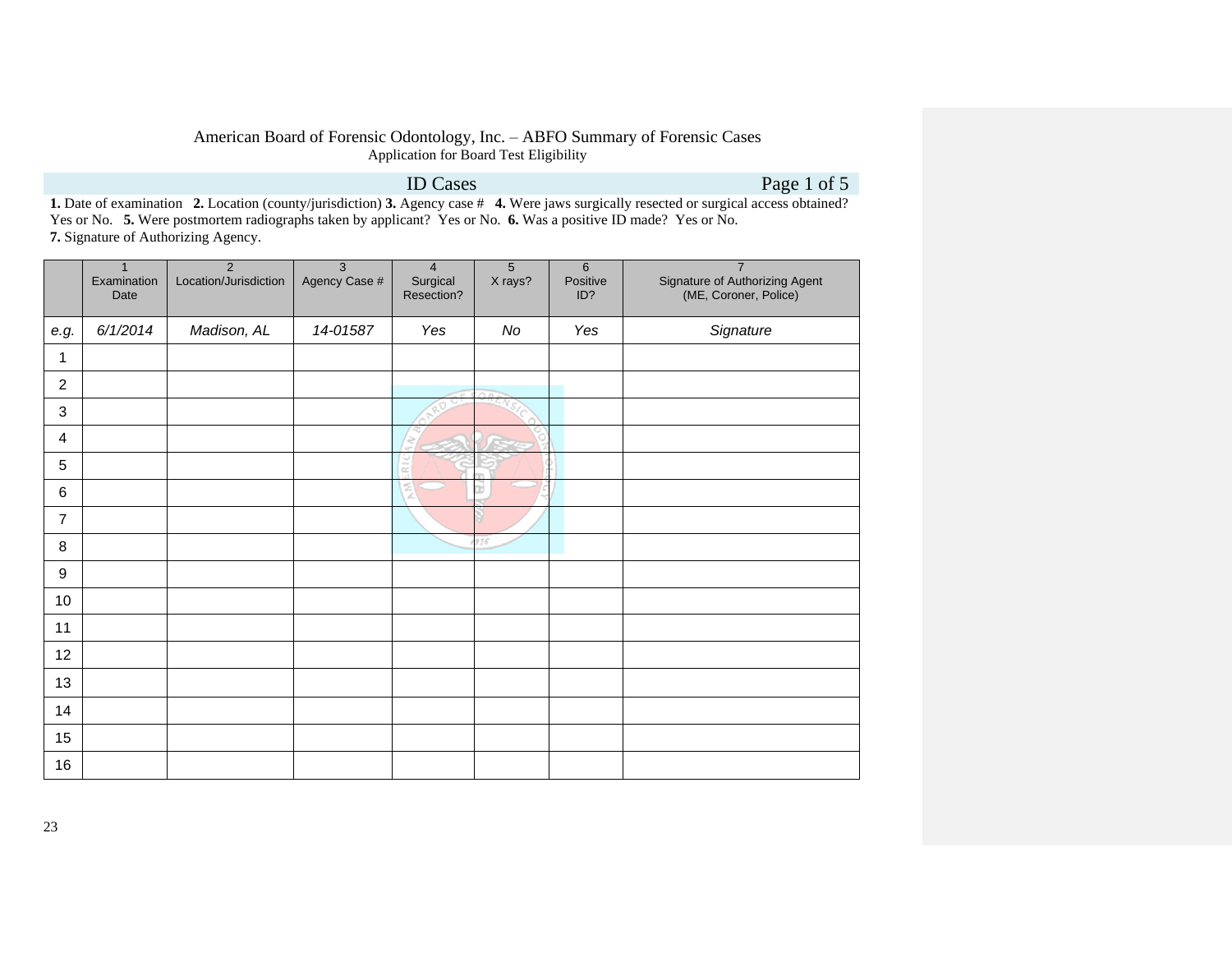### American Board of Forensic Odontology, Inc. - ABFO Summary of Forensic Cases Application for Board Test Eligibility

ID Cases (continued) Page 2 of 5

**1.** Date of examination **2.** Location (county/jurisdiction) **3.** Agency case # **4.** Were jaws surgically resected or surgical access obtained? Yes or No. **5.** Were postmortem radiographs taken by applicant? Yes or No. **6.** Was a positive ID made? Yes or No **7.** Signature of Authorizing Agency.

|        | $\mathbf{1}$<br>Examination<br>Date | $\overline{2}$<br>Location/Jurisdiction | 3<br>Agency Case # | $\overline{4}$<br>Surgical<br>Resection? | 5<br>X rays? | $\,6$<br>Positive<br>ID? | $\overline{7}$<br>Signature of Authorizing Agent<br>(ME, Coroner, Police) |
|--------|-------------------------------------|-----------------------------------------|--------------------|------------------------------------------|--------------|--------------------------|---------------------------------------------------------------------------|
| 17     |                                     |                                         |                    |                                          |              |                          |                                                                           |
| 18     |                                     |                                         |                    | スポ                                       | ORE,         |                          |                                                                           |
| 19     |                                     |                                         |                    |                                          |              |                          |                                                                           |
| 20     |                                     |                                         |                    |                                          |              |                          |                                                                           |
| 21     |                                     |                                         |                    | $\square^{\scriptscriptstyle\mathsf{d}}$ |              |                          |                                                                           |
| 22     |                                     |                                         |                    |                                          | D            |                          |                                                                           |
| 23     |                                     |                                         |                    |                                          |              |                          |                                                                           |
| 24     |                                     |                                         |                    |                                          |              |                          |                                                                           |
| 25     |                                     |                                         |                    |                                          |              |                          |                                                                           |
| 26     |                                     |                                         |                    |                                          |              |                          |                                                                           |
| 27     |                                     |                                         |                    |                                          |              |                          |                                                                           |
| 28     |                                     |                                         |                    |                                          |              |                          |                                                                           |
| 29     |                                     |                                         |                    |                                          |              |                          |                                                                           |
| $30\,$ |                                     |                                         |                    |                                          |              |                          |                                                                           |
| 31     |                                     |                                         |                    |                                          |              |                          |                                                                           |
| 32     |                                     |                                         |                    |                                          |              |                          |                                                                           |
| 33     |                                     |                                         |                    |                                          |              |                          |                                                                           |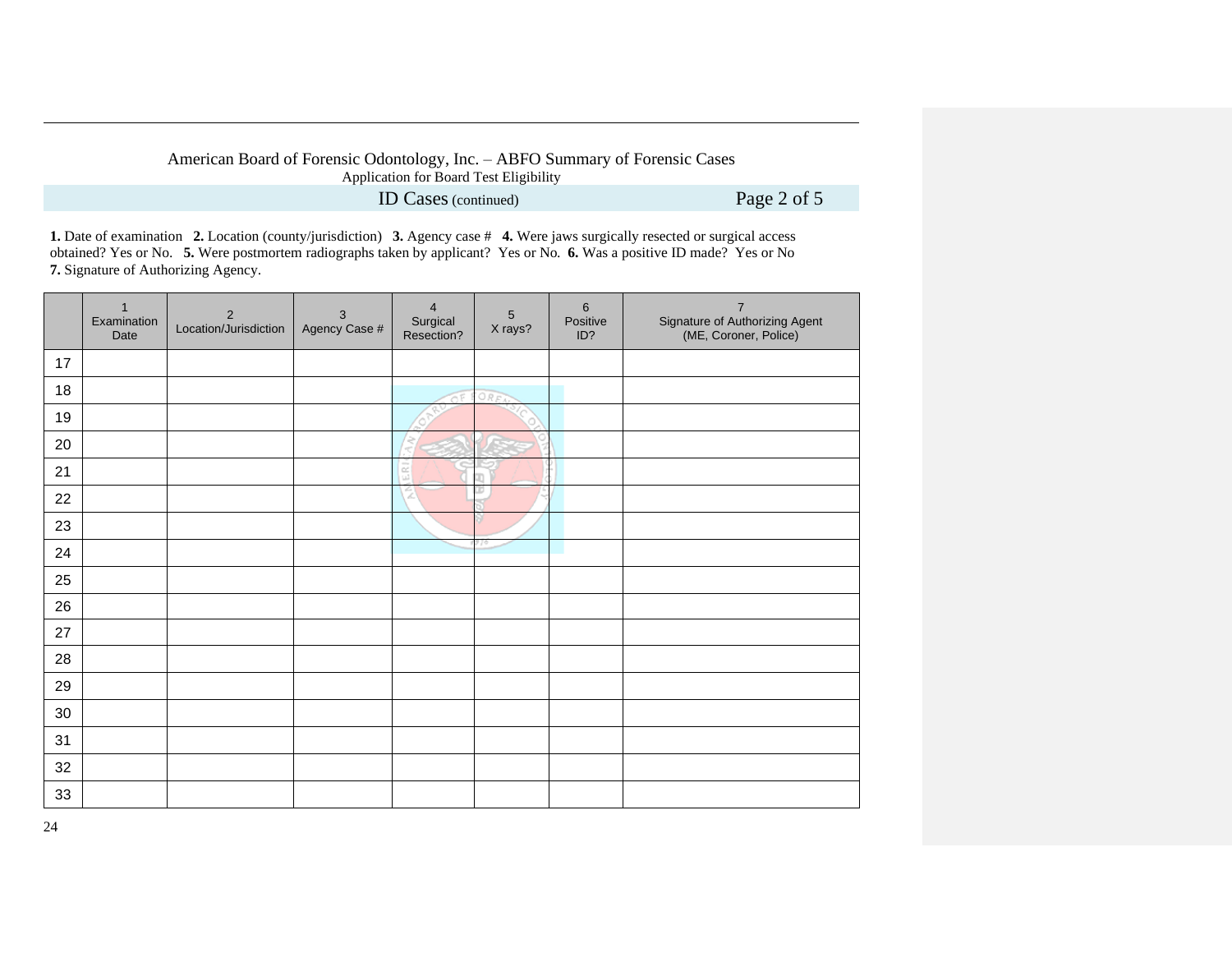### American Board of Forensic Odontology, Inc. – ABFO Summary of Forensic Cases

Application for Board Test Eligibility Application for Board Test Eligibility

### Bitemark Cases Page 3 of 5

**1.** Date of examination **2.** Location (county/jurisdiction) **3.** Agency case # **4.** Applicant was the primary investigator? Yes or No. **5.** Case was developed by the ABFO? Yes or No. **6.** Bitemark case submitted in its entirety with application? Yes or No. **7.** Signature of Authorizing Agency.

|                | Examination<br>Date | . .<br>$\overline{2}$<br>Location/Jurisdiction | 3<br>Agency Case # | $\overline{4}$<br>Primary<br>Investigator? | $5\overline{)}$<br><b>ABFO</b><br>Developed<br>Case? | 6<br>Case<br>Submitted? | $\overline{7}$<br>Signature of Authorizing Agent<br>(ME, Coroner, Police) |
|----------------|---------------------|------------------------------------------------|--------------------|--------------------------------------------|------------------------------------------------------|-------------------------|---------------------------------------------------------------------------|
| 1              |                     |                                                |                    |                                            |                                                      |                         |                                                                           |
| $\overline{2}$ |                     |                                                |                    |                                            |                                                      |                         |                                                                           |
| $\mathfrak{B}$ |                     |                                                |                    |                                            |                                                      |                         |                                                                           |
| 4              |                     |                                                |                    |                                            |                                                      |                         |                                                                           |
| $\overline{5}$ |                     |                                                |                    |                                            |                                                      |                         |                                                                           |
| 6              |                     |                                                |                    | w                                          |                                                      |                         |                                                                           |
| $\overline{7}$ |                     |                                                |                    |                                            |                                                      |                         |                                                                           |
| 8              |                     |                                                |                    |                                            | 975                                                  |                         |                                                                           |
| 9              |                     |                                                |                    |                                            |                                                      |                         |                                                                           |
| 10             |                     |                                                |                    |                                            |                                                      |                         |                                                                           |
| 11             |                     |                                                |                    |                                            |                                                      |                         |                                                                           |
| 12             |                     |                                                |                    |                                            |                                                      |                         |                                                                           |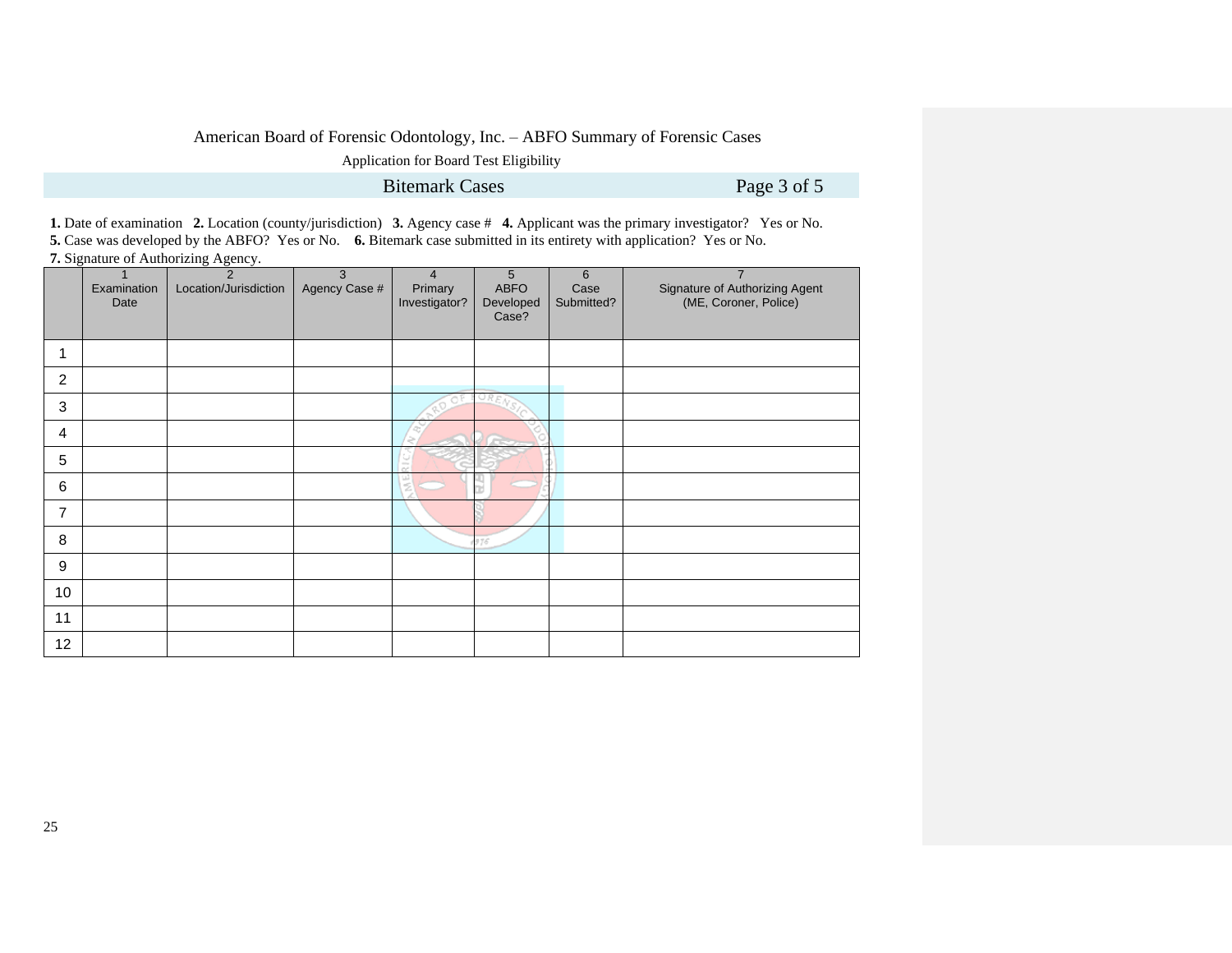### American Board of Forensic Odontology, Inc. – ABFO Summary of Forensic Cases Application for Board Test Eligibility

### Age Assessment Cases Page 4 of 5

**1.** Date of examination **2.** Location (county/jurisdiction) **3.** Agency case # **4.** Applicant was the primary investigator? Yes or No. **5.** Age Assessment Case Type? Child, Adolescent or Adult **6.** Age Assessment case submitted with application? Yes or No. **7.** Signature of Authorizing Agency.

| ັ              | Examination<br>Date | ັ<br>Č<br>$\overline{\phantom{a}}$<br>$\overline{2}$<br>Location/Jurisdiction | 3<br>Agency Case # | $\overline{4}$<br>Primary<br>Investigator? | 5<br>Case<br>Type? | 6<br>Case<br>Submitted? | $\overline{7}$<br>Signature of Authorizing Agent<br>(ME, Coroner, Police) |
|----------------|---------------------|-------------------------------------------------------------------------------|--------------------|--------------------------------------------|--------------------|-------------------------|---------------------------------------------------------------------------|
|                |                     |                                                                               |                    |                                            |                    |                         |                                                                           |
| $\overline{c}$ |                     |                                                                               |                    |                                            |                    |                         |                                                                           |
| 3              |                     |                                                                               |                    | OF                                         | FOREN              |                         |                                                                           |
| $\overline{4}$ |                     |                                                                               |                    |                                            |                    |                         |                                                                           |
| 5              |                     |                                                                               |                    |                                            |                    |                         |                                                                           |
| 6              |                     |                                                                               |                    | $\alpha$                                   |                    |                         |                                                                           |
| 7              |                     |                                                                               |                    | z                                          |                    |                         |                                                                           |
| 8              |                     |                                                                               |                    |                                            |                    |                         |                                                                           |
| 9              |                     |                                                                               |                    |                                            | 975                |                         |                                                                           |
| 10             |                     |                                                                               |                    |                                            |                    |                         |                                                                           |
| 11             |                     |                                                                               |                    |                                            |                    |                         |                                                                           |
| 12             |                     |                                                                               |                    |                                            |                    |                         |                                                                           |

"My signature below authorizes the ABFO or any of its' officers to verify the accuracy of any information provided in or as part of this application. My signature is confirmation that I agree to adhere to the Code of Ethics of the American Board of Forensic Odontology."

26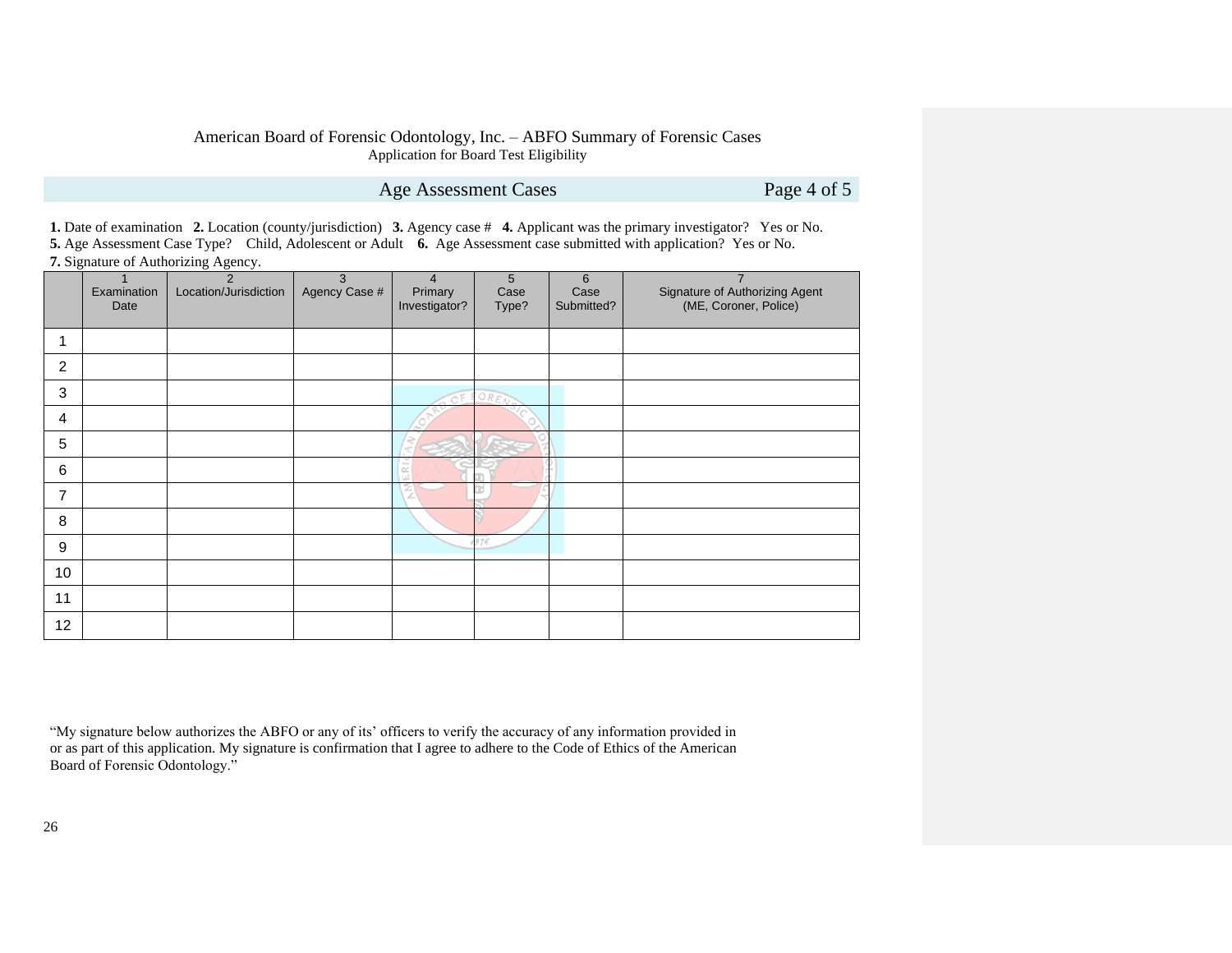### American Board of Forensic Odontology, Inc. – ABFO Summary of Forensic Cases Application for Board Test Eligibility

Page 5 of 5

Have you ever been charged with, arrested for, made a plea arrangement for (including but not limited to Nolo Contendre, Alford Plea or any other type of plea arrangement), and/or been convicted of a felony or misdemeanor (excluding minor traffic violations)?

**YES\_\_\_\_\_\_\_\_\_\_\_\_\_\_ NO\_\_\_\_\_\_\_\_\_\_\_\_\_\_\_**  Initial Initial

### **The ABFO Code of Ethics:**

 *As a means to promote the highest quality of personal and professional conduct of its diplomates, the following*  constitutes the Code of Ethics, which is endorsed and adhered to by all diplomates of the American Board of  *Forensic Odontology:* 

 *a. Every diplomate of the ABFO shall refrain from any material misrepresentation of education, training, or area of expertise.*

 *b. Every diplomate of the ABFO shall refrain from any material misrepresentation of data upon which an expert*  opinion or conclusion is based.

| Name           |           |
|----------------|-----------|
| Address        |           |
| City/State/Zip | Signature |

I certify that the foregoing information is true and I am aware that misrepresentation, concealment or omission of a material fact or facts grants the American Board of Forensic Odontology, Inc. the right to deny eligibility to challenge the certification examination of this board. I also authorize the release of this information to active diplomates of the American Board of Forensic Odontology, Inc.

### **NOTARIZATION**

|                                                                                                                                                                                                                                                                                                                                         | State of the state of the state of the state of the state of the state of the state of the state of the state of the state of the state of the state of the state of the state of the state of the state of the state of the s |                                     |
|-----------------------------------------------------------------------------------------------------------------------------------------------------------------------------------------------------------------------------------------------------------------------------------------------------------------------------------------|--------------------------------------------------------------------------------------------------------------------------------------------------------------------------------------------------------------------------------|-------------------------------------|
|                                                                                                                                                                                                                                                                                                                                         |                                                                                                                                                                                                                                |                                     |
| Personally came before me this day of<br>The above named the state of the state of the state of the state of the state of the state of the state of the state of the state of the state of the state of the state of the state of the state of the state of the state o<br>executed the foregoing instrument and acknowledged the same. |                                                                                                                                                                                                                                | 20<br>to me known as the person who |
|                                                                                                                                                                                                                                                                                                                                         | Notary Public                                                                                                                                                                                                                  |                                     |

(Notary Seal Here)

My commission expires

28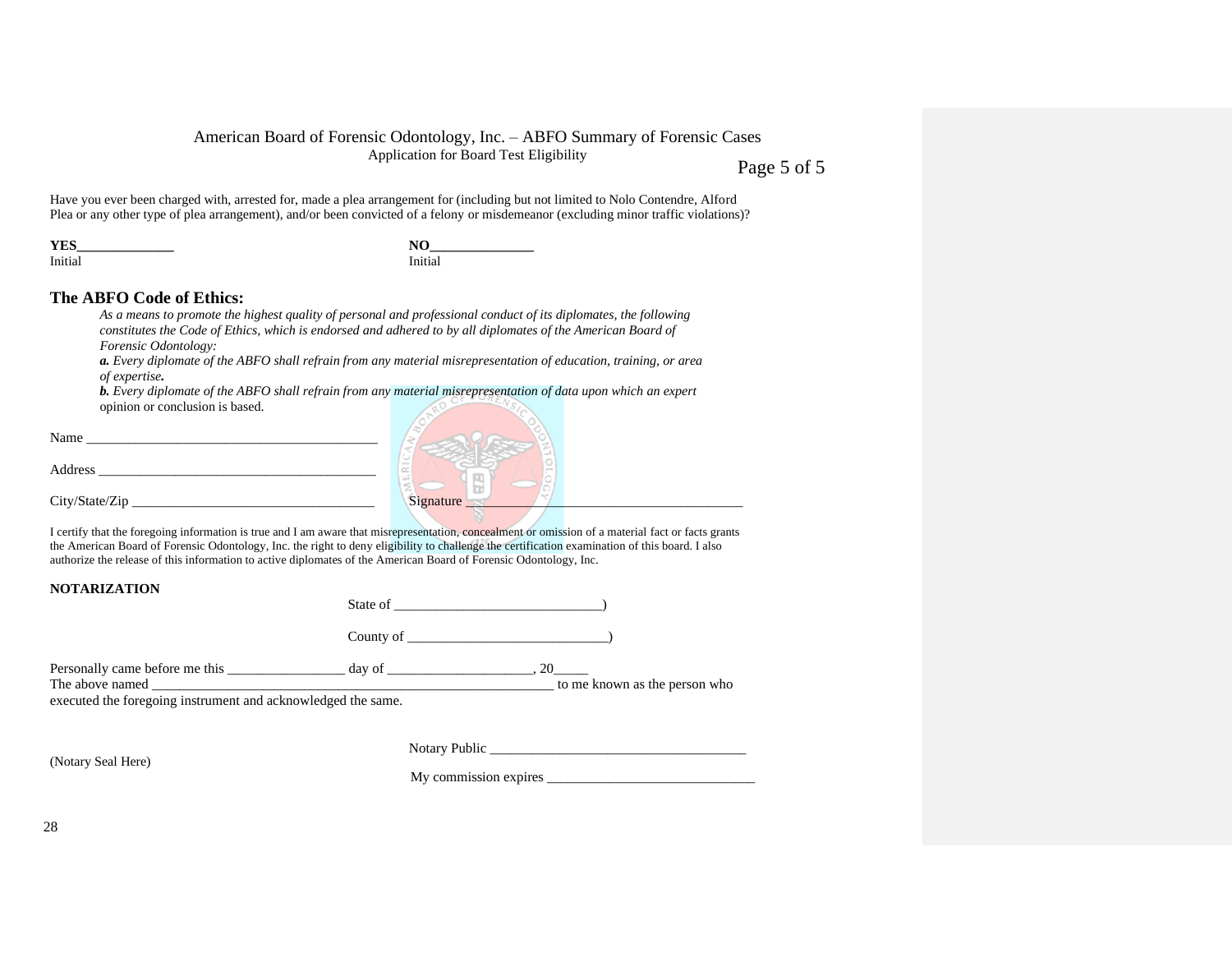### <span id="page-28-0"></span>**Policy on Forensic Dental Education Courses for Initial ABFO Diplomate Application**

- 1. The purpose is to establish procedures and policy within the ABFO through which dental education courses in the field of forensic dentistry can be evaluated, approved and monitored.
- 2. The Certification and Examination Committee (C&E) shall be empowered to verify that a forensic dental education course in the field of forensic dentistry is approved for ABFO education credit. Such approval by the committee in no way constitutes an endorsement by the ABFO of theories, materials, and/or methods presented in the course. Rather, approval signifies that the course meets the minimum standards for education in the field of forensic dentistry.
- 3. Any forensic dental education course desiring approval must petition and apply to the C&E committee, in writing, prior to the course offering. The petition must include detailed program listing topics, presenters, any outlines or other handout material, and times. Other supporting documentation concerning the scope of the course and/or the qualifications or experience of the presenters should be included with the petition.
- 4. All forensic dental education courses accepted by the ABFO towards credit for certification, including those presented by Diplomates of the ABFO, will be vetted by the C&E Committee.
- 5. All forensic dental education courses may only be granted approval based upon timely petition and a decision of the committee to grant approval after a report by a committee member (or designate of the committee) who has evaluated the program on-site or remotely. While such approval is pending, those offering the course may note in their promotional material that ABFO approval has been applied for but is not yet approved.
- 6. A majority vote of the committee, whether in person or electronically is required for approval. The committee shall consider the presenters' experience and reputation in the field of forensic dentistry, the scope and level of instruction in the course, as well as the nature of the target audience in its decision to approve or rescind approval of the course.
- 7. Any ABFO diplomate can request that the committee rescind or deny approval of a course or future course. The requesting diplomate must have attended the course in question and must provide the committee with written reasons for denial or rescission of approval. Upon receiving such a request, the committee will investigate as necessary and will communicate its decision as to the course in question to the diplomates and to the course presenters.
- 8. Expenses incurred by a committee member while monitoring a course shall be the responsibility of the course presenter. A decision by a course director to allow an ABFO monitor to attend program without charge shall not be considered a conflict of interest. 07/20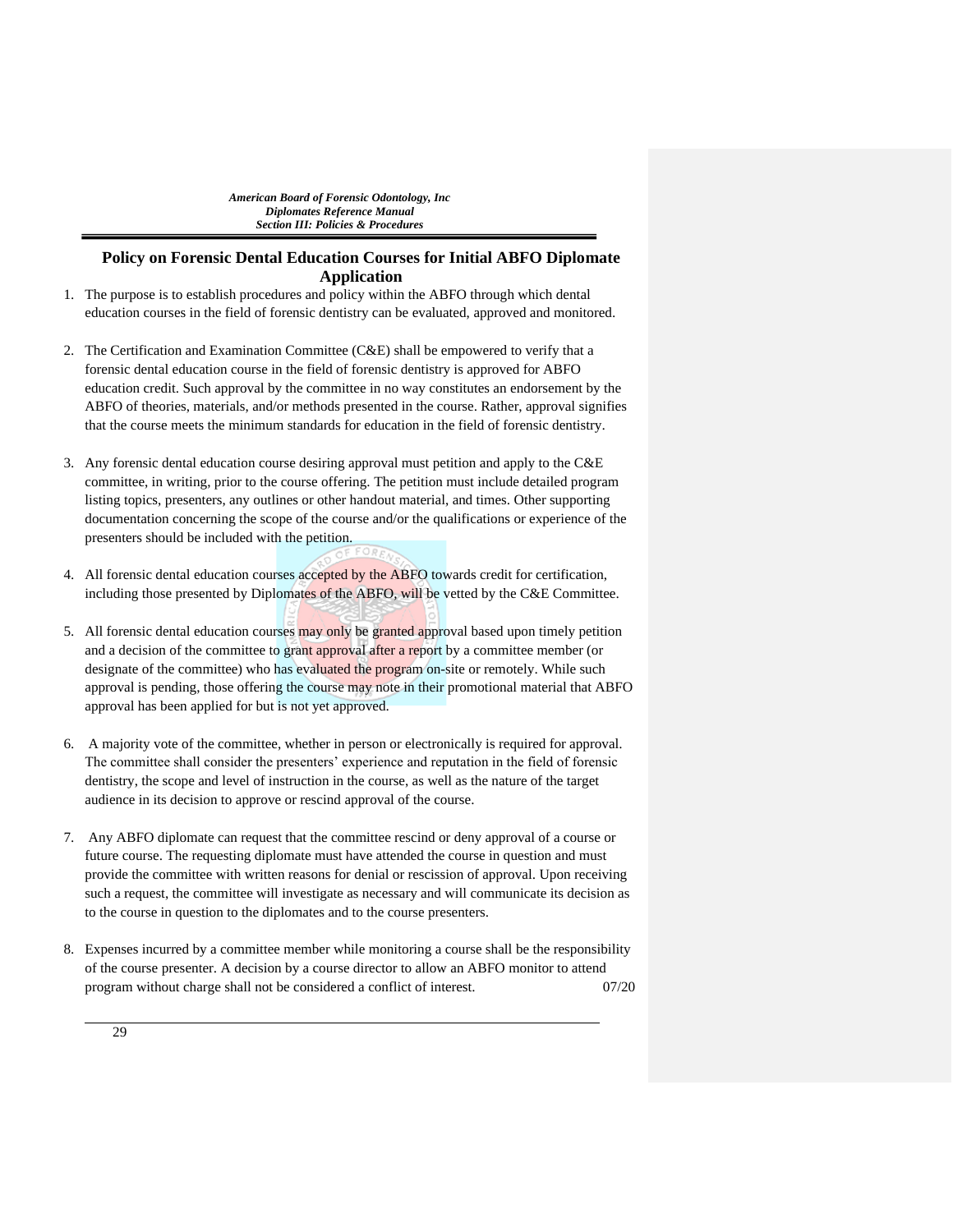### **Recertification Program**

### **PURPOSE**

The purpose of recertification by the ABFO is primarily to promote and encourage the maintenance and improvement of the diplomate's skills and knowledge in the broad area of Forensic Odontology and the related forensic sciences. Additionally, Certificates of Qualification, issued by the ABFO, remain valid for a period of five (5) years and/or until the application for recertification is acted upon. Periodic documentation as evidence of continuing activity in the field is required. By participation in the recertification process the candidate agrees to comply with current and any new policy and procedure changes indicated below.

The application for recertification must be received by the Certification and Examination Committee of the ABFO six (6) months prior to the fifth anniversary of the current Certificate of Qualification. Candidates will begin the recertification process when notified by the recertification chairman of the C&E committee, and applications and forms must be received by Aug 15<sup>th.</sup> This application shall provide appropriate documentation of satisfactory completion of the requirements described herein.

After notification to the applicant by the Certification and Examination Committee of the ABFO, failure to submit the Application for Recertification as outlined in these guidelines will result in the automatic lapse of the Certificate. Extensions may be granted at the discretion of the Certification and Examination Committee upon timely notice by the applicant of extenuating circumstances.

### **PROCEDURES FOR RECERTIFICATION**

Eligibility for recertification of registered Diplomates of the ABFO will be determined by the Certification and Examination Committee. Recommendations by the Committee for Recertification must be considered and approved or disapproved by the Board of Directors. Eligibility for recertification will be based on the candidate's meaningful participation in forensic activities. This policy for establishing eligibility places a primary responsibility on the candidate to adequately describe their forensic activities.

### **CATEGORIES OF FORENSIC ACTIVITY**

All candidates for recertification must have attended a minimum of forty (40) hours of continuing forensic dental education during the five years of their current certification. The forensic dental education courses must be approved for credit by the AFBO Certification and Examination Committee. In addition, the candidate is expected to show current involvement in one or more of the following categories of forensic activity:

- 1. Dental Identification Cases
- 2. Dental Age Assessment Cases
- 3. Personal Injury Cases
- 4. Standard of Care, Malpractice, or Negligence Cases
- 5. Court Testimony, Depositions
- 6. Forensic Laboratory Procedures
- 7. Forensic Pathology and Autopsy Observations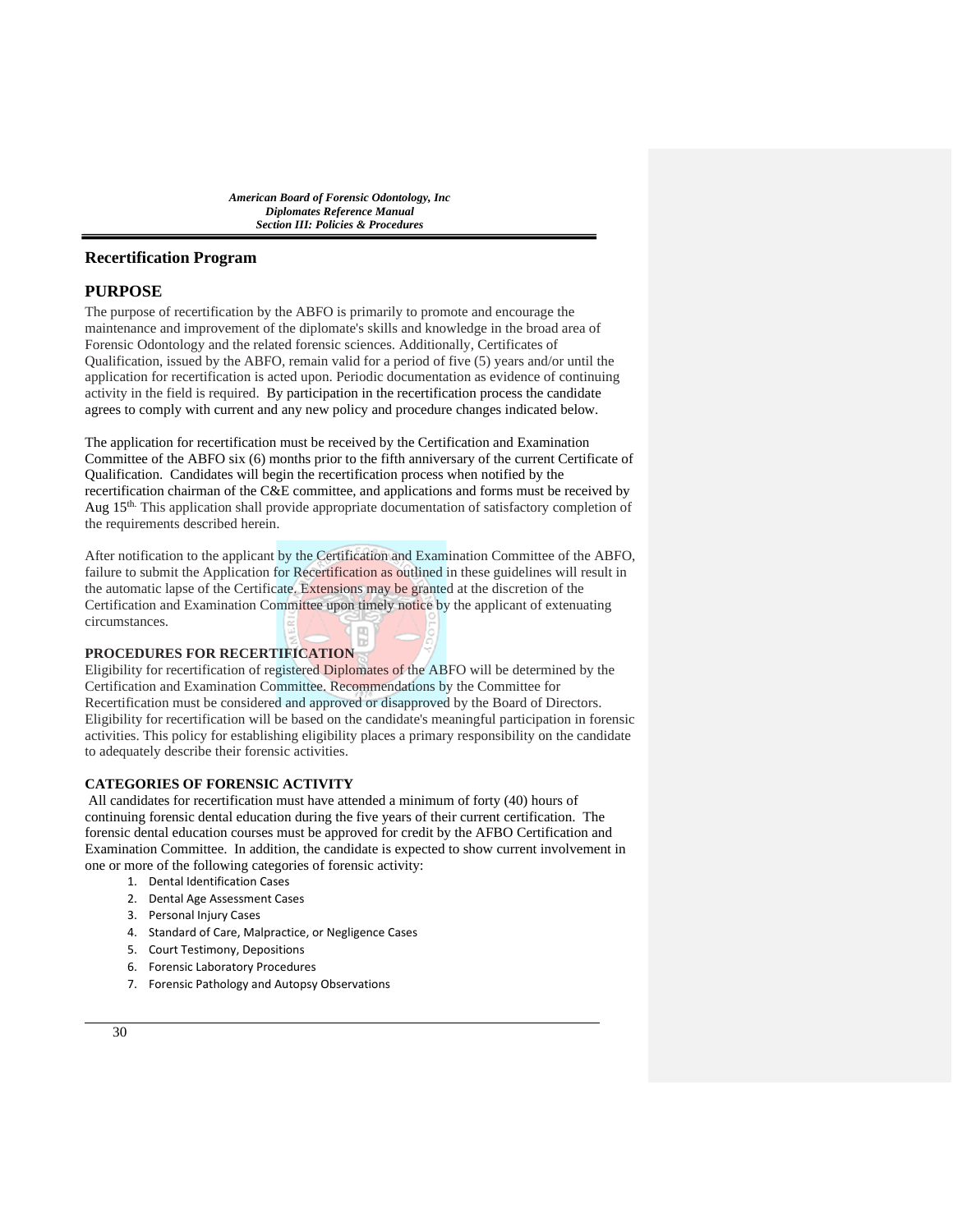- 8. Consultative Appointments
- 9. Research in Forensic Sciences and Related Fields
- 10. Publications in Forensic Sciences and Related Fields
- 11. Teaching, Lectures, Presentations
- 12. Patterned Injury Cases Suspected of Being Bitemarks
- 13. Forensic Related Appointments, Activities, Offices and Meetings

The categories of practice given above are largely self-explanatory and patterned after the general qualifications, professional education and experience originally required of the candidate for Board eligibility. There is no minimum number of "qualification points" required for recertification, although it is expected that nearly all applicants will be active in more than one category, according to the special circumstances of their forensic activity.

Recertification candidates must have attended at least one (1) annual business meeting of the ABFO Diplomates during the five-year period since certification or previous recertification.

### **FORMAT FOR RECERTIFICATION DOCUMENTATION**

The documentation of the previous five years of forensic activities *must* be submitted electronically using the forms located on the ABFO website.

### *Failure to comply with the above referenced format and instructions will result in the return of the application for correction and the possible delay in recertification.*

If this information is kept current as the activity is accomplished the process of recertification will consist of copying the pages and submitting them to the Certification and Examination Committee for their review. If there is no activity in a particular category simply indicate so on the page and submit it with the other categories. Keep in mind that if you keep this information current you will save yourself a lot of time when it is time for you to recertify. 05/21

### **Recertification Timeline**

a-The C&E Committee will solicit a list of the year's recertification candidates from the ABFO Secretary prior to the ABFO Annual Meeting each year.

b- The C&E Committee will notify Diplomate recertification candidates by March 1<sup>st</sup> each year of their need to recertify and of the process involved.

c- Diplomate recertification will follow the process as approved by the C&E committee and outlined by the Recertification Chair and is consistent with the reaccreditation of the FSAB and ISO standard 17024.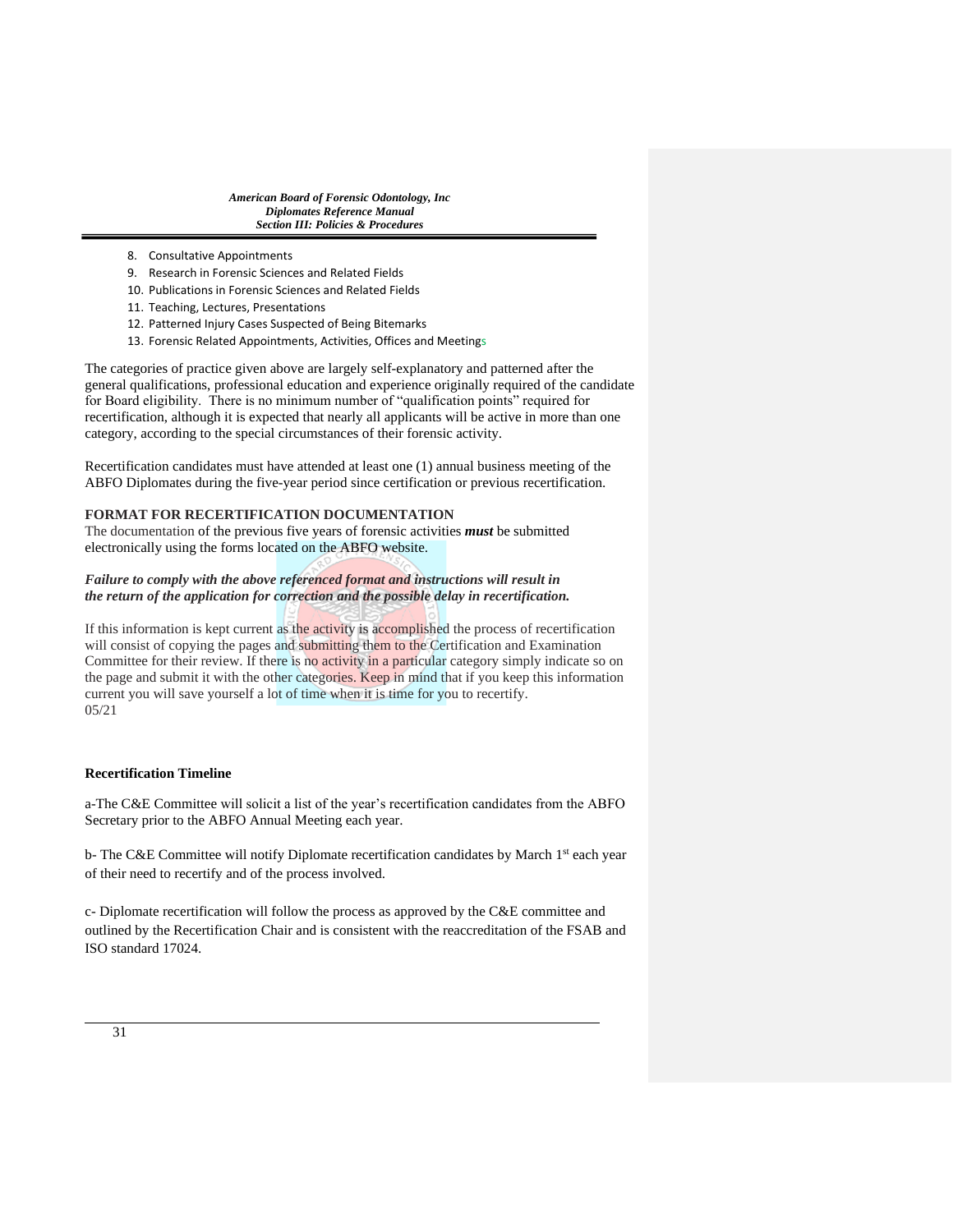d-The due date of the completed application and fees for ABFO recertification is August 15<sup>th</sup> of the year prior to the expiration date of the Diplomate's certification.

06/21

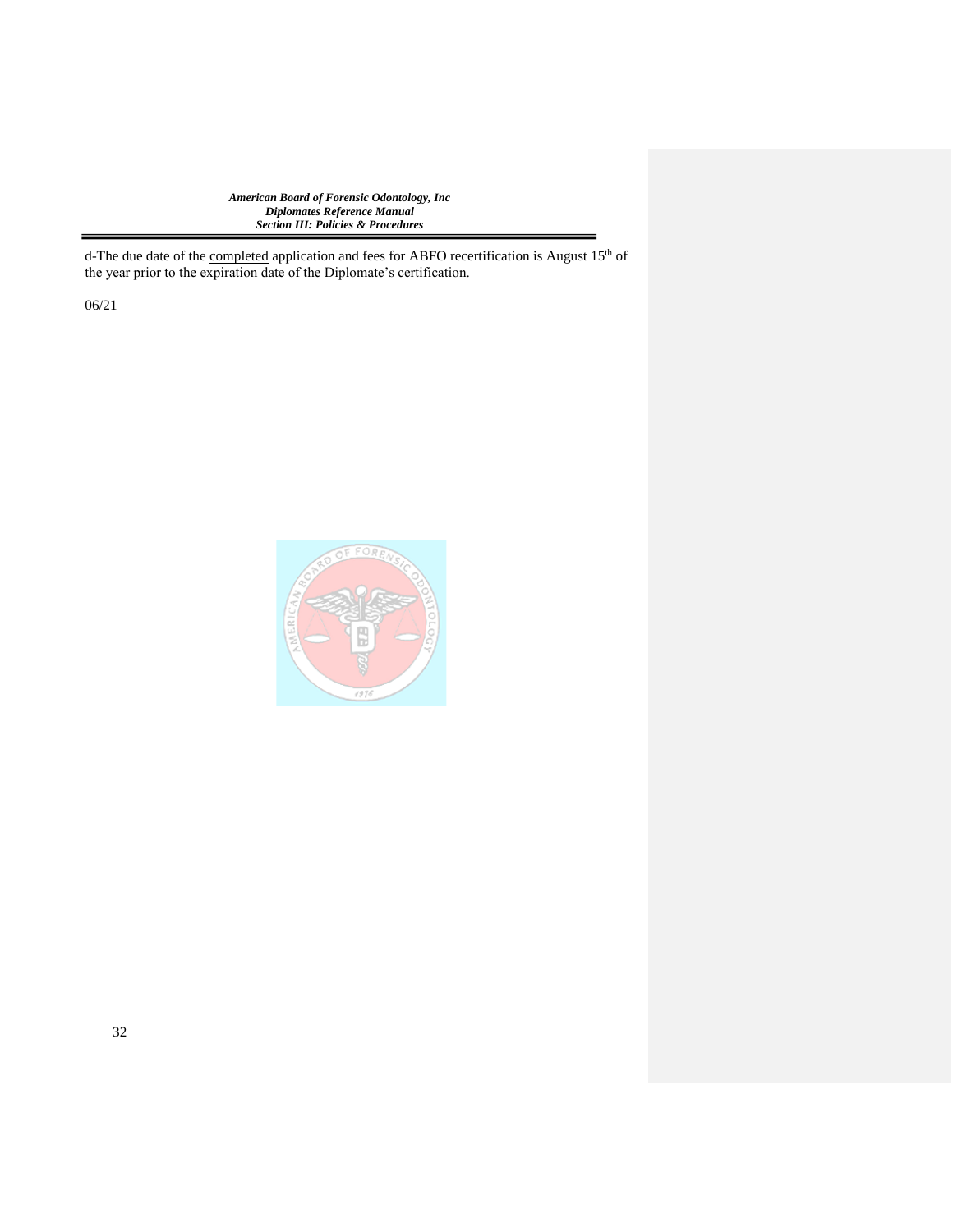| <b>NAME</b> | Certificate # | Page 1 of 3 |
|-------------|---------------|-------------|

### **ABFO DIPLOMATE RECERTIFICATION DOCUMENTATION**

The following format *must* be used when documenting forensic related activities. The documentation must be typewritten or in a legibly printed form. *Failure to comply with the above referenced format and instructions will result in the return of the application for correction and the possible delay in recertification.* If there is no activity in a particular category, simply indicate so on the page and submit it with the other categories.

### **I. Formal Affiliation(s) Involving Forensic Odontology**

| x <sub>genc</sub> | $\text{City-State}$<br>Location | Title <sub>1</sub><br>Position<br>Held | Dates Held<br>(From<br>10) |
|-------------------|---------------------------------|----------------------------------------|----------------------------|
|                   |                                 |                                        |                            |
|                   |                                 |                                        |                            |
|                   |                                 |                                        |                            |

### **II. Continuing Education Courses in Forensic Science Taken**: (A minimum of 40 hours of forensic-related continuing education every five years is required for recertification)

| Sponsor | Location<br>(City-State) | Course Title/Presenter | Dates | Credit Hours |
|---------|--------------------------|------------------------|-------|--------------|
|         |                          |                        |       |              |
|         |                          |                        |       |              |
|         |                          |                        |       |              |
|         |                          |                        |       |              |
|         |                          |                        |       |              |

### **III. Experience in Forensic Odontology**

| Date | Agency Case # | Forensic Activity | Agency or Employer | Jurisdiction |
|------|---------------|-------------------|--------------------|--------------|
|      |               |                   |                    |              |
|      |               |                   |                    |              |
|      |               |                   |                    |              |
|      |               |                   |                    |              |
|      |               |                   |                    |              |
|      |               |                   |                    |              |
|      |               |                   |                    |              |
|      |               |                   |                    |              |
|      |               |                   |                    |              |

### **IV. Court Appearances and Depositions**

| Case # | Date | Case Name | Jurisdiction | Type of Case | Your Function |
|--------|------|-----------|--------------|--------------|---------------|
|        |      |           |              |              |               |
|        |      |           |              |              |               |
|        |      |           |              |              |               |
|        |      |           |              |              |               |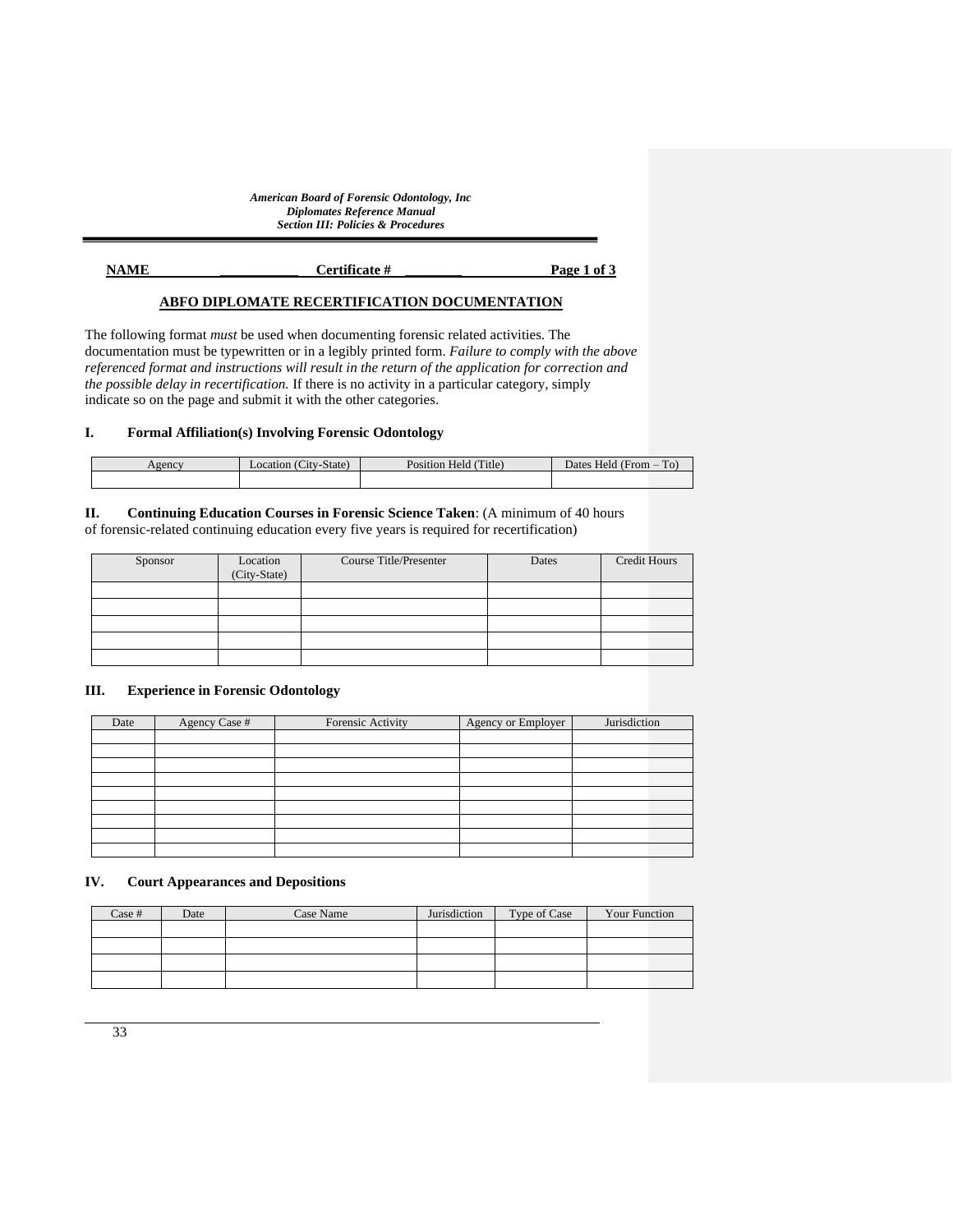### **V. Committee Assignments**

| Forensic Organization | <b>Committee Function</b> | Dates (From $-$ To) |
|-----------------------|---------------------------|---------------------|
|                       |                           |                     |
|                       |                           |                     |
|                       |                           |                     |
|                       |                           |                     |

### **VI. Teaching Appointments**

| Institution | Academic Rank | Field of Study Taught | Dates (From $-$ To) |
|-------------|---------------|-----------------------|---------------------|
|             |               |                       |                     |
|             |               |                       |                     |
|             |               |                       |                     |

### **VII. Research**

| Area of Forensic Science | ocation | $Du$ hliche |
|--------------------------|---------|-------------|
|                          |         |             |
|                          |         |             |

### **VIII. Honors and Awards**

| Name of Award or Honor | <b>Granting Organization</b> | Date Granted | <b>Tity-State</b> |
|------------------------|------------------------------|--------------|-------------------|
|                        |                              |              |                   |
|                        |                              |              |                   |

**IX. Annual Business Meeting** *(all Diplomates must attend at least one business meeting of the ABFO during the recertification period)*

| Attendance at ABFO Annual Business Meeting | ocation | Date |
|--------------------------------------------|---------|------|
|                                            |         |      |
|                                            |         |      |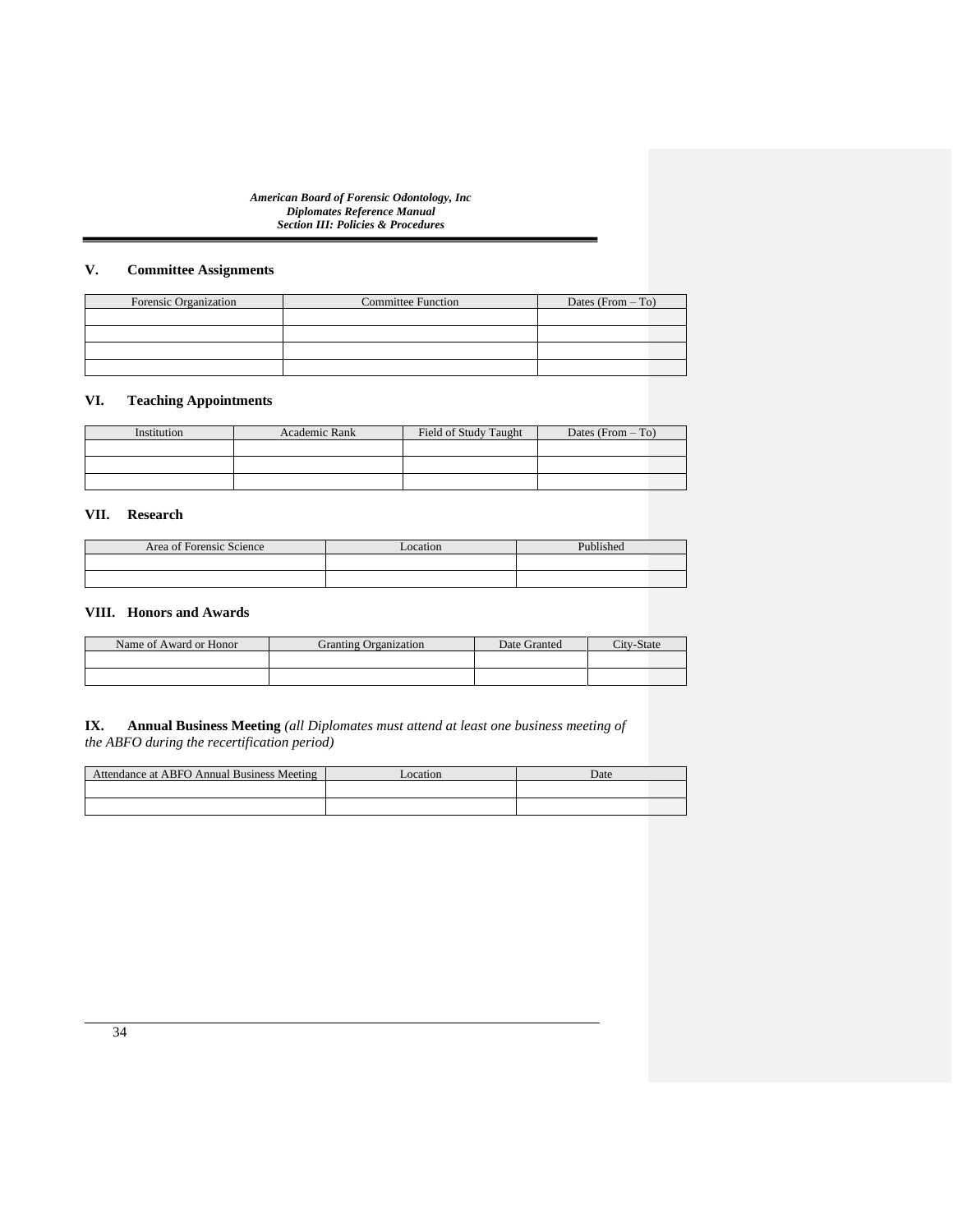During this respective re-certification cycle, have you been charged with, arrested for, made a plea arrangement for (including but not limited to *Nolo Contendre,* Alford Plea or any other type of plea arrangement), and/or been convicted of a felony or misdemeanor (excluding minor traffic violations)?

Initial **Initial** 

*YES\_\_\_\_\_\_\_\_\_\_\_\_\_\_ NO\_\_\_\_\_\_\_\_\_\_\_\_\_\_\_\_\_\_*

### ABFO "Ethics Statement"

"My signature below authorizes the ABFO or any of it's officers to verify the accuracy of any information provided in or as part of this application. My signature is confirmation that I agree to adhere to the Code of Ethics of the American Board of Forensic Odontology and abide by current American Board of Forensic Odontology policies and procedures.

### The ABFO Code of Ethics

*As a means to promote the highest quality of personal and professional conduct of its Diplomates, the following constitutes the Code of Ethics, which is endorsed and adhered to by all Diplomates of the American Board of Forensic Odontology:*

- *a. Every Diplomate of the ABFO shall refrain from any material misrepresentation of education, training, or area of expertise.*
- *b. Every Diplomate of the ABFO shall refrain from any material misrepresentation of data upon which an expert opinion or conclusion is based.*

I certify that the foregoing information is true and accurate and I am aware that misrepresentation, concealment, or omission of a material fact or facts grants the American Board of Forensic Odontology, Inc. the right to deny recertification and is reason for suspension or revocation of my certification.

 $Signature:$  Date:

Print Name: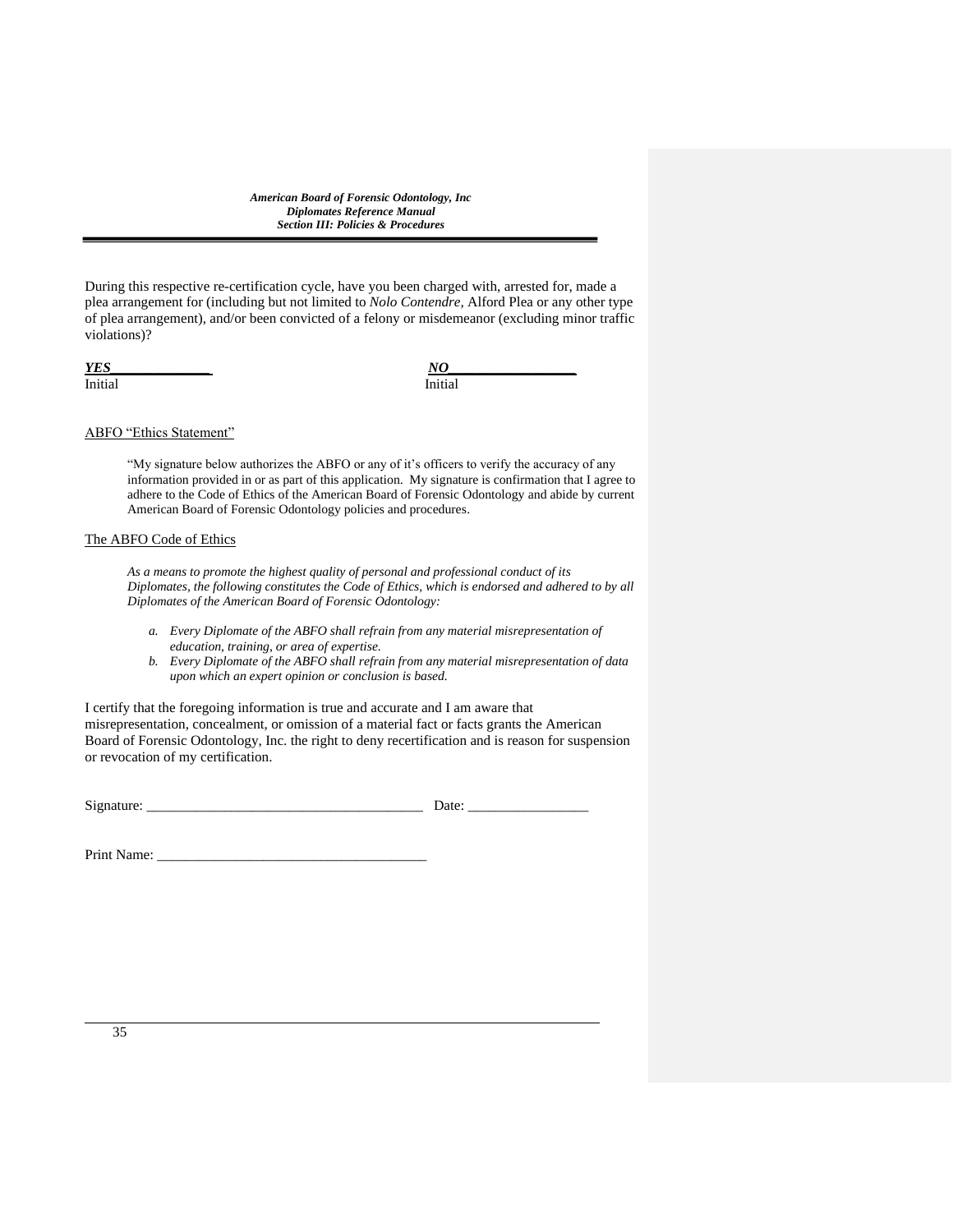### **Policy on Continuing Forensic Dental Education for Diplomate Recertification**

- 1. The purpose of this policy is to establish procedures within the ABFO through which continuing dental education courses in the field of forensic dentistry can be evaluated, approved and monitored. This policy addresses only those continuing education courses in the field of forensic dentistry which are offered to the practicing dentist. Pre-doctoral program offerings and postdoctoral program offerings are not to be included.
- 2. The ABFO recognizes that, as professionals, forensic dentists have an obligation to improve their own knowledge in the field and to foster the understanding of others interested in the field of forensic dentistry by presentation of and attendance at continuing education offerings.
- 3. The Certification and Examination Committee (C&E Committee) shall be empowered to verify that a continuing dental education course in the field of forensic dentistry is approved for ABFO continuing education credit. Such approval by the committee in no way constitutes an endorsement by the ABFO of theories, materials, and/or methods presented in the course. Rather, approval signifies that the course meets the minimum standards for continuing education in the field of forensic dentistry.
- 4. For the purposes of recertification, the following hours will be allowed:
	- a. 100% of continuing education hours for courses provided by the AAFS and ASFO including attendance at scientific sessions, workshops, breakfast lectures, evening sessions, poster and paper presentations.
	- b. 100% of continuing education hours for ABFO sponsored courses, seminars, lectures and workshops.
	- c. 100% of continuing education hours for attendance at forensic courses provided or sponsored by the ADA, AGD, nationally or internationally recognized forensic organizations (such as IAFS and IOFS), state, regional or local organizations, colleges and universities for which PACE credit is awarded or have otherwise been approved by the C&E committee.
	- d. A maximum of 10 hours of continuing education credit per recertification cycle provided by online courses in forensics. This includes up to 10 hours of online courses taken as a member of DMORT. Participation in an exercise or actual event, or membership in DMORT is not considered continuing education for the purposes of recertification.
	- e. A maximum of 10 hours of continuing education credit per recertification cycle for forensic odontology lectures which a Diplomate has personally provided to a national, international, district, regional or state organization or meeting may be allowed. This does not include items such as speaking engagements at dinners, high school talks, career days, or similar events and is subject to the discretion of the C&E committee. In order to receive credit for providing lectures, the Diplomate must be able to provide a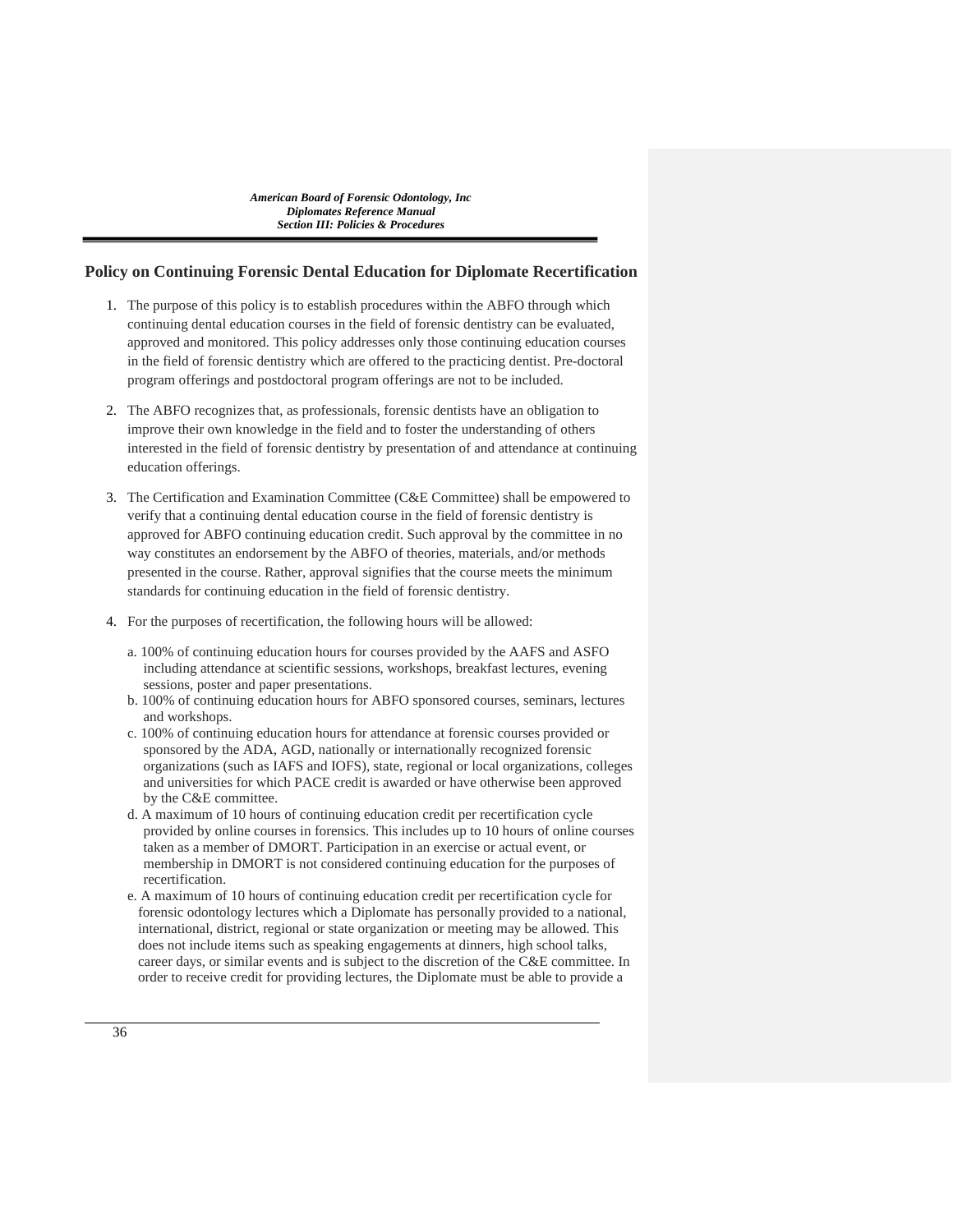course brochure indicating the speaker, the subject matter and course material, and the number of hours of CE credit allowed to those in attendance. Hour for hour continuing education credit is allowed up to the maximum of 10.

- 5. Any continuing education course desiring approval must petition the committee, in writing, prior to the course offering. The petition must include a detailed program, listing topics, presenters, any outlines or other handout material, and times. Other supporting documentation concerning the scope of the course and/or the qualifications or experience of the presenters should be included with the petition.
- 6. Credit, if awarded, will be established at a level of one point per 50 minutes of classroom hour of instruction.
- 7. A continuing education course which is offered on a regular and continuing basis, and which has been attended by one or more members of the committee in the past, may be approved through a petition filed before the next scheduled offering. Such approval, if granted, shall remain in effect for future course offerings which are not substantially altered in content for a five (5) year period. At the end of that time the course will need to be reapproved by the submittal of a new application and review by the CE Committee.
- 8. A continuing education course offered by a university, a state dental society, or other regional or national dental organization may also seek approval through a petition filed prior to its scheduled offering.
- 9. All continuing education courses accepted by the ABFO for credit for certification and or recertification, including those presented by Diplomates of the ABFO, will be vetted by the C&E Committee.
- 10. All other continuing education courses may only be granted approval based upon timely petition and a decision of the committee to grant approval after a report by a committee member (or designate of the committee) who actually evaluated the program on-site or remotely. While such approval is pending, those offering the course may note in their promotional material that ABFO approval has been applied for but is not yet approved.
- 11. A majority vote of the C&E Committee, whether in person or electronic communication is required for approval. The committee shall consider the presenters' experience and reputation in the field of forensic dentistry, the scope and level of instruction in the course, as well as the nature of the target audience in its decision to approve or rescind approval of the course.
- 12. Any ABFO diplomate can request that the C&E Committee rescind or deny approval of a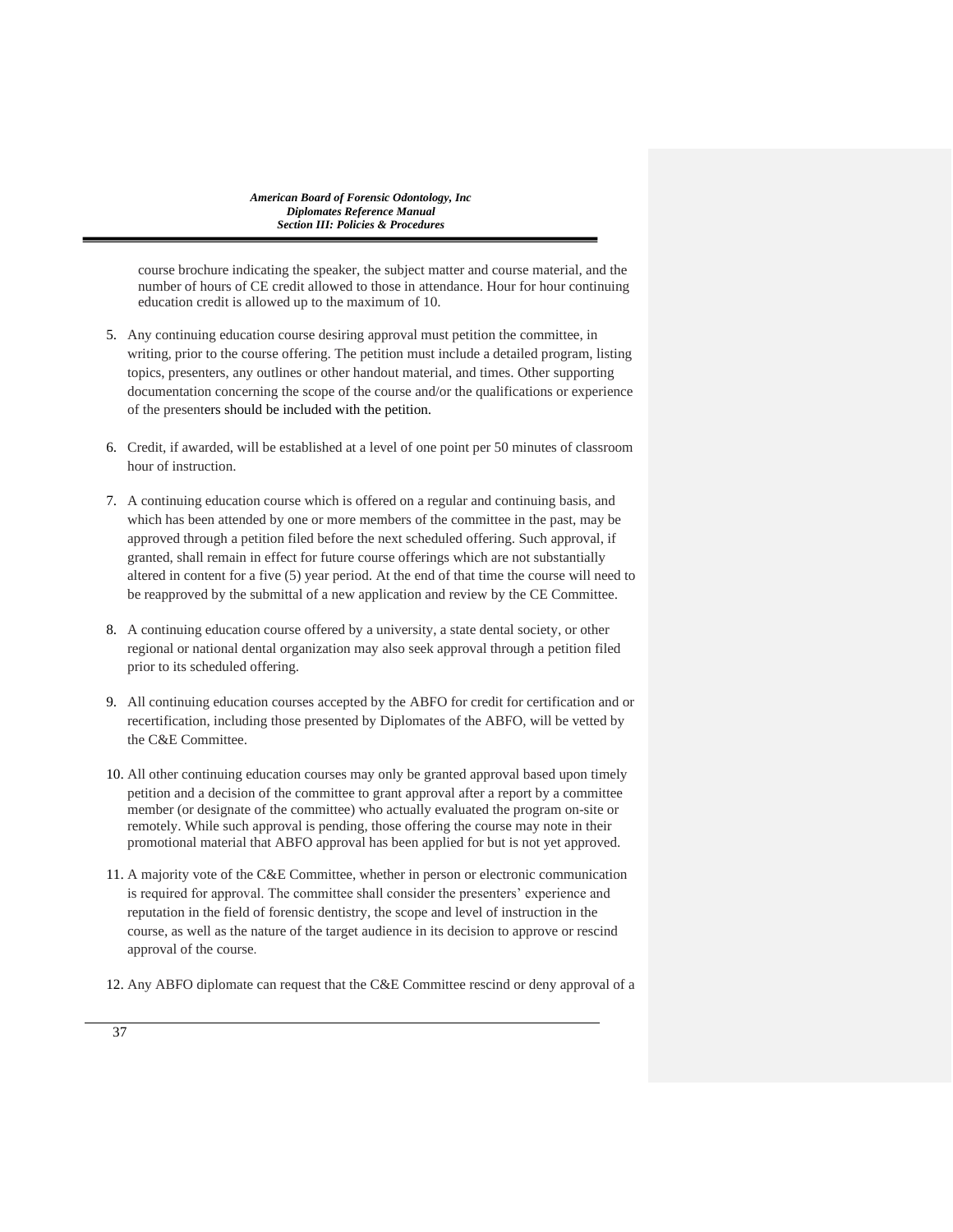course or future course. The requesting diplomate must have attended the course in question and must provide the committee with written reasons for denial or rescission of approval. Upon receiving such a request, the committee will investigate as necessary and will communicate its decision as to the course in question to the diplomates and to the course presenters.

- 13. Expenses incurred by a committee member while monitoring a course shall be the responsibility of the course presenter(s). A decision by a course director to allow an ABFO monitor to attend program without charge shall not be considered a conflict of interest.
- 14. The ABFO shall make a reasonable effort to publicize these continuing education course approval procedures to forensic science groups, dental schools, dental continuing education directors, and state and national dental organizations. The ABFO will make a reasonable effort to distribute a listing of approved courses for publication in the newsletters of forensic science.

07/20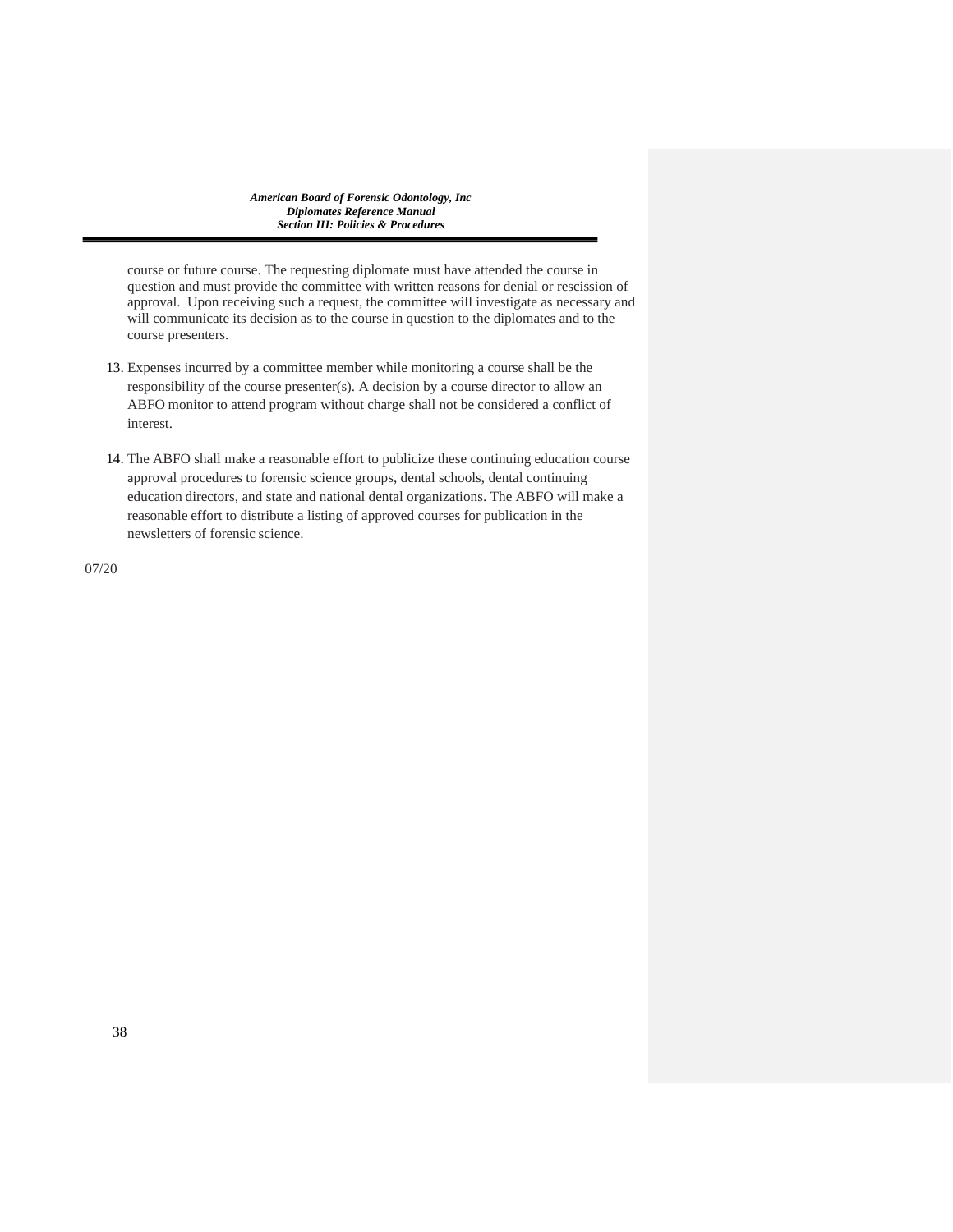### **ABFO Workshops**

The ABFO has established a series of workshops to provide education and the potential for earning credit towards ABFO certification eligibility. Four workshops are offered in alternating years.

The Dental Identification and Civil Litigation workshops are offered in even numbered years and the Dental Age Assessment and the Bitemark Workshops are offered in odd numbered years. Each workshop offers varying amount of credit for its subject, has its own protocols, fee structure and requirements. The workshops are announced on the ABFO website and the credits are awarded by the workshop committees.

Civil Litigation Workshop offers one (1) credit of the one (1) sworn testimony requirements needed for ABFO eligibility.

Dental Identification Workshop offers up to five (5) ID credits of the twenty (20) ID requirements needed for ABFO eligibility.

Dental Age Assessment Workshop offers up to three (3) DAA credits of the five (5) DAA requirements needed for ABFO eligibility.

Bitemark Workshop offers two (2) credits of the four (4) bitemark requirements needed for ABFO eligibility.

#### **ABFO Workshop Policy**

Enacted 2-16-2009 Revised 11-1-2018

- 1) For any ABFO Sponsored Workshop offered with potential credit toward the ABFO examination application, the Committee Chair of the appropriate ABFO Committee shall be the lead person responsible for workshop design and implementation.
- 2) The Committee Chair may appoint someone from that Committee to assist in the development and execution of the Workshop. Others may be appointed to assist with Workshop operations in the form of a "Workshop Working Group".
- 3) A member of the C & E Committee must be part of the "Workshop Working Group".
- 4) All Workshop fees must be submitted to the ABFO Treasurer in US funds in the form designated in the online ABFO Store.
- 5) Expenses for the Workshop shall only be reimbursed by the Treasurer if they are submitted by a member of the "Workshop working group". Reimbursement for expenses requires receipts for actual expenses and these receipts must be submitted to the Treasurer within 30 days after the conclusion of the Workshop.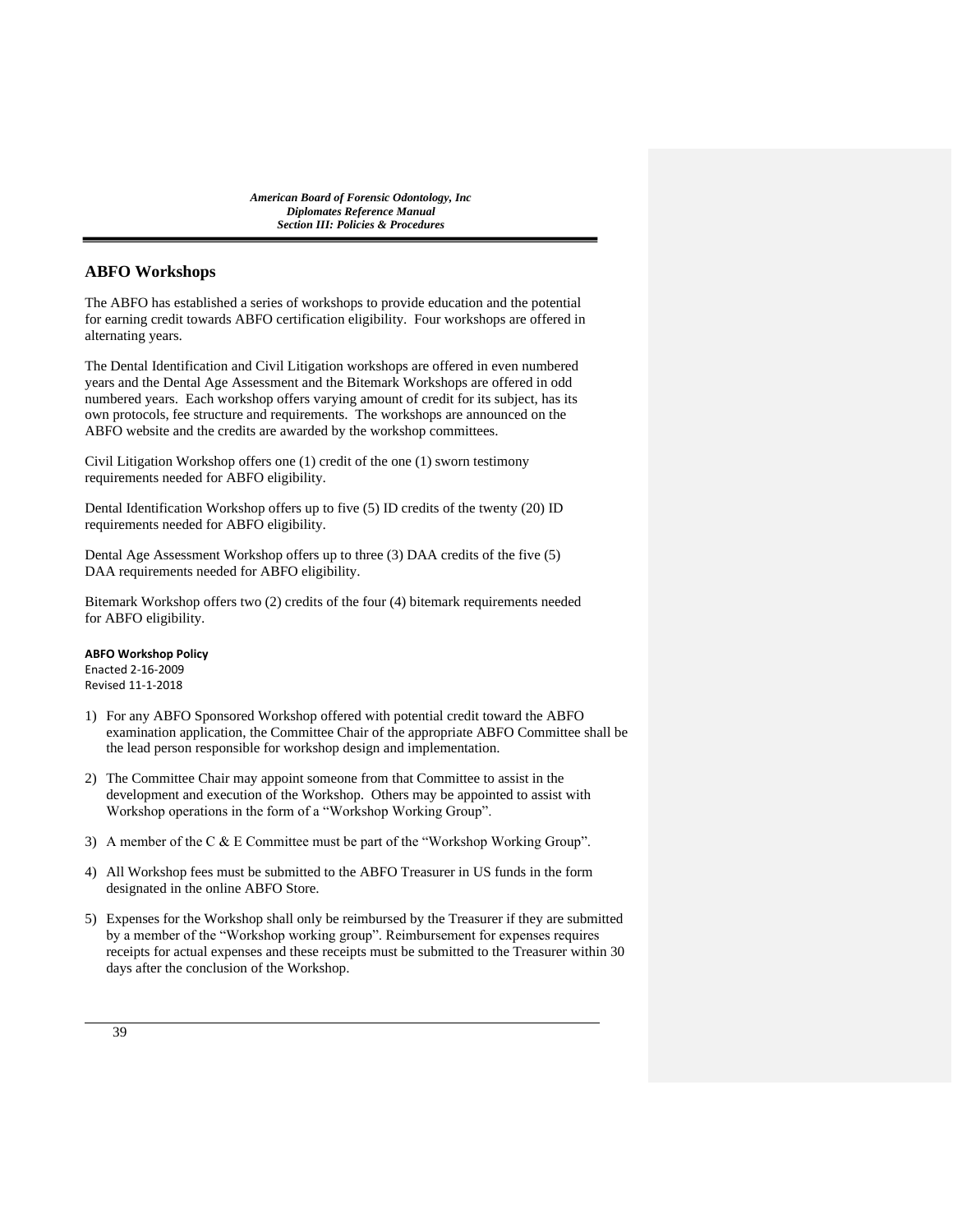- 6) Evaluation of participants for credit must include established written criteria that are measurable. These criteria shall be used by all individuals that are evaluating participants. Evaluation criteria cannot include purely subjective questions (i.e. Should this person get credit for the Workshop?). The Chair of the Committee, their appointed person, or Workshop Working Group must evaluate all score sheets for the Workshop and make the ultimate decision as to who does or does not get credit for the Workshop.
- 7) After the determination is made concerning which participants received credit for the Workshop, the Chair of the Committee or their appointed person must contact all participants and review their Workshop performance. This contact should be made by email, mail or teleconference. If contact is made by mail or e-mail, there should be an additional offer of discussion of their performance by teleconference at the discretion of the participant.
- 8) Registration Deadlines The registration deadline for ABFO Workshops is September 1<sup>st</sup> of the year preceding the Workshop. If a Workshop fills up prior to the deadline, it will be closed out early. However, this deadline may be extended at the discretion of the Workshop chair or his/her designee.
- 9) Cancellations/Refunds **–** Once an individual has registered for a Workshop (submitted payment), there will automatically be an administrative fee of \$100 for any cancellation and/or request for a refund of fees paid. This amount will be subtracted from any fees paid. In addition, if 2 months have passed since the registration deadline (including early registration closeouts), the refund amount will be ½ of the fees paid less the administrative fee of \$100. e.g. \$400 registration fee - \$100 administrative fee =  $$300/2 = $150$ . Any cancellations that occur in the year of the Workshop (January 1st or after), will receive no refund.
- 10)Confidentiality of Workshop **–** All materials associated with Workshops (materials provided to or generated by participants or Workshop Committee members) become the property of the ABFO and may not be used without the permission of the ABFO Board of Directors according to Section II, Article IV, Section 1a. of the ABFO Diplomates Reference Manual.
- 11) Appeal of Workshop credit decision **–** All decisions of the Workshop Committee members concerning any credit given (toward ABFO examination application requirements) for a Workshop is final and may not be appealed.
- 12) Acceptance of ABFO Workshop Policy **–** All individuals who register for any ABFO Workshop must sign and return to the Workshop Coordinator a written acceptance of the Workshop policies and procedures prior to the beginning of the Workshop.
- 13) Any litigated cases used for an ABFO workshop must have been adjudicated (verdict, settlement, or dismissal) before being used as workshop material.
- 14) The purpose of ABFO Workshops is to enhance the education, training and experience of those individuals working within the discipline of forensic odontology. Therefore, ABFO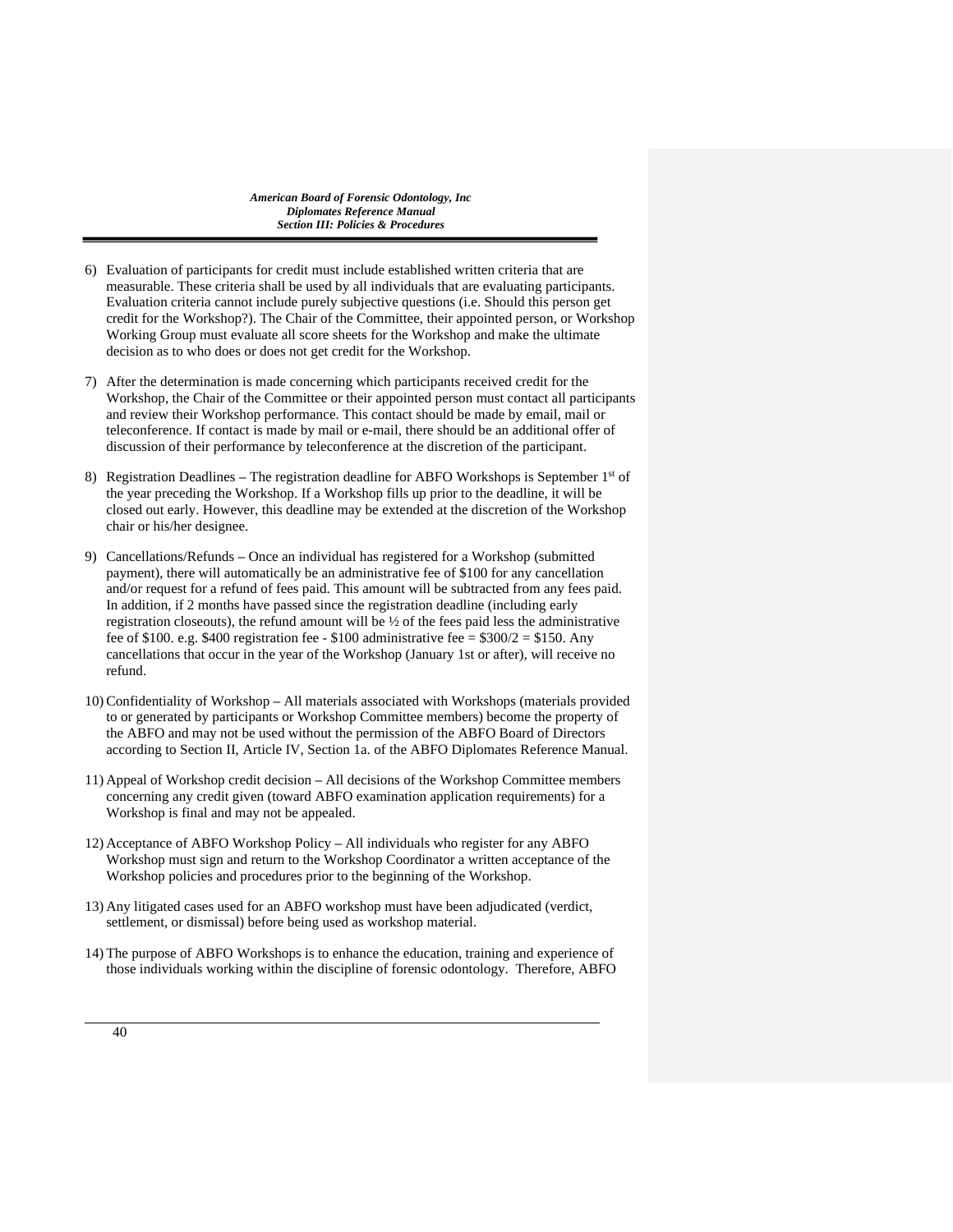Workshop registration is limited to dental professionals (DDS, DMD or equivalent degrees; or dental auxiliary).

### **ABFO Repositories**

Revised 2-19-2018

The ABFO shall establish repositories of bitemark and dental age assessment cases which may be used by persons requiring such cases to help attain credits towards ABFO board eligibility. The repositories will be maintained by the Bitemark and Age Assessment Committees and distributed for a fee, to potential ABFO candidates.

The Age Assessment Committee shall establish and develop a repository of DAA cases. Cases from this repository may be provided to qualified candidates who request them at a fee of \$75 per case.

- A. The request for a case from the DAA Repository may not be made until the candidate has completed one (1) DAA case originating from the candidate's own casework, or has successfully completed at least one (1) DAA case as a participant in an ABFO DAA Workshop.
- B. Repository cases must be completed on time and to the satisfaction of the Age Assessment Committee to be considered toward certification application.
- C. A maximum of two (2) repository cases may be used to meet the minimum case experience requirement in DAA.
- D. A repository case may not be considered as a case from the candidate's own casework.

The Bitemark Committee has established a Bitemark Repository of digitized bitemark cases. Cases from this repository may be provided to qualified candidates who request them from the Bitemark Committee for a fee of \$100 (U.S. Funds) for each case. These funds are nonrefundable.

- A. Candidates, who have been awarded credit for a Bitemark Workshop case or have completed two (2) cases, current or historical, may apply to the Bitemark Committee to access a Repository case.
- B. The Bitemark Committee will determine if the candidate has met the requirements to access the ABFO Bitemark Repository. Once the candidate is verified as eligible to access a Repository case, the candidate will submit \$100.00 (U.S. funds), to the Treasurer of the ABFO. Afterwards, the Custodian of the Repository will send the case to the candidate.
- C. The candidate will have sixty (60) days to complete the evaluation and submit back to the Bitemark Repository all the materials sent to them as well as a written report that follows ABFO guidelines relating to bitemark analysis, terminology, and report writing and their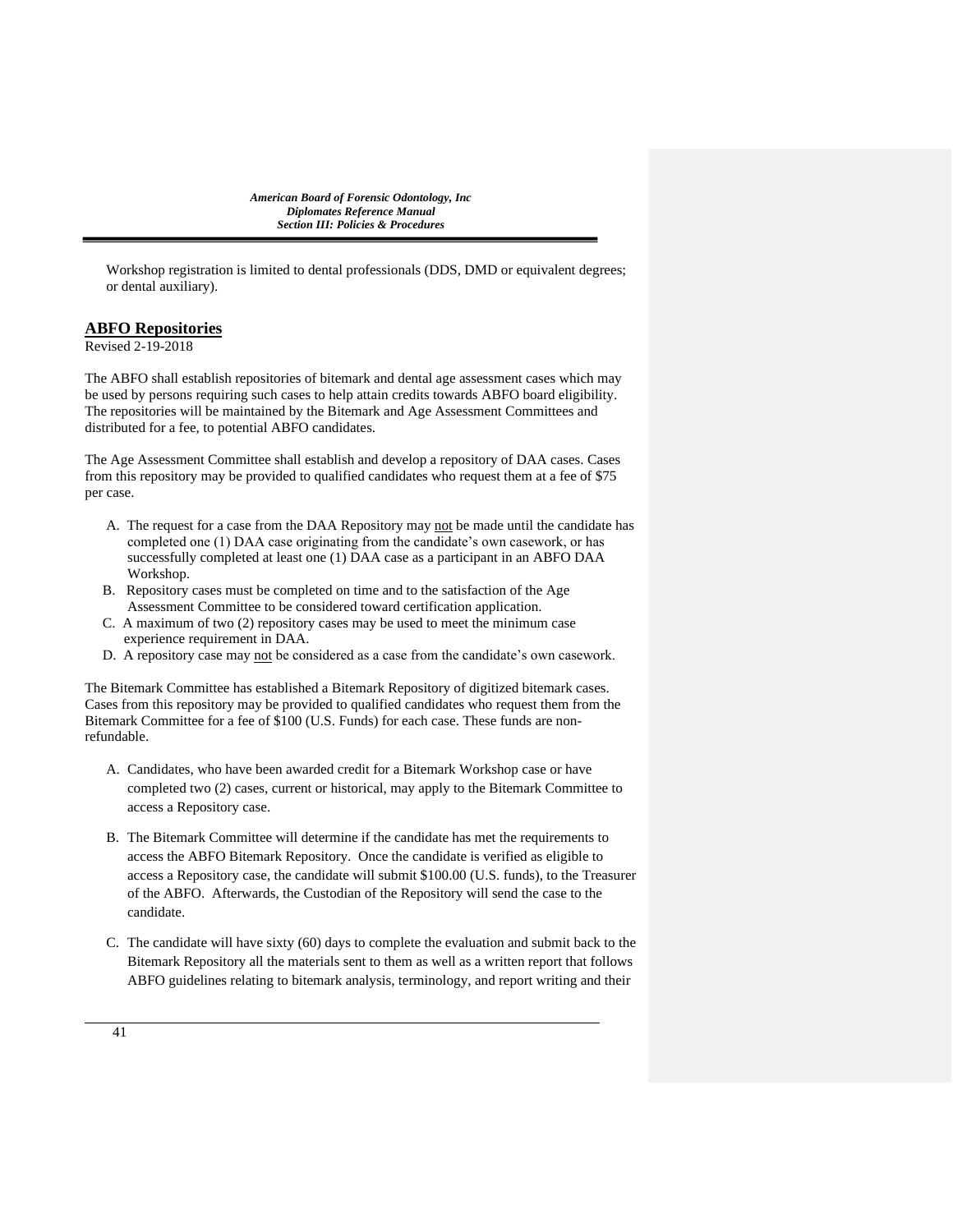case work product. The guidelines are updated periodically and the current information is published in the Diplomates Reference Manual and available on the ABFO website. [www.abfo.org](http://www.abfo.org/)

- D. The Custodian will forward the report to the members of the ABFO's Bitemark Committee Repository Review Team. They will evaluate the report. In order to receive credit, the candidate must minimally;
	- 1. Follow the ABFO guidelines on report writing.
	- 2. Offer an opinion as to whether each patterned injury examined contains sufficient evidentiary value to proceed. If yes offer an opinion as to whether each patterned injury is or is not a human bitemark using ABFO terminology.
	- 3. Use appropriate ABFO published terminology in associating a suspect to the pattered injury.
	- 4. Associate or exclude all suspects [when possible] using ABFO terminology.
- E. The Bitemark Committee upon completion of their review will notify the candidate in writing 1) That they will NOT receive credit for their evaluation or 2) They will be issued a certificate of completion crediting them with one Repository case toward satisfying the requirements to challenge the certification examination. It will be the responsibility of the candidate to retain and submit the certificate(s) with their application to the Certification and Examination Committee when they apply for Board Eligibility.
- F. A maximum of two (2) Repository cases may be used to meet the minimum bitemark case experience requirement.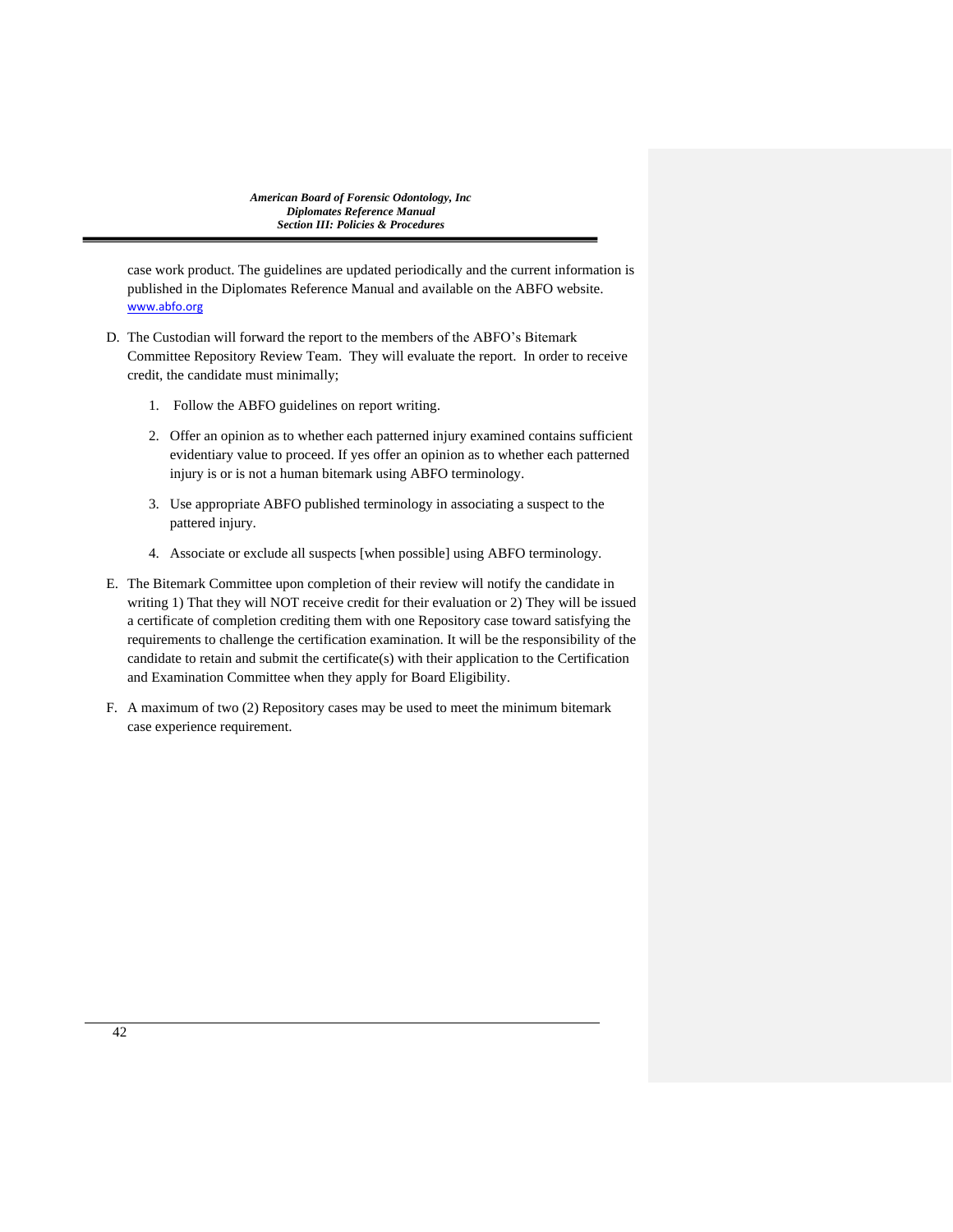### **ABFO RECORDS RETENTION POLICY**

### **1) Purpose**

The purpose of this Policy is to ensure that necessary records and documents of the American Board of Forensic Odontology, Inc. (ABFO) are adequately protected and maintained, and to ensure that records that are no longer needed by the ABFO or are of no value are discarded at the proper time. This Policy is also for the purpose of aiding the Committee Chairs, Officers and Directors of the ABFO in understanding their obligations in retaining electronic documents including, but not limited to, e-mail, Web files, text files, sound and movie files, PDF documents, and all Microsoft Office or other such formatted files.

#### **2) Policy**

This Policy represents the ABFO's policy regarding the retention and disposal of records and the retention and disposal of electronic documents.

#### **3) Administration**

Attached as Appendix A is a Record Retention Schedule that has been approved by the ABFO Board of Directors as the initial maintenance, retention and disposal schedule for physical records of the ABFO and the retention and disposal of electronic documents. The Chair of the Data Security Committee (the "Administrator") is the officer in charge of the administration of this Policy and the implementation of processes and procedures to ensure that the Record Retention Schedule is followed. The Administrator is also authorized to: make modifications to the Record Retention Schedule from time to time to ensure that it is in compliance with local, state, and federal laws and any requirements for accreditation, and includes the appropriate document and record categories for the ABFO; monitor local, state, and federal laws and accreditation requirements affecting record retention; annually review the record retention and disposal program; and monitor compliance with this Policy.

The Administrator is responsible for the ongoing process of identifying ABFO records which have met the required retention period and overseeing their destruction. Destruction of financial and personnel-related hard-copy documents will be accomplished by shredding; electronic documents shall be destroyed by the secure procedure recommended by the ABFO Webmaster.

#### **4) Suspension of Record Disposal In the Event of Litigation or Claims**

In the event the ABFO is served with any subpoena or request for documents or any Officer or Director becomes aware of a governmental investigation or audit concerning the ABFO or the commencement of any litigation against or concerning the ABFO, such Officer or Director shall inform the Administrator and any further disposal of documents shall be suspended until the President, with the advice of counsel, determines otherwise. The Administrator shall take such steps as is necessary to promptly inform all Officers, Directors, and Committee Chairs of any suspension in the further disposal of documents.

The President may issue a notice, known as a "legal hold," suspending destruction of any records due to pending, threatened, or otherwise reasonably foreseeable litigation, audits, government investigations, or similar proceedings. No records specified in a legal hold may be destroyed,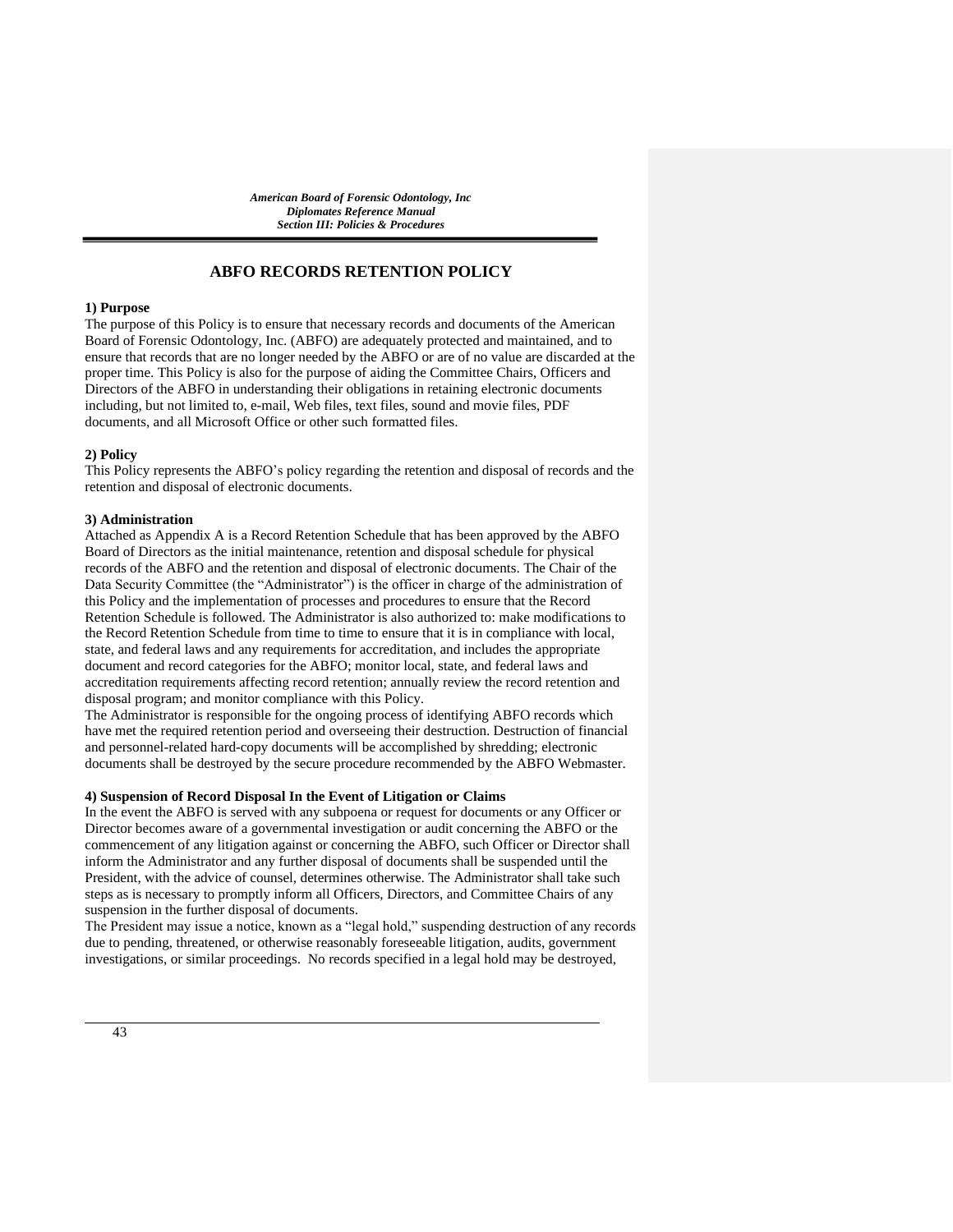even if the scheduled destruction date has passed, until the legal hold is withdrawn in writing by the President.

### **5) Electronic Documents and Records**.

Electronic documents will be retained as if they were paper documents. Therefore, any electronic files that fall into one of the document types on the schedule will be maintained for the appropriate amount of time. If a user has sufficient reason to keep an e-mail message, the message should be printed in hard copy and kept in the appropriate file or moved to an "archive" computer file folder. Backup and recovery methods should be tested on a regular basis by the Administrator.

### **6) Emergency Planning and Continuity of Operations**.

The ABFO's records will be stored in a safe, secure, and accessible manner. Documents and financial files that are essential to keeping the ABFO operating in an emergency will be duplicated or backed up on an appropriate schedule and maintained off-site.

### **7) Applicability**

This Policy applies to all physical records generated in the course of the ABFO's operation, including both original documents and reproductions. It also applies to the electronic documents described above.

\_\_\_\_\_\_\_\_\_\_\_\_\_\_\_\_\_\_\_\_\_\_\_\_\_\_\_\_

This Policy was approved by the Board of Directors of the ABFO on 12/23/20.

The information listed in the retention schedule below is intended as a guideline and may not contain all the records the ABFO may be required to maintain in the future. Questions regarding retention of documents not listed in this chart should be directed to the Policy Administrator.

\_\_\_\_\_\_\_\_\_\_\_\_\_\_\_\_\_\_\_\_\_\_\_\_\_\_\_\_\_\_\_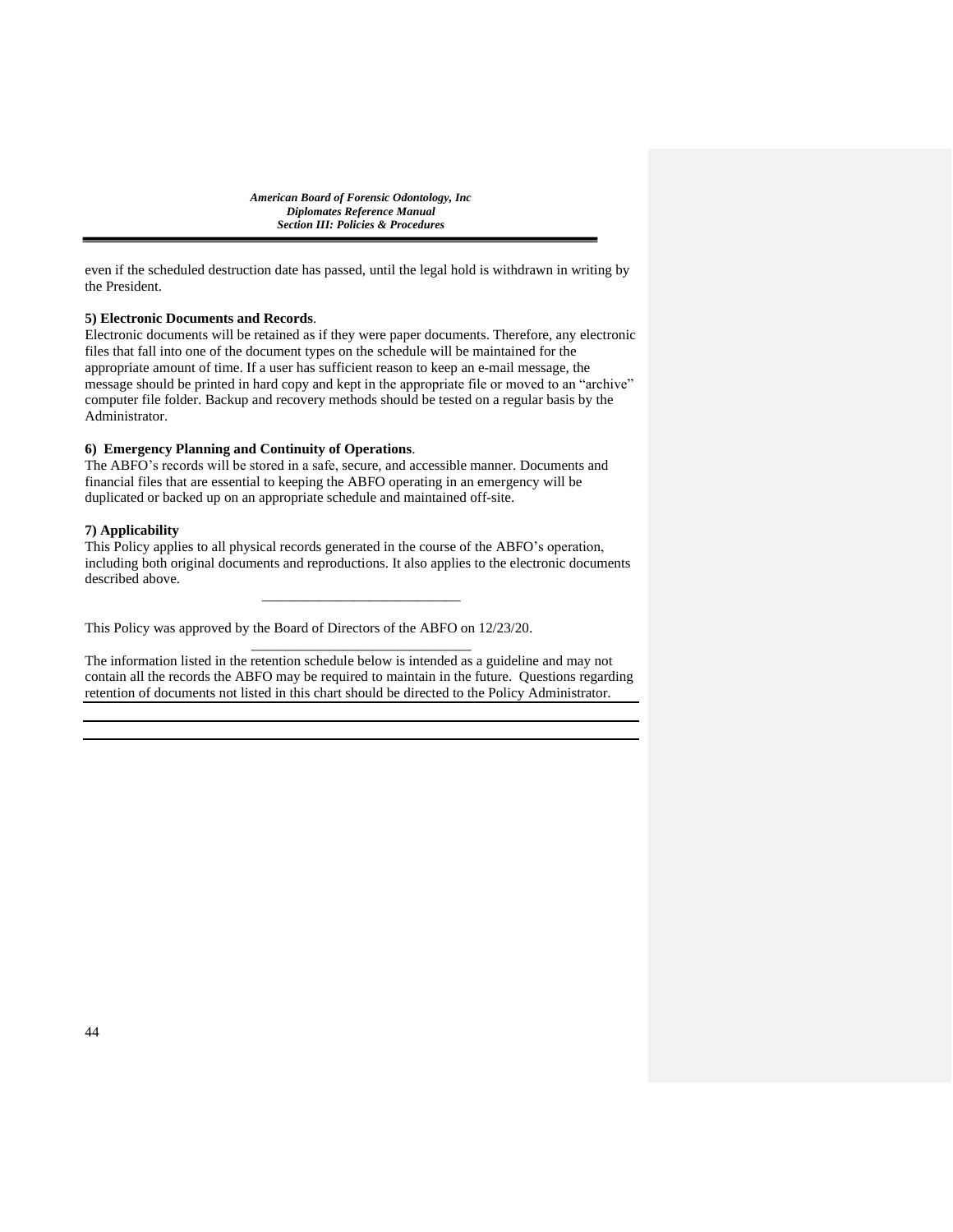### **APPENDIX A DATA RETENTION PERIODS**

| Category                            | Item                                                        | <b>Retention Period</b>                 |
|-------------------------------------|-------------------------------------------------------------|-----------------------------------------|
| <b>Corporate Records</b>            |                                                             |                                         |
|                                     | Bylaws and Articles of Incorporation                        | Permanent                               |
|                                     | <b>Corporate Resolutions</b>                                | Permanent                               |
|                                     | Board and Committee Meeting Agendas and<br><b>Minutes</b>   | Permanent                               |
|                                     | <b>Conflict of Interest Disclosure Forms</b>                | 4 years                                 |
|                                     | Non-disclosure Agreements                                   | Permanent                               |
|                                     | General Ledgers and Journals (including<br>Reconciliations) | 7 years                                 |
|                                     | General Correspondence                                      | 3 years                                 |
|                                     | <b>Committee Reports</b>                                    | Permanent                               |
| <b>Finance &amp; Administration</b> |                                                             |                                         |
|                                     | <b>Financial Statements</b>                                 | 7 years                                 |
|                                     | <b>Financial Statements-Audited</b>                         | 7 years                                 |
|                                     | Annual Budget                                               | 2 years                                 |
|                                     | <b>Check Register and Cancelled Checks</b>                  | 7 years                                 |
|                                     | <b>Bank Deposits and Statements</b>                         | 7 years                                 |
|                                     | <b>Chart of Accounts</b>                                    | 7 years                                 |
|                                     | General Ledgers and Journals (including<br>Reconciliations) | 7 years                                 |
|                                     | Equipment Files & Maintenance Records                       | 7 years                                 |
|                                     | <b>Claims for Reimbursement and Expenses</b>                | 7 years                                 |
|                                     | <b>Credit Card Statements</b>                               | 7 years                                 |
|                                     | Investments                                                 | 7 years after<br><b>Investment Sold</b> |
|                                     | Contracts & Agreements                                      | 7 years after<br><b>Obligations End</b> |
| <b>Insurance Records</b>            |                                                             |                                         |
|                                     | Policies and Billing/Payment records                        | Permanent                               |
|                                     | <b>Accident Reports</b>                                     | 7 years                                 |
|                                     | Claims after Settlement                                     | 7 years                                 |
| <b>Tax Records</b>                  |                                                             |                                         |
|                                     | IRS Exemption Determination                                 | Permanent                               |
|                                     | IRS Form 990                                                | 7 years                                 |
|                                     | <b>IRS Rulings</b>                                          | Permanent                               |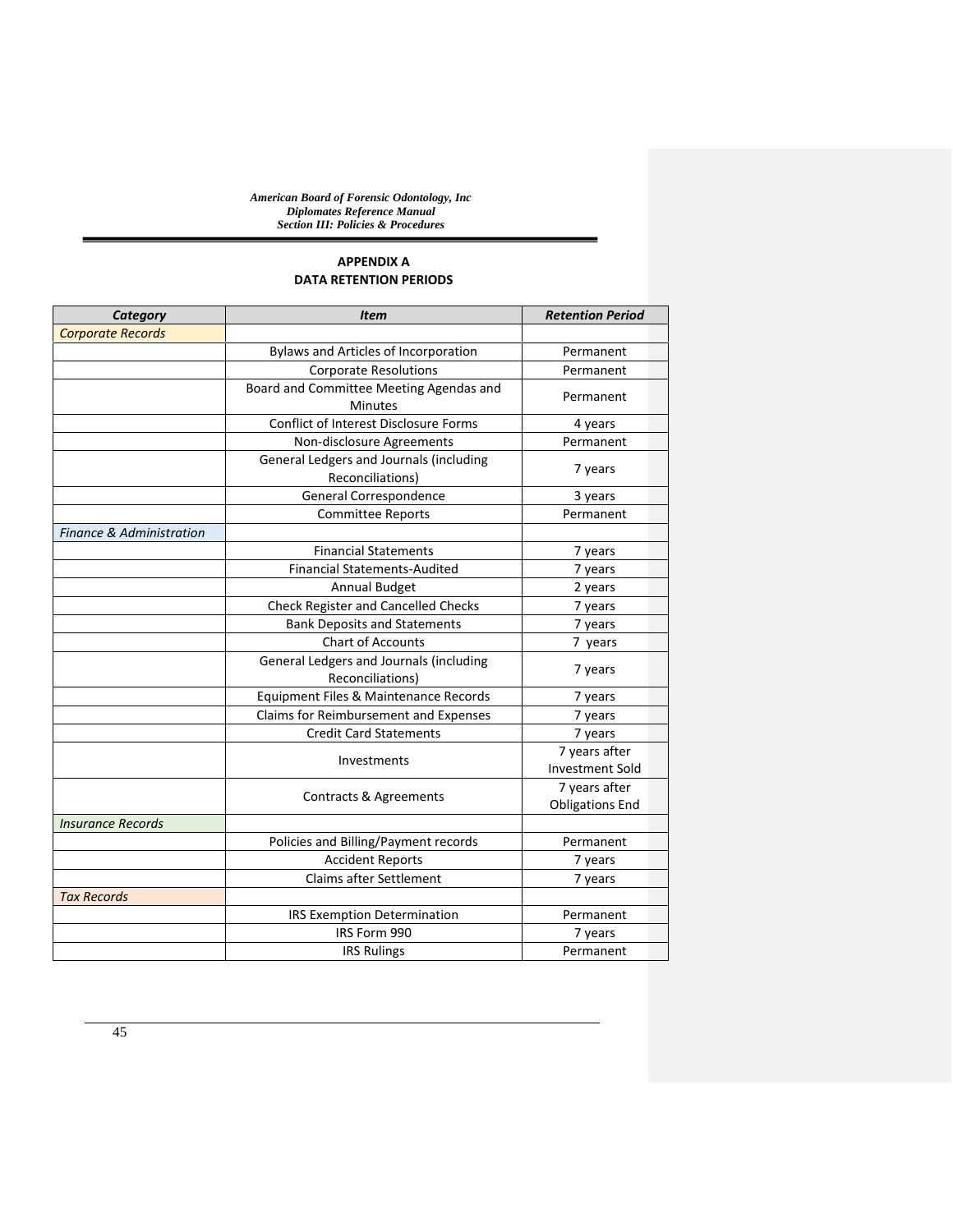| <b>Technology</b><br>Software Licenses and Support Agreements<br>7 years after<br><b>Obligations End</b><br>Legal<br>7 years after Close of<br>Legal Memoranda and Opinions<br>Matter<br>1 year after Expiration<br>of Appeals or Time for<br><b>Litigation Files</b><br><b>Filing Appeals</b><br>Permanent<br><b>Court Orders</b><br>Request for Departure from Records Retention<br>10 years<br>Policy<br><b>Miscellaneous</b><br><b>Consultant's Reports</b><br>2 years<br>Materials of Historical Value<br>Permanent<br>Versions of Policy & Procedures Manuals<br>Permanent<br><b>Copyrights and Patents</b><br>Permanent<br>Certification and<br><b>Recertification Records</b><br><b>CE and Forensic Dental Education Courses</b><br>5 years after<br>Approved by C&E Committee<br>termination of course<br>6 years or until time<br>Initial Certification Application, Recertification<br>for appeal expires,<br><b>Application &amp; Supporting Documents</b><br>whichever is longer<br>Certification Examination and Recertification<br>Permanent<br><b>Examination Questions</b><br>until time for appeal<br><b>Examination Score</b><br>expires<br>Examination Result (i.e. Pass/No Pass)<br>Permanent<br>Internal Audit (per FASB)<br>Permanent<br><b>Minutes of Meetings</b><br>Permanent<br>Non-disclosure Agreements<br>6 years<br>Recertification Chair Instructions and Directions<br>Permanent<br>until time for appeal<br><b>Recertification Score</b><br>expires |                                            |  |
|---------------------------------------------------------------------------------------------------------------------------------------------------------------------------------------------------------------------------------------------------------------------------------------------------------------------------------------------------------------------------------------------------------------------------------------------------------------------------------------------------------------------------------------------------------------------------------------------------------------------------------------------------------------------------------------------------------------------------------------------------------------------------------------------------------------------------------------------------------------------------------------------------------------------------------------------------------------------------------------------------------------------------------------------------------------------------------------------------------------------------------------------------------------------------------------------------------------------------------------------------------------------------------------------------------------------------------------------------------------------------------------------------------------------------------------------------------------------------------------|--------------------------------------------|--|
|                                                                                                                                                                                                                                                                                                                                                                                                                                                                                                                                                                                                                                                                                                                                                                                                                                                                                                                                                                                                                                                                                                                                                                                                                                                                                                                                                                                                                                                                                       |                                            |  |
|                                                                                                                                                                                                                                                                                                                                                                                                                                                                                                                                                                                                                                                                                                                                                                                                                                                                                                                                                                                                                                                                                                                                                                                                                                                                                                                                                                                                                                                                                       |                                            |  |
|                                                                                                                                                                                                                                                                                                                                                                                                                                                                                                                                                                                                                                                                                                                                                                                                                                                                                                                                                                                                                                                                                                                                                                                                                                                                                                                                                                                                                                                                                       |                                            |  |
|                                                                                                                                                                                                                                                                                                                                                                                                                                                                                                                                                                                                                                                                                                                                                                                                                                                                                                                                                                                                                                                                                                                                                                                                                                                                                                                                                                                                                                                                                       |                                            |  |
|                                                                                                                                                                                                                                                                                                                                                                                                                                                                                                                                                                                                                                                                                                                                                                                                                                                                                                                                                                                                                                                                                                                                                                                                                                                                                                                                                                                                                                                                                       |                                            |  |
|                                                                                                                                                                                                                                                                                                                                                                                                                                                                                                                                                                                                                                                                                                                                                                                                                                                                                                                                                                                                                                                                                                                                                                                                                                                                                                                                                                                                                                                                                       |                                            |  |
|                                                                                                                                                                                                                                                                                                                                                                                                                                                                                                                                                                                                                                                                                                                                                                                                                                                                                                                                                                                                                                                                                                                                                                                                                                                                                                                                                                                                                                                                                       |                                            |  |
|                                                                                                                                                                                                                                                                                                                                                                                                                                                                                                                                                                                                                                                                                                                                                                                                                                                                                                                                                                                                                                                                                                                                                                                                                                                                                                                                                                                                                                                                                       |                                            |  |
|                                                                                                                                                                                                                                                                                                                                                                                                                                                                                                                                                                                                                                                                                                                                                                                                                                                                                                                                                                                                                                                                                                                                                                                                                                                                                                                                                                                                                                                                                       |                                            |  |
|                                                                                                                                                                                                                                                                                                                                                                                                                                                                                                                                                                                                                                                                                                                                                                                                                                                                                                                                                                                                                                                                                                                                                                                                                                                                                                                                                                                                                                                                                       |                                            |  |
|                                                                                                                                                                                                                                                                                                                                                                                                                                                                                                                                                                                                                                                                                                                                                                                                                                                                                                                                                                                                                                                                                                                                                                                                                                                                                                                                                                                                                                                                                       |                                            |  |
|                                                                                                                                                                                                                                                                                                                                                                                                                                                                                                                                                                                                                                                                                                                                                                                                                                                                                                                                                                                                                                                                                                                                                                                                                                                                                                                                                                                                                                                                                       |                                            |  |
|                                                                                                                                                                                                                                                                                                                                                                                                                                                                                                                                                                                                                                                                                                                                                                                                                                                                                                                                                                                                                                                                                                                                                                                                                                                                                                                                                                                                                                                                                       |                                            |  |
|                                                                                                                                                                                                                                                                                                                                                                                                                                                                                                                                                                                                                                                                                                                                                                                                                                                                                                                                                                                                                                                                                                                                                                                                                                                                                                                                                                                                                                                                                       |                                            |  |
|                                                                                                                                                                                                                                                                                                                                                                                                                                                                                                                                                                                                                                                                                                                                                                                                                                                                                                                                                                                                                                                                                                                                                                                                                                                                                                                                                                                                                                                                                       |                                            |  |
|                                                                                                                                                                                                                                                                                                                                                                                                                                                                                                                                                                                                                                                                                                                                                                                                                                                                                                                                                                                                                                                                                                                                                                                                                                                                                                                                                                                                                                                                                       |                                            |  |
|                                                                                                                                                                                                                                                                                                                                                                                                                                                                                                                                                                                                                                                                                                                                                                                                                                                                                                                                                                                                                                                                                                                                                                                                                                                                                                                                                                                                                                                                                       |                                            |  |
|                                                                                                                                                                                                                                                                                                                                                                                                                                                                                                                                                                                                                                                                                                                                                                                                                                                                                                                                                                                                                                                                                                                                                                                                                                                                                                                                                                                                                                                                                       |                                            |  |
|                                                                                                                                                                                                                                                                                                                                                                                                                                                                                                                                                                                                                                                                                                                                                                                                                                                                                                                                                                                                                                                                                                                                                                                                                                                                                                                                                                                                                                                                                       |                                            |  |
|                                                                                                                                                                                                                                                                                                                                                                                                                                                                                                                                                                                                                                                                                                                                                                                                                                                                                                                                                                                                                                                                                                                                                                                                                                                                                                                                                                                                                                                                                       |                                            |  |
|                                                                                                                                                                                                                                                                                                                                                                                                                                                                                                                                                                                                                                                                                                                                                                                                                                                                                                                                                                                                                                                                                                                                                                                                                                                                                                                                                                                                                                                                                       |                                            |  |
|                                                                                                                                                                                                                                                                                                                                                                                                                                                                                                                                                                                                                                                                                                                                                                                                                                                                                                                                                                                                                                                                                                                                                                                                                                                                                                                                                                                                                                                                                       |                                            |  |
|                                                                                                                                                                                                                                                                                                                                                                                                                                                                                                                                                                                                                                                                                                                                                                                                                                                                                                                                                                                                                                                                                                                                                                                                                                                                                                                                                                                                                                                                                       |                                            |  |
|                                                                                                                                                                                                                                                                                                                                                                                                                                                                                                                                                                                                                                                                                                                                                                                                                                                                                                                                                                                                                                                                                                                                                                                                                                                                                                                                                                                                                                                                                       |                                            |  |
|                                                                                                                                                                                                                                                                                                                                                                                                                                                                                                                                                                                                                                                                                                                                                                                                                                                                                                                                                                                                                                                                                                                                                                                                                                                                                                                                                                                                                                                                                       |                                            |  |
|                                                                                                                                                                                                                                                                                                                                                                                                                                                                                                                                                                                                                                                                                                                                                                                                                                                                                                                                                                                                                                                                                                                                                                                                                                                                                                                                                                                                                                                                                       |                                            |  |
|                                                                                                                                                                                                                                                                                                                                                                                                                                                                                                                                                                                                                                                                                                                                                                                                                                                                                                                                                                                                                                                                                                                                                                                                                                                                                                                                                                                                                                                                                       |                                            |  |
|                                                                                                                                                                                                                                                                                                                                                                                                                                                                                                                                                                                                                                                                                                                                                                                                                                                                                                                                                                                                                                                                                                                                                                                                                                                                                                                                                                                                                                                                                       |                                            |  |
|                                                                                                                                                                                                                                                                                                                                                                                                                                                                                                                                                                                                                                                                                                                                                                                                                                                                                                                                                                                                                                                                                                                                                                                                                                                                                                                                                                                                                                                                                       |                                            |  |
|                                                                                                                                                                                                                                                                                                                                                                                                                                                                                                                                                                                                                                                                                                                                                                                                                                                                                                                                                                                                                                                                                                                                                                                                                                                                                                                                                                                                                                                                                       |                                            |  |
|                                                                                                                                                                                                                                                                                                                                                                                                                                                                                                                                                                                                                                                                                                                                                                                                                                                                                                                                                                                                                                                                                                                                                                                                                                                                                                                                                                                                                                                                                       |                                            |  |
| Permanent                                                                                                                                                                                                                                                                                                                                                                                                                                                                                                                                                                                                                                                                                                                                                                                                                                                                                                                                                                                                                                                                                                                                                                                                                                                                                                                                                                                                                                                                             | Recertification Result (i.e. Pass/No Pass) |  |